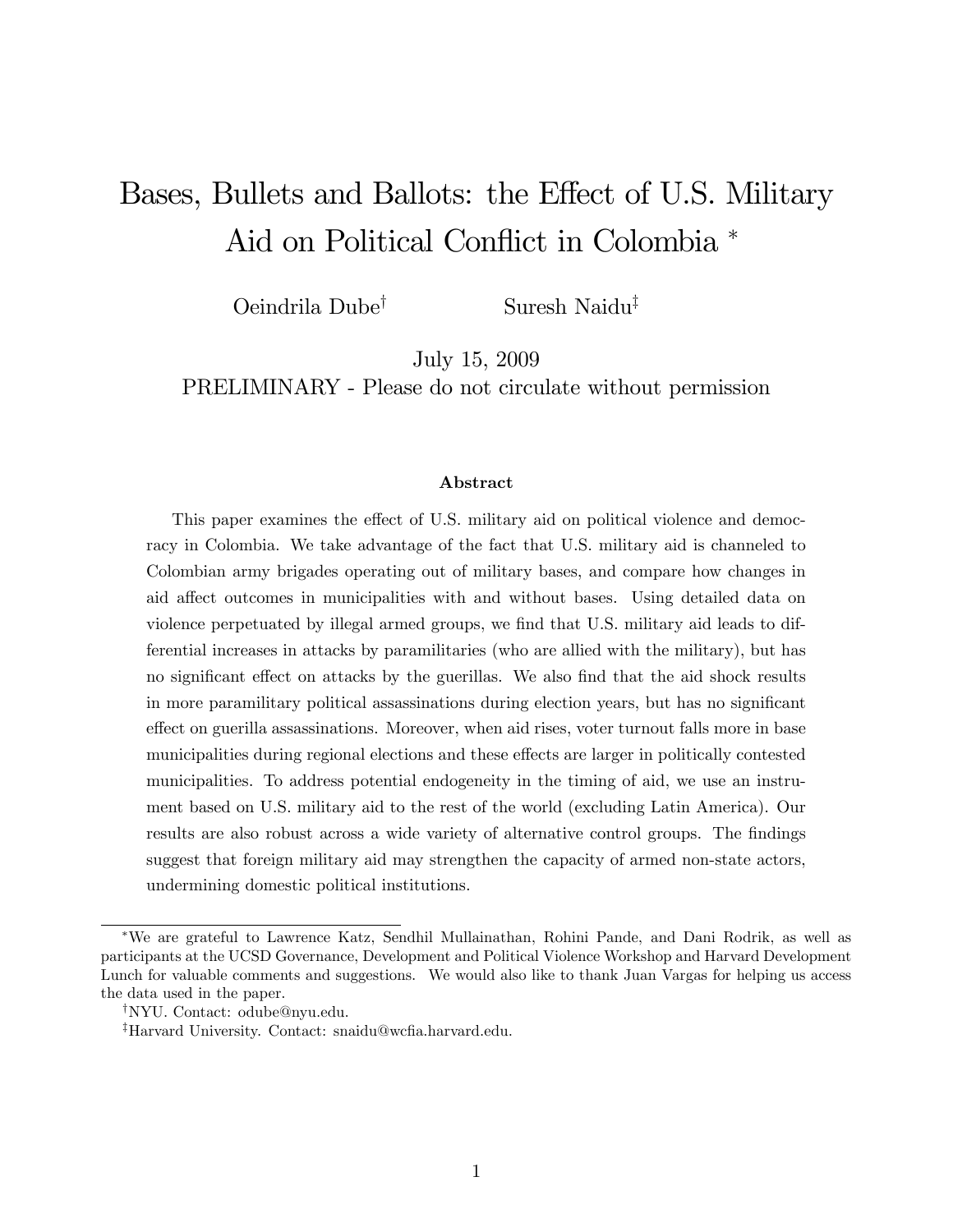# 1 Introduction

Military aid from the United States and other advanced nations exceeds all other forms of foreign aid, including development assistance.<sup>1</sup> The effect of this foreign military assistance on countries amidst civil war is of immediate importance to both academics and policymakers. Yet, the impact of military aid on political outcomes has been relatively under-studied.

This paper employs micro-level data to estimate the de facto and de jure political impacts of U.S. military aid on Colombia. Specifically, we assess how military assistance has affected political violence and democracy, as measured by participation in elections, over 1988-2005. The Colombian civil war represents a decades old conflict between left-wing guerillas, the state, and right-wing paramilitary groups, who are allied with the government military. It serves as the ideal laboratory for studying this question since both of the armed non-state actors, guerillas and paramilitaries, seek dominance via warfare and electoral manipulation. To analyze the role of U.S. military aid on conáict dynamics, our empirical strategy takes advantage of the fact that U.S. military aid is allocated to brigades of the Colombian armed forces, which operate out of military bases located in particular municipalities. This generates within-country spatial variation in the allocation of foreign military assistance, allowing us to estimate whether annual changes in U.S. military aid affect political outcomes differentially in municipalities that have military bases, relative to those that do not.

Our results on conáict display a distinct, asymmetric pattern: when U.S. military aid increases, paramilitary attacks increase more in municipalities with bases. However, there is no significant effect on guerilla attacks. Moreover, there is a disproportionate increase in paramilitary assassination of politicians in base regions during election years, but no equivalent increase in political assassinations by the guerillas. In terms of electoral participation, when military aid rises, voter turnout falls more in the base municipalities, and these effects are larger in municipalities that are politically contested, either militarily or electorally. The estimates imply substantial effects: a  $1\%$  increase in US military assistance increases paramilitary attacks by 1.5% more in base municipalities, and lowers turnout for mayoral elections by .2% and .12% more in militarily and electorally contested regions, respectively. These results are consistent with the idea that the influx of foreign military aid enhances the capacity of paramilitary groups, both to carry out political attacks, and to intimidate voters, which reduces political participation.

<sup>1</sup>For example, in 2007, the United States spent 3.9 billion dollars on development aid but spent 4.6 billion dollars on military aid to other countries (State Department, 2007).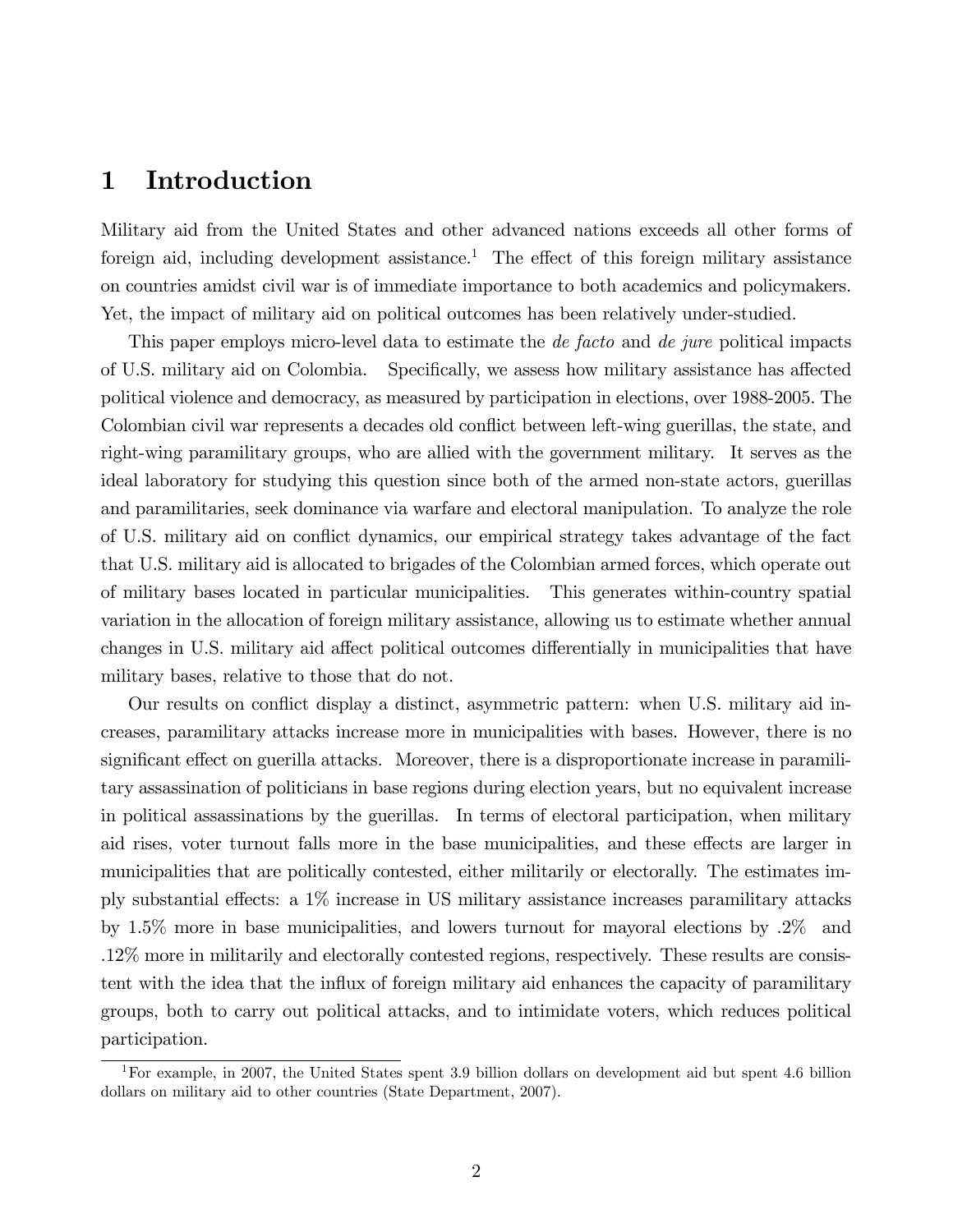To address potential endogeneity in the timing of U.S. military aid we use an instrumental variables strategy which exploits general increases in U.S. military spending around the world (excluding Latin America). The rise in global U.S. military aid reflects the broad geopolitical outlook of the American government shaped by major world events such as 9/11, and can thus be considered exogenous to the Colombian conáict. The results are robust to the use of this IV strategy, and to a variety of control groups for treatment municipalities.

Our results suggest that foreign aid may strengthen armed, non-state actors in an environment where there are ties between the government military and these other armed groups. The idea that external funding may sustain conflict by financing armed non-state actors has relevance to several other major recipients of US military aid, including Iraq, where armed militias maintain deep links to the military, which has been equipped and trained by the US. Indeed, non-democracy and sustained civil wars have been held as a major consequence of Superpower backing of armed groups in the Cold War era (Westad 2006, Easterly et al. 2008).

Our paper is situated within the broader literature on the economic determinants of insurgency. A number of cross-country studies have found a negative relationship between GDP and the probability a nation experiences civil war, including Collier and Hoeffler, 1998 and 2004; Fearon and Laitin, 2003; Miguel et al., 2004; and Fearon, 2005.<sup>2</sup> Several within country analyses also examine the relationship between income and violence, including Angrist and Kugler, 2008; Deininger, 2003; Barron et al., 2004; Do and Iyer, 2007; and Hidalgo et al, (forthcoming). This literature suggests that the effect of income on conflict is highly heterogeneous, depending on the source and type of income. For example, Dube and Vargas (2008) find that agricultural export prices reduce violence by raising workersí wages and the opportunity costs of joining armed groups while natural resource prices increase violence by increasing rents available for capture.

Another strand of the economic determinants literature has focused on insurgency and state capacity, particularly the provision of public goods. Fearon and Laitin (2003) suggest that the cross-country negative correlation between income and conáict is driven by lower state capacity, in particular the state's ability to inhibit rebellion. Berman and Laitin (forthcoming) show that when the state fails to provide public goods, radical religious groups providing these social services are able to carry out more lethal forms of terrorist attacks. Berman et al. (2009) also find that spending on local public goods can reduce insurgency, using data from reconstruction spending in Iraq.

Foreign aid may potentially affect both income and state capacity, and thus civil conflict, but the direction of the effect may be positive or negative. Theoretical papers focusing on the relationship between aid and conflict have posited both signs. For example, Grossman (1992)

 $2A$  comprehensive review is beyond the scope of this paper, but Sambanis (2002) provides a survey of this literature.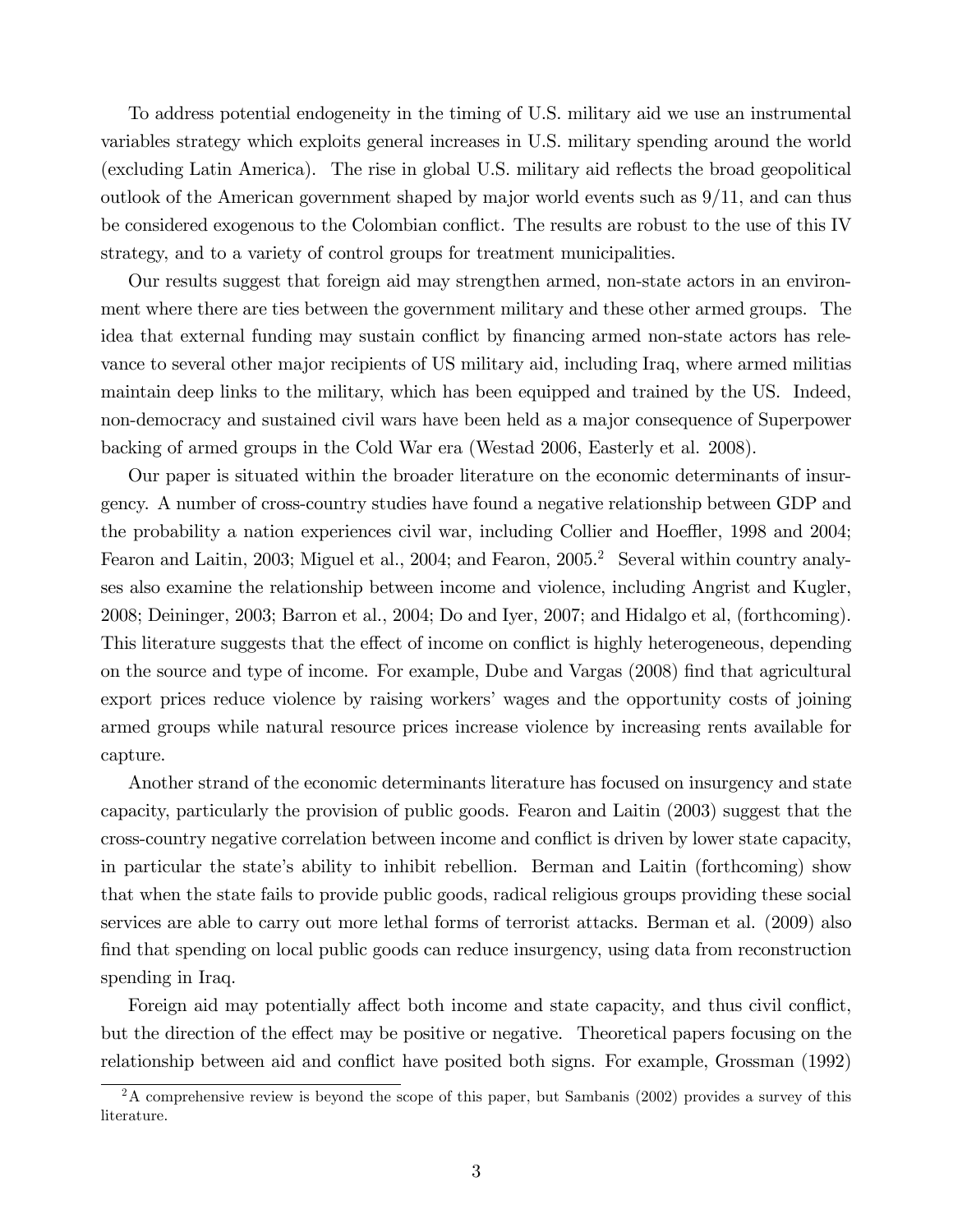suggests that aid increases conflict by expanding the rents available for capture. However, Collier and Hoeffler  $(2002)$  suggest that aid may reduce civil conflict either by increasing the state's capacity to repress conflict, or by encouraging economic growth and diversification of income sources, which subsequently reduces conflict.

Likewise, empirical assessments of the relationship between aid and conflict have also found different results. Collier and Hoeffler (2007) show that aid increases military expenditures and exacerbates regional arms races between neighboring countries. However, de Ree and Nillesen (2009) find that increases in foreign aid decrease the likelihood of civil wars, using donor country GDP as an instrument for foreign aid to countries in Sub-Saharan Africa.

Our paper is also related to the literature on how foreign aid affects domestic political institutions. Svensson (2000) finds that aid increases corruption in countries with powerful social groups. Knack (2004) finds a positive impact of foreign aid on democracy. However, Djankov et al. (2008) reports a negative impact of aid on democracy and institutional quality, using initial income and strategic interest variables as instruments for aid.

Most previous studies in these literatures have not distinguished between military aid and other types of foreign aid, and there has been little empirical analysis of how military aid affects either violence or other political outcomes. Yet focusing on military aid facilitates testing whether the repressive capacity channel reduces conflict in a way that analyzing aggregate foreign aid does not. One exception is Finkel et al. (2009), which finds that there is no significant effect of military aid on democracy in a panel of countries. However, the study does not focus on analyzing military aid, which is used as a control variable, and it is difficult to interpret this outcome in a causal manner since no explicit identiÖcation strategy is used for the aid variable.

Our paper is the first empirical assessment of how foreign military aid affects both civil war and democracy in a within-country context. The use of detailed within-country data enables us to exploit geographic variation across Colombian municipalities in terms of access to U.S. military aid, as well as variation over time in the amount of U.S. assistance. This enables cleaner identification of the political consequences of aid. The remainder of the paper is organized as follows: Section 2 provides background; Section 3 describes the empirical strategy; Section 4 details the data; Section 5 presents results; and Section 6 concludes.

# 2 Background

In this section we provide background on the Colombian conflict, U.S. military assistance to Colombia and the relationship between the government military and paramilitary groups.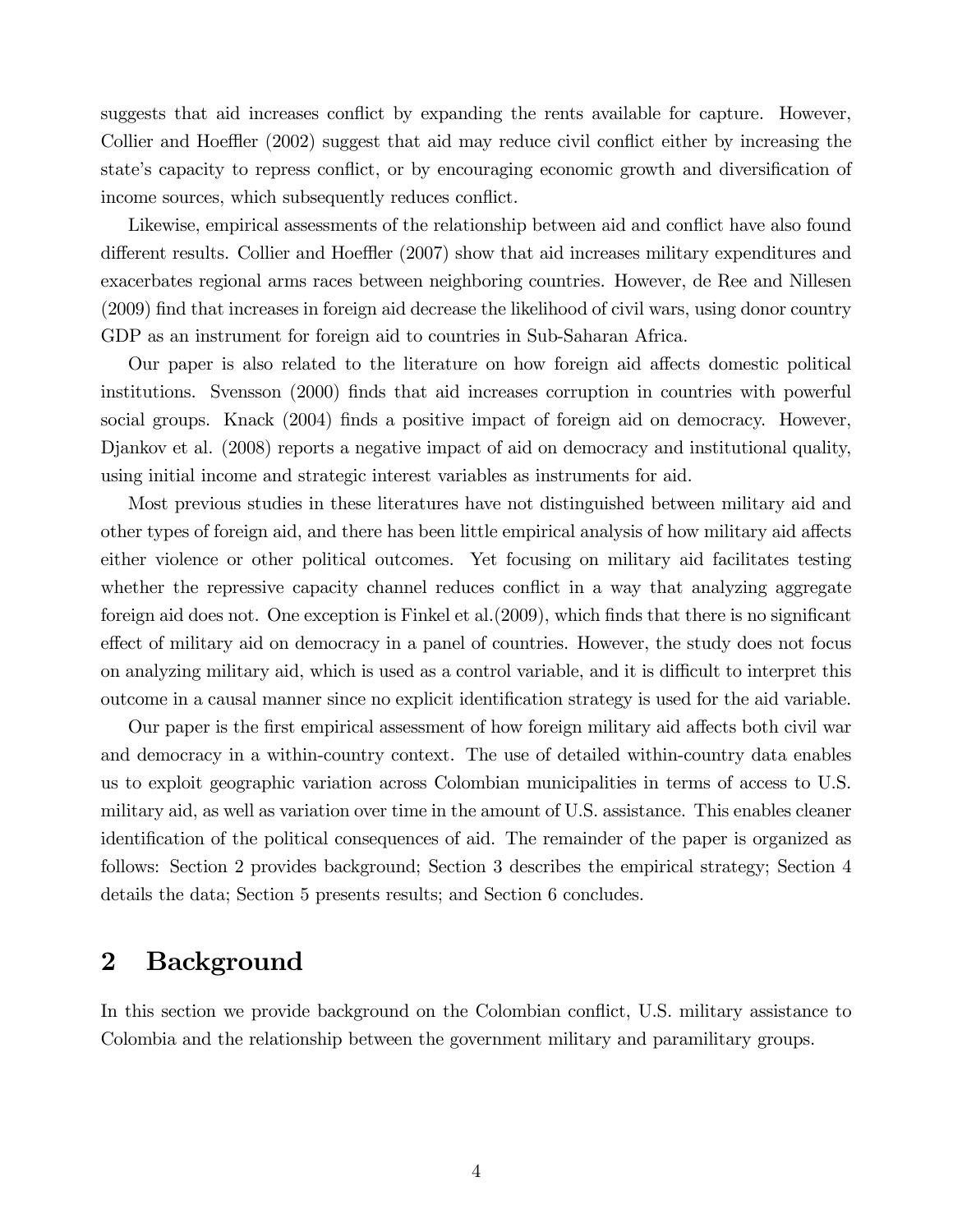# 2.1 The Colombian Civil War

The Colombian conflict started in the 1960s with the launch of a communist insurgency. Officially, it is a three-sided conflict among the communist guerillas, the government and rightwing paramilitary groups. However, as we document below, the paramilitary are allied with the government in countering the guerilla. The current-day insurgency is led by the Armed Revolutionary Forces of Colombia (FARC by its Spanish acronym), whose strength is roughly 16,000-20,000 combatants, and the National Liberation Army (ELN), which is estimated to have 4,000-6,000 fighters. Both groups fight with the stated aim of overthrowing the government, but also claim to represent the rural poor by supporting aims such as land redistribution.

Although paramilitarism also dates back to the 1960s, paramilitary groups in their current form emerged during the 1980s, as private armies for drug cartels and large landowners who were targeted for extortion by the guerillas. In 1997, the disparate paramilitary groups formed an umbrella organization called the United Self-Defense Forces of Colombia (AUC), which had roughly 30,000 fighters at its peak strength.

Although the paramilitaries and guerillas pursue kidnapping, extortion, and predation on natural resource rents, both groups rely largely on the cocaine drug trade for financing purposes. Thus the drug trade is inextricably linked to the dynamics of internal conflict.

# 2.2 U.S. Aid to Colombia

Owing to its position as the worldís largest producer of cocaine, Colombia has become a major recipient of U.S. military assistance over the past decade. Currently, it is the third largest recipient, after Israel and Egypt, respectively. Colombia started receiving more aid geared toward drug-eradication when the "War on Drugs" was initiated during the late 1980s. The 1990 "Andean Initiative" was provided to Colombia as a \$200 million aid package intended to combat drugs, but comprised largely of resources to train and equip the Colombian military (Isaacson, 2005). Official aid fell sharply in 1994, when President Ernesto Samper, who had a very hostile relationship with the U.S., was elected to office in Colombia. However, with the advent of the new Pastrana administration in Colombia in 1998, the United States started developing "Plan Colombia", a \$1.2 billion aid package launched in 2000. This aid package was again aimed at training and equipping the Colombian military for counter-narcotics operations, rather than pursuing counter-insurgency. However, given the guerillas involvement in the drug trade, the line between these two objectives has remained blurry, and it is impossible to distinguish the counter-narcotics and counter-insurgency components of U.S. aid. For this reason, we define military aid to Colombia as the sum of these two line-items, and analyze this aggregate category throughout the paper.

One important characteristic of US military aid is that it is disbursed to particular military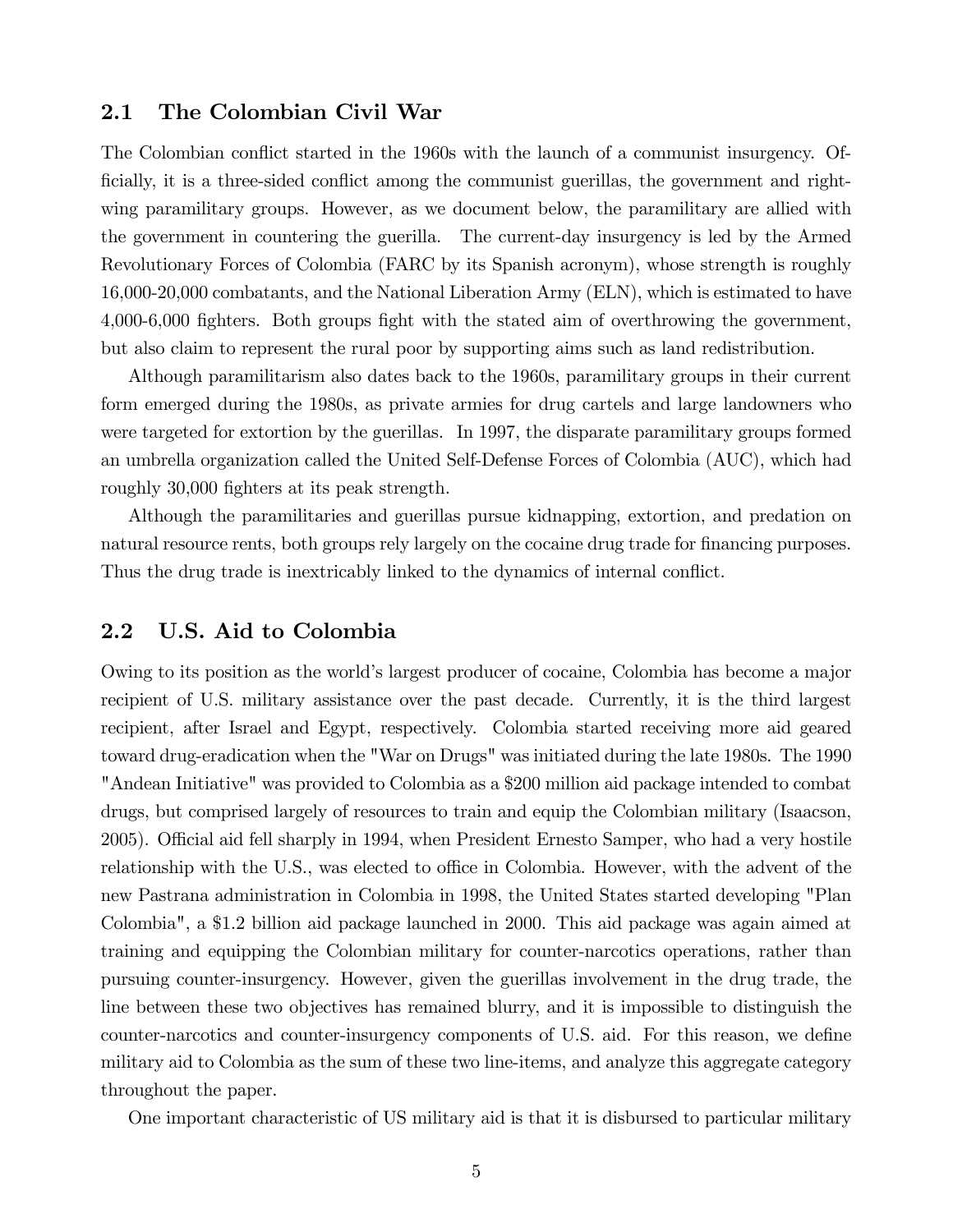brigades, each of which is attached to and operates out of a particular government military base. This disbursement method serves as the basis of our identification strategy, since regions with military bases receive more aid. Given the well-documented history of Colombian military human rights abuses, some jointly executed with paramilitary units, U.S. lawmakers have attempted to restrict disbursement to military units that have been recorded as committing human rights violations. In 1997 the United States Congress passed the "Leahy Amendment", which required Colombian military brigades to be vetted for human rights abuses before becoming eligible for US assistance. However, the Colombian armed forces have evaded this clause through three mechanisms: first, by reshuffling individuals accused of human rights violations across brigades; second, by forming new brigades, which were subsequently vetted and "approved" by the U.S. State Department; and third, by not cooperating in handing over information about human rights violations to the U.S. government.<sup>3</sup> Moreover, the Plan Colombia package was specifically exempted from having to abide by the human rights clauses of the Leahy provision.<sup>4</sup>

# 2.3 Links Between the Colombian Army and Paramilitaries

In this section, we document the links between the Colombian military and paramilitary groups. Historically, there have been three periods when the Colombian state officially sanctioned the creation of civilian networks that came to function as paramilitaries. However, in more recent years, paramilitarism has been made illegal, and collusion between the military and paramilitary groups has taken a tacit form.

The earliest form of paramilitarism emerged in the 1960s as a result of attempts by the Colombian military to enlist civilian support through "Plan Lazo," which authorized the creation of civil patrols armed by the Defense Ministry (Hristov, 2000).<sup>5</sup> The 1980s saw the rise of a new type of paramilitary group, the private armies of drug lords and the rural elite who opposed the guerillas. These groups did not receive state support, but did receive assistance from military and police officers through unofficial channels. For example, in 1983, the Colombian attorney-general noted that a sizeable number of the crimes committed by the paramilitaries were committed by "active police and military officers  $(ibid).$ " In 1991, there was a second state-sanctioned effort: the Colombian Intelligence agency engineered a reorganization which

<sup>&</sup>lt;sup>3</sup>National Security Archives Declassified document archive:

http://www.gwu.edu/~nsarchiv/NSAEBB/NSAEBB69/col58.pdf

last accessed: 4/29/09

<sup>4</sup>Washington Post, Aug. 23 2000, "Clinton Clears Aid Package For Colombia; Human Rights Waiver Allows \$1.3 Billion to Fight Drugs"

 $5$ This was a joint initiative between U.S. and Colombian counter-insurgency effots. Decree 2298 authorized the executive branch to create civil patrols and directed the Defense Ministry to arm and supply these patrols (Hristov, 2000, pg. 62).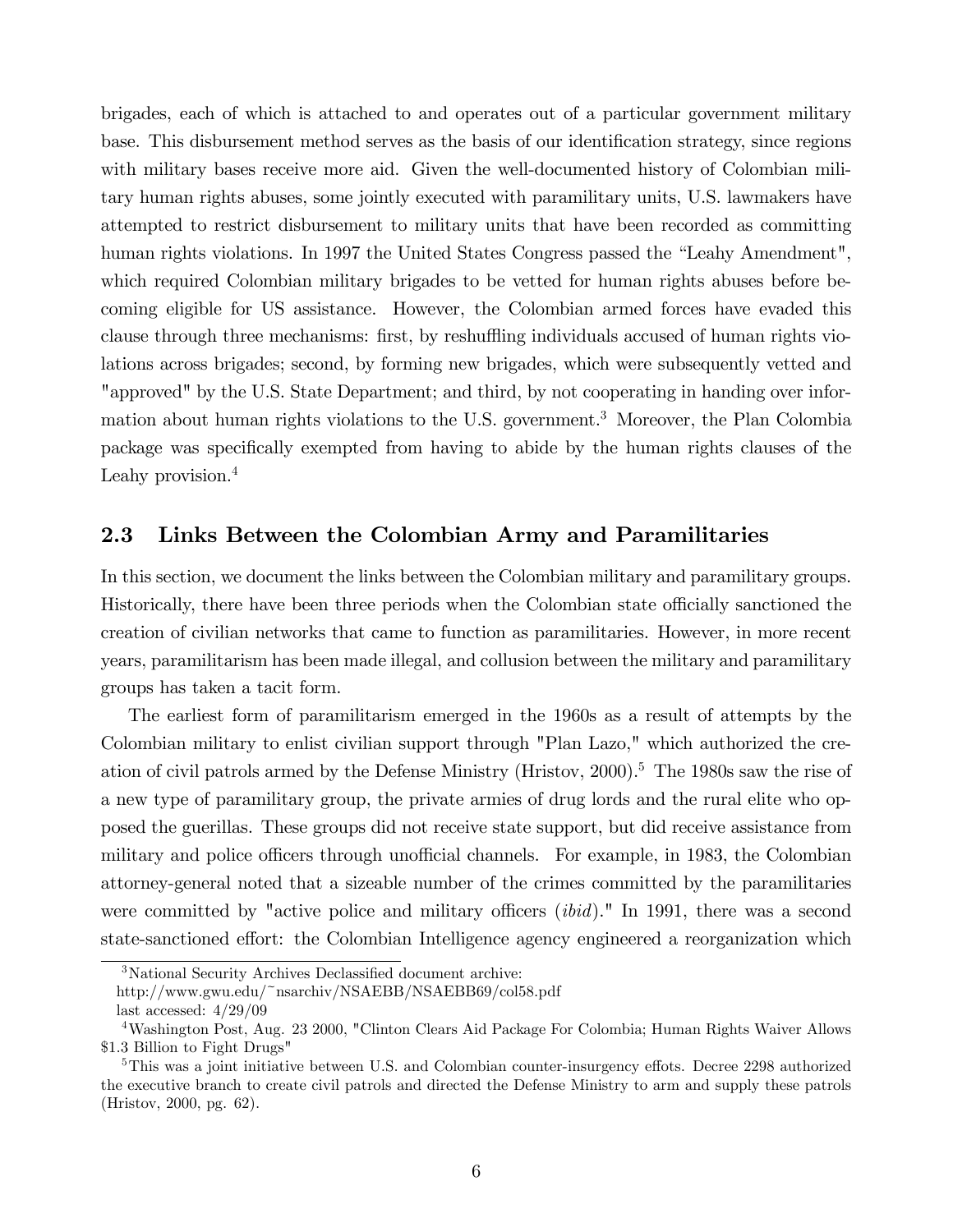mandated the creation of informal civilian networks that would relay information to the military. Many of these networks were subsequently found to have worked with paramilitary groups.<sup>67</sup> Finally, the CONVIVIR effort of 1994 created rural security cooperatives that were armed with equipment from the Colombian military (Hristov, 2009, p. 69). However, the rapid growth in violence associated with CONVIVIR networks led to a sharp reversal of policy in 1997, when these groups were reigned in by the Judiciary, and effectively declared illegal. Nonetheless, some of the CONVIVIR continued operating as illegal paramilitary groups during the 1990s, and the marriage of these networks with the private armies of the 1980s led to the paramilitary groups of the late-90s, united under the banner of the AUC.

Although official state government support was withdrawn after 1997, and the judiciary began prosecuting politicians and military officials for ties to these groups, collusion between the AUC and military continued throughout the 1990s and 2000s. This is reflected in the recent indictment of several high-level military officials. In 2006, General Mario Montoya, the commander (and highest ranking officer) of the Colombian army, was charged with supplying weapons to paramilitaries while stationed in a military base in Medellin. Six other high ranking members of the intelligence and armed forces were also indicted by the Colombian supreme court on suspicion of collusion with paramilitaries in 2008. This includes the former director and deputy director of the Administrative Security Department (a key security agency), as well as former army commanders and active colonels.<sup>8</sup>

Human rights organizations have documented the specific channels through which the Colombian army provides military and logistical support to the paramilitaries, which includes: intelligence sharing; supply of weapons and transport equipment; training, support for paramilitary operations; and the conduct of joint operations.<sup>9</sup>

For example, Human Rights Watch reports that military intelligence has provided paramilitaries with lists of suspected insurgents or guerrilla sympathizers, who are then threatened or killed by paramilitaries.<sup>10</sup> Interviews with ex-military intelligence officials suggest that the sale of military arms to paramilitaries was common.<sup>11</sup> Ex-paramilitaries have also described using

 ${}^{6}$ Human Rights Watch (HRW) "Colombia's Killer Networks: The Military-Paramilitary Partnership and the U.S", 1996.

 ${}^{7}$ An an example, the Barrancabermeja Network was created by the Navy in response to Order 200-05/9. This network later worked with MAS, a paramilitary group accused of perpetuating atrocities during the early 1990s. Human Rights Watch reports that "In partnership with MAS, the navy intelligence network set up in Barrancabermeja adopted as its goal not only the elimination of anyone perceived as supporting the guerrillas, but also members of the political opposition, journalists, trade unionists, and human rights workers, particularly if they investigated or criticized their terror tactics (HRW, 1996)."

<sup>8</sup>The list of accused is available at http://www.colombiasupport.net/news/2007/05/hundreds-of-publicservants-implicated.htm, last accessed: 10/24/09.

 $9Human Rights Watch, "The Ties That Bind: Colombia and Military-Paramility Links", 2000$  $10$  HRW, 1996.

<sup>11</sup>HRW, 2000.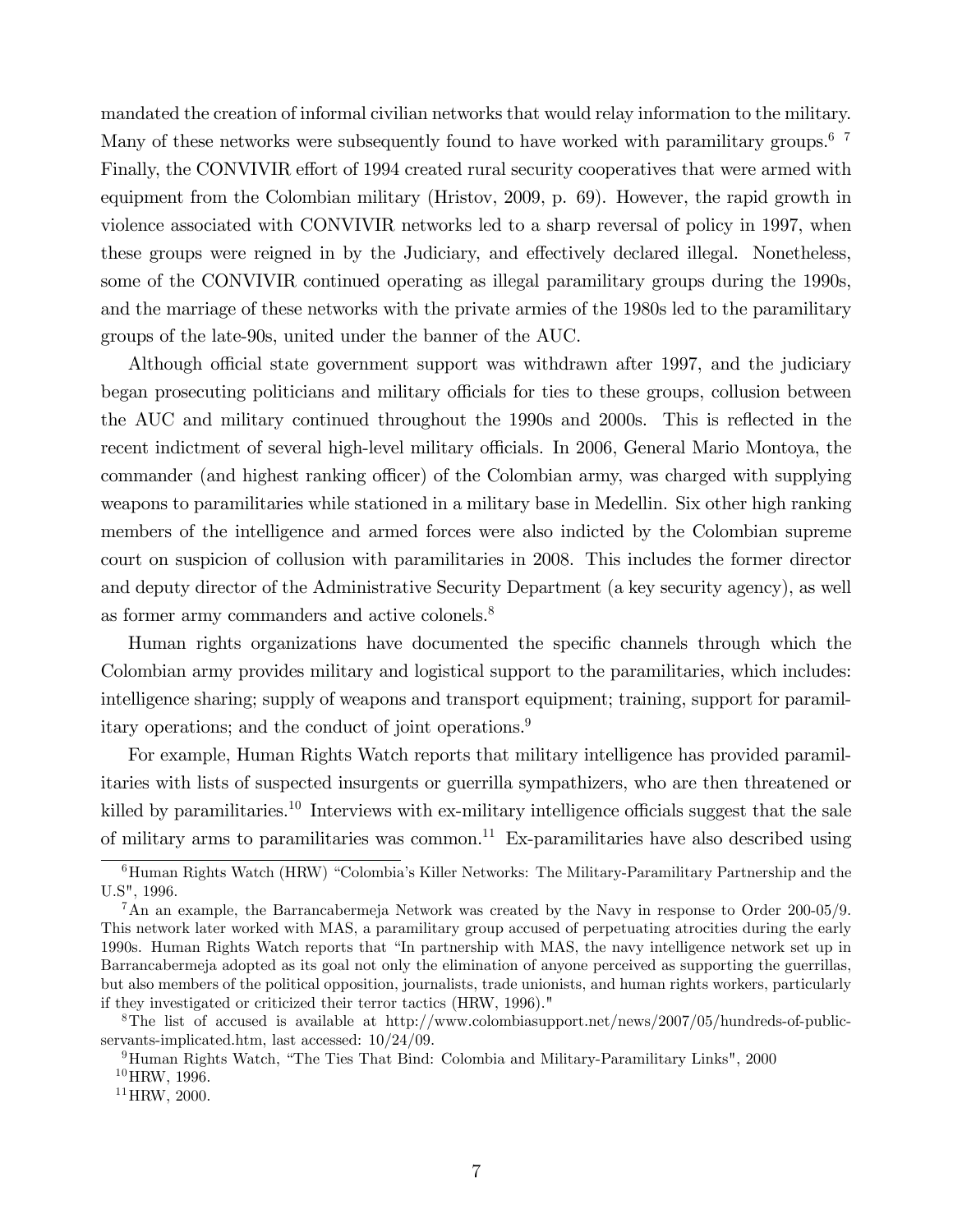military helicopters, and being flown in to military bases.<sup>12</sup>

Support for paramilitary operations has taken both indirect and direct forms. For example, the army general in Mapiripan, in Meta department, ordered his troops to stay out of the area and not intervene during a paramilitary massacre. In other cases, the military has provided road blockades while the paramilitaries conduct massacres. There are also many examples of joint operations between the military and paramilitaries. For example, the Captain of the 17th Brigade was charged with masterminding the San José de Apartadó massacre in 2005.<sup>13</sup> As another example:

In sworn testimony to Attorney General investigators taken on April 30, 1998, Francisco Enrique Villalba Hernández, a former paramilitary who took part in the El Aro massacre, confirmed the testimony by survivors taken by Human Rights Watch that the operation had been carefully planned and carried out by a joint paramilitary-Army force.<sup>14</sup>

The provision of support is in part facilitated by overlaps in networks of the military and paramilitary groups. For instance, Human Rights Watch details the militaryís involvement with a paramilitary group called the "Calima Front:"

Third Brigade active duty and reserve officers formed the Calima Front, with the assistance of Carlos Castaño [then head of the AUC]. Active duty officers provided intelligence and logistical support. Former military officers were among those called in to assume positions of command.<sup>15</sup>

These links have raised concern among American policymakers that some part of U.S. aid may end up providing operational or material support to paramilitaries, through factors such as weapons supply. In 2000, a declassified cable from Secretary of State Albright to Ambassador Kammen indicated: "We note with concern persistent reports that the 24th Brigade, and the 31st Counterguerrilla Battalion in particular, has been cooperating with illegal paramilitary groups that have been increasingly active in Putumayo."<sup>16</sup> A U.S. Military Advisory Group inquiry in 1995 revealed that military brigades associated with joint human rights violations with paramilitaries had received military assistance, including 'vehicles, M6 and M60E3 machine

last accessed: 10/24/09

 $12$ La Semana, Nov. 18, 2008. "Former paramilitary leader Salvatore Mancuso said that AUC received help from the police and the military in massacre."

 $13$ El Spectator, Aug. 1 2008. "Verdades de la masacre de San José de Apartadó."

<sup>14</sup>HRW, 2000.

<sup>15</sup>HRW, 2000.

<sup>&</sup>lt;sup>16</sup>National Security Archive:

http://www.gwu.edu/~nsarchiv/NSAEBB/NSAEBB69/col70.pd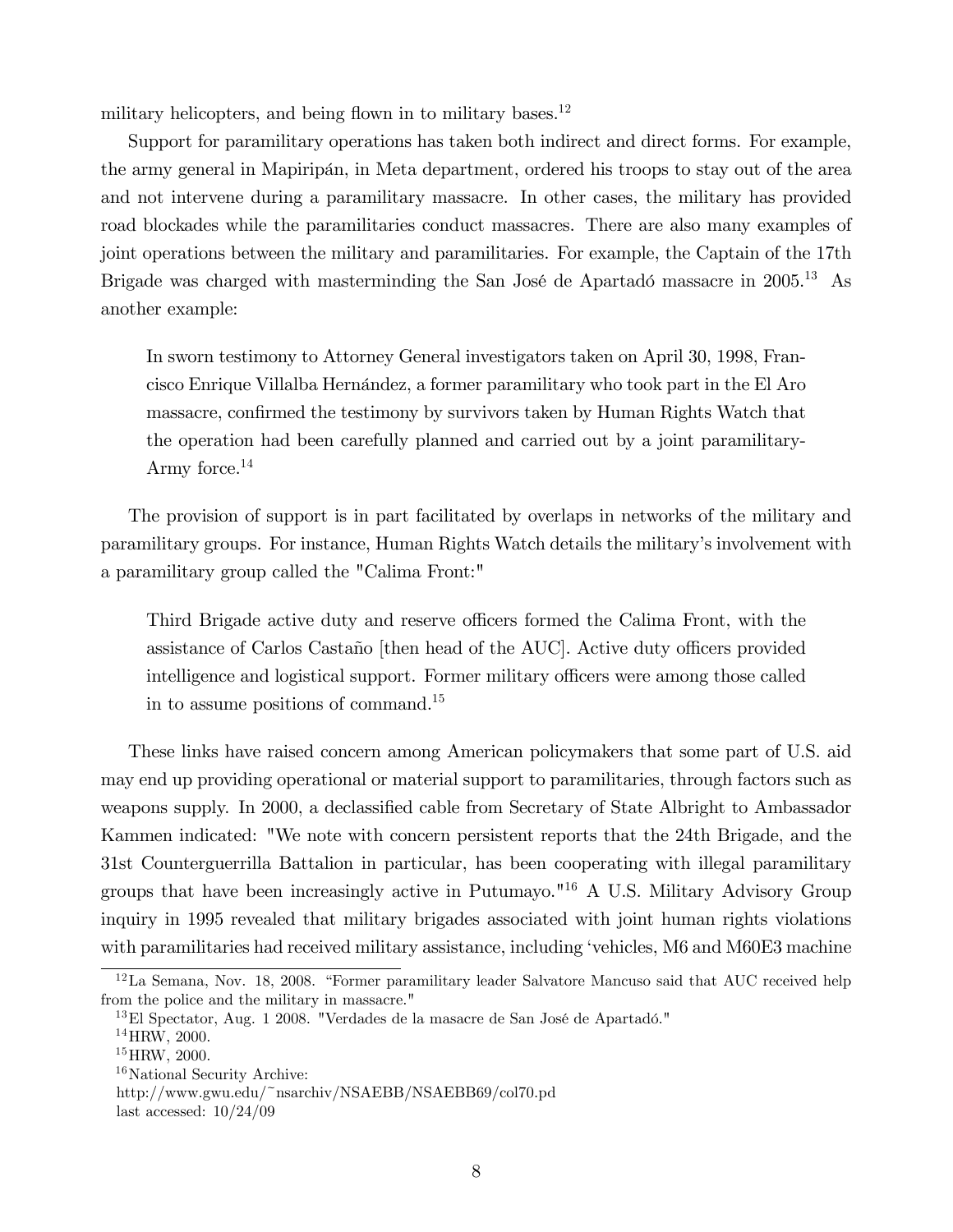guns, pistols, grenade launchers, 7.62mm and 9mm ammunition, and claymore mines'.<sup>"17</sup> More recently, even direct examples of weapons supply have emerged. For example, in 2005, the Colombian government arrested two U.S. army officers near Melgar, Tolima, the site of one of the largest bases in Colombia, under charges of arming paramilitary groups with ammunition supplied by the U.S. government.<sup>18</sup>

The bases through which brigades operate often play a key role since proximity to the base can facilitate the military's provision of material and operational support to paramilitary groups. Since U.S. military aid is allocated to brigades operating from the bases, they represent the physical points of diffusion for US miliary assistance.

# 3 Empirical Strategy

Our empirical strategy uses the fact that U.S. military aid is allocated to brigades which are headquartered in military bases located in particular municipalities. This creates spatial variation in the allocation of U.S. military aid across municipalities. Importantly, these are longstanding military bases that precede the period of the analysis. This precludes the possibility that they have been constructed as an endogenous response to political or conflict dynamics for the period of our analysis. Our empirical strategy assesses how changes in US military aid a§ect violence and electoral outcomes in regions with military bases, relative to municipalities without bases. We estimate:

$$
y_{jt} = \alpha_j + \beta_t + (USmith_t \times Base_j)\lambda + \mathbf{X}_{jt}\phi + \omega_{jt}
$$
\n(1)

where  $\alpha_j$  are municipality fixed effects and  $\beta_t$  are year fixed effects.  $y_{jt}$  are either electionsrelated variables including voter turnout, or conflict related variables including the number of paramilitary attacks, government attacks, or guerilla attacks in municipality j and year t.  $\mathbf{X}_{jt}$  is a vector of control variables which varies across specifications but always includes the natural log of population, which controls for the scale effect since our conflict-related dependent variables are the number of attacks.  $Base_j$  is a dummy variable which equals one if the municipality has a military base.  $USmil_t$  is the natural log of US military aid to Colombia. The coefficient  $\lambda$  captures the extent to which changes in military assistance induces a differential change in violence in municipalities that have bases, relative to non-base municipalities. Equation (1) is estimated using OLS.

One concern with this empirical strategy is potential endogeneity in the timing of US funding. If US military assistance responds to differential growth in violence across Colombian mu-

<sup>&</sup>lt;sup>17</sup>HRW, 1996.

<sup>18</sup>New York Times, May 5, 2005, "Ammo Seized in Colombia; 2 G.I. Suspects Are Arrested"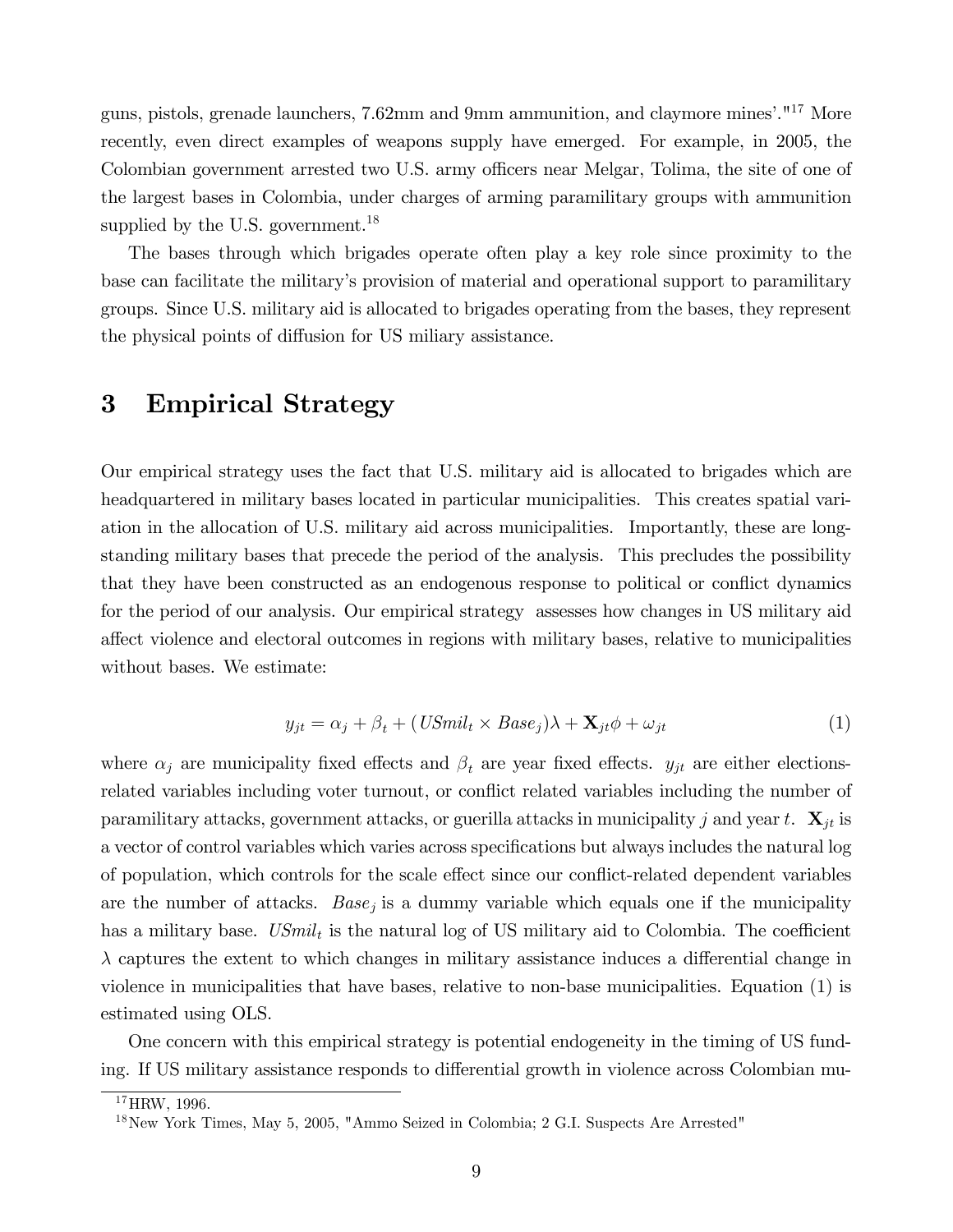nicipalities, then this could confound estimates of equation (1). This reverse causality would generate an upward bias if US military aid increases more in response to violence growth in municipalities with military bases. For instance, attacks in base regions may be viewed as a strong threat to stability, and therefore galvanize more US funding relative to attacks in other regions. On the other hand, reverse causality may generate a downward bias if US assistance increases more in response to violence growth in non-base regions. As an example, since reducing narcotics production is a stated US objective, military aid may respond to violence increases in the largest coca producing municipalities, which are non-base municipalities.

To address this potential endogeneity, we use an instrumental variables strategy which uses changes in US funding in countries outside of Latin America as an instrument for changes in US funding to Colombia. Since Colombia is one of the largest recipients of US anti-narcotics assistance, it is possible that the allocation of this line-item to Colombia determines the allocation of anti-narcotics assistance to other countries. To avoid this concern, we instrument the sum of anti-narcotics and military aid to Colombia solely with military aid to other nations. US funding to the rest of the world is determined by the broad geopolitical outlook of the American government, reflecting factors such as the party of the president or other major world events, and can thus be considered exogenous to conflict dynamics in Colombia. For example, Figure 1 shows that there was a sharp increase in US military assistance to countries outside of Latin America after 2001. This reflects both the start of the Bush administration, and the events of 9/11, which created an impetus to provide greater funding as a part of the "war on terror." This figure also shows that US assistance to Colombia is positively correlated with military aid to non-Latin American nations. Indeed, a simple regression of these two time series confirm that there is a significant positive relationship. We present this estimate in Appendix Table I, which also shows that this relationship is robust to the inclusion of a linear time trend. Since our treatment is the interaction of US military aid with the military base indicator, our instrument is aid to non-Latin nations interacted with the base indicator. The first stage is given by:

$$
USmith \times Base_j = \alpha_j + \beta_t + (USmithonalac_t \times Base_j) \gamma + \mathbf{X}_{jt} \rho + \upsilon_{jt} \tag{2}
$$

where  $USmilnonlac_t$  is the log of US military aid to non-Latin American countries. The second stage is given by:

$$
y_{jt} = \alpha_j + \beta_t + (U\mathbf{Smil}_t \times \mathbf{Base}_j)\delta + \mathbf{X}_{jt}\eta + \omega_{jt}
$$
\n(3)

Besides estimating the effect of the aid-base shock on measures of political violence, we also assess whether there are differential effects during election periods. To analyze this we estimate: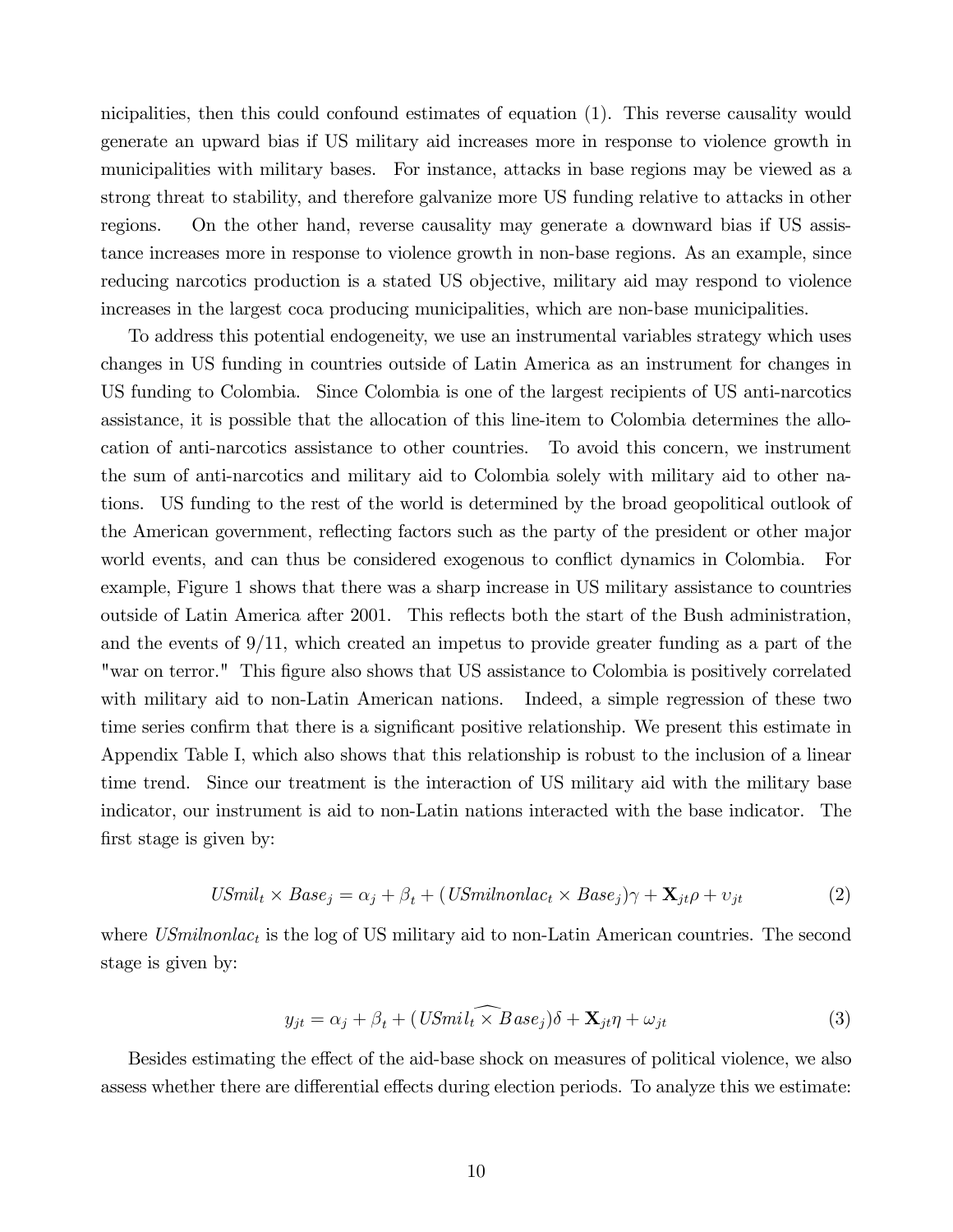$$
y_{jt} = \alpha_j + \beta_t + (USmith \times Base_j \times Ele_t)\theta + (USmith \times Base_j)\lambda + (Ele_t \times Base_j)\theta + \mathbf{X}_{jt}\phi + \omega_{jt} \tag{4}
$$

where  $Ele<sub>t</sub>$  is a dummy which equals one during the years in which elections were held in Colombia, which includes the years 1988, 1990, 1991, 1994, 1997, 1998, 2000, 2002 and 2003. The coefficient  $\theta$  captures the differential effect of US military spending in base regions during election years relative to non-election years. The coefficient  $\vartheta$  captures the differential effect of election periods on violence in base regions relative to non-base regions. All other two-way sub-interactions are absorbed by the municipality or year fixed effects.

# 4 Data

### 4.1 Data Sources

Our data on civil war violence comes from the *Conflict Analysis Resource Center* (CERAC). This dataset is event-based, and includes over 21,000 war-related episodes in over 950 municipalities from 1988 to 2005. It is collected on the basis of 25 major newspapers, and supplemented by oral reports from Catholic priests who track human rights violations. Since the clergy operates in every municipality of Colombia, this expands the scope of coverage of our data to remote regions that may otherwise lack media coverage. The priests are regarded as neutral actors in the conflict, and often used as negotiators between the two sides. This minimizes potential over-reporting of violent events perpetuated by one side over another. The data is also cross-checked against other official sources, including a dataset by the National Police and reports by Human Rights Watch and Amnesty International. The procedure used to collect the data is described more extensively in Restrepo et al. (2004).

The CERAC data records the number of attacks that are undertaken by each major actor in the conflict, including the government, the paramilitaries, the guerillas, which are the main dependent variables of our analysis. The data is able to distinguish between unilateral *attacks*, which are one-sided events carried out by a particular group, versus two-sided events involving an exchange of fire among two or more groups. We use the data on clashes to develop measures of whether a municipality is contested militarily during particular years of our sample period.

We also employ a number of conflict-related variables from a dataset by the Center for Study of Economic Development (CEDE), which was collected from the Observatory of Human Rights of the Vice-Presidency of Colombia. This data is based on reports from the Colombian security agency, the *Administrative Department of Security*. This annual level dataset gives us a measure of the number of political assassinations undertaken by paramilitaries and guerillas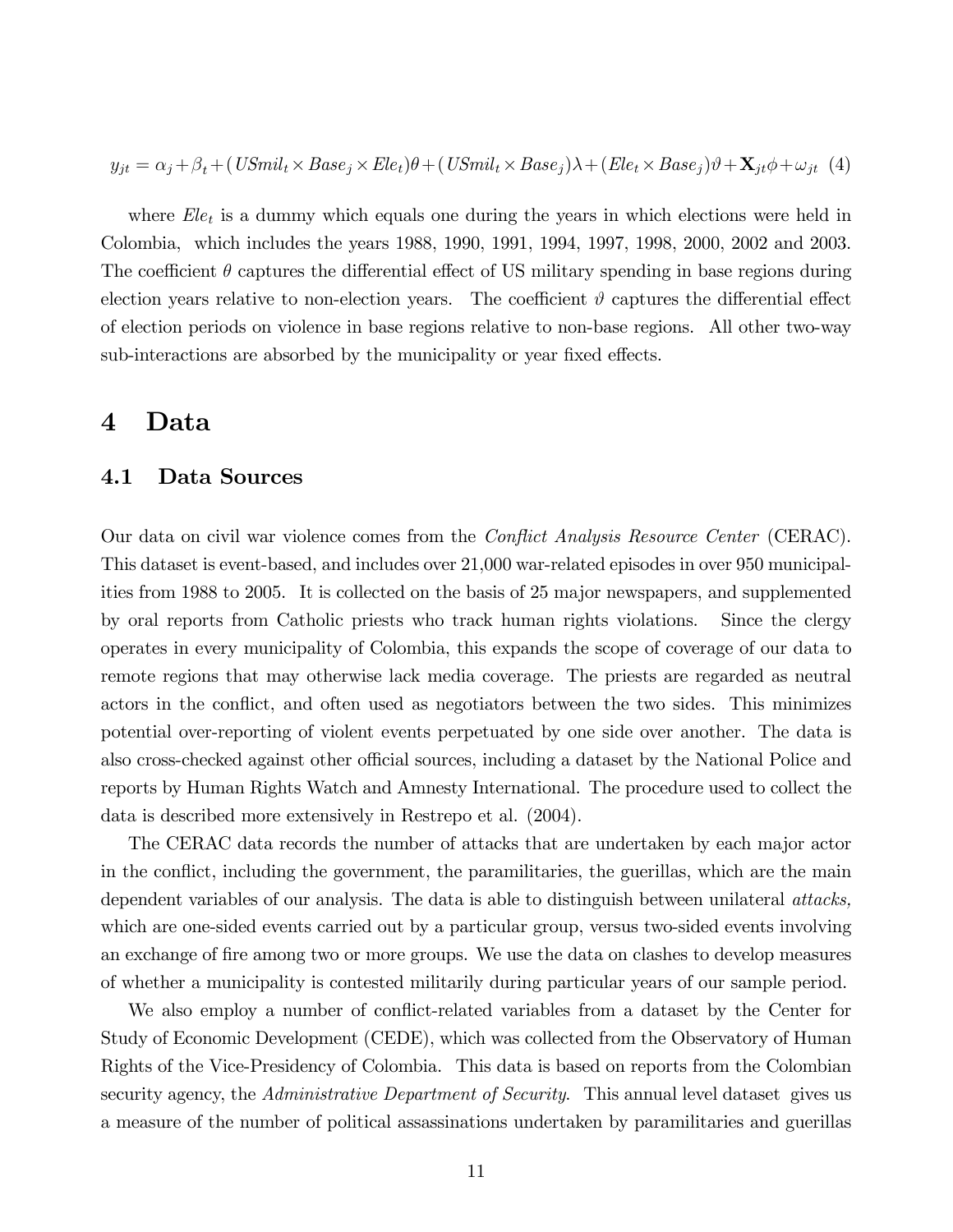in each municipality, including assassinations of elected officials and those running for office. It also includes a number of other measures of paramilitary and guerilla activity, including variables such as population displacement and pirating undertaken by armed groups. Finally, the CEDE data also provides detailed measures of the number of government military actions undertaken in each municipality, including rescue of kidnaps, deactivation of explosives, and seizure of arms and captives, as well as anti-narcotics operations and the dismantling of narcotics laboratories. These variables enable us to discern whether the inflow of US military assistance induces greater government actions in narcotics related areas, versus other counter-insurgency areas. We define our core sample based on the number of municipalities which include both the CERAC and CEDE conflict data, which gives us a sample of 936 municipalities.

In addition, we look at electoral outcomes using data from the National Registry, the official Colombian government electoral agency. We look at local elections, including elections for mayor and town councils, (where candidates run at the municipal level), as well as for governor and the state assembly (where candidates run at the department, or state level). Municipal level data on voter turnout that is comparable across years is only available for 2000 and 2003, which is the sample for our elections results. However, we also use the aggregate vote shares for mayoral candidates in the 1997 election to classify municipalities as electorally contested in this year.

We construct an indicator of whether a municipality has a military base from two sources. First, we begin with the base locations reported in global security.org, which gives us a list of 37 municipalities with military bases. We cross-check each of these bases against information from the Colombian army, navy and airforce websites to determine which bases were newly built over our sample period.  $19$  We find three new bases, and exclude them from the sample, since it is possible that these bases were built as an endogenous response to conflict dynamics.<sup>20</sup> This leaves us with 34 municipalities with military bases, of which 32 appear in the sample for which the conflict data is available. Map 1 shows the location of these bases.

We obtain data on a number of municipal level characteristics from CEDE, including time varying measures such as population, and time invariant characteristics such as the average height of the municipality. In addition, we obtain data on coca cultivation from two sources. Dirección Nacional de Estupefacientes (DNE) has a measure of land used for coca cultivation in each municipality in 1994. An equivalent measure for 1999 to 2004 comes from the United Nations Office of Drug Control (UNODC), which collects this data based on satellite imagery.

Finally, we use the USAID Greenbook for data on US aid. Since much of US assistance to Colombia, including the provision of training and equipment, falls under the category of

<sup>&</sup>lt;sup>19</sup>The army website (last accessed  $4/10/09$ ): http://www.ejercito.mil.co/?idcategoria=69 The navy website (last accessed 4/10/09): http://www.armada.mil.co/

The air forces website (last accessed 4/10/09): http://www.fac.mil.co/?idcategoria=39l

<sup>20</sup>These are the bases at Carepa, Tres Esquinas, and Larandia.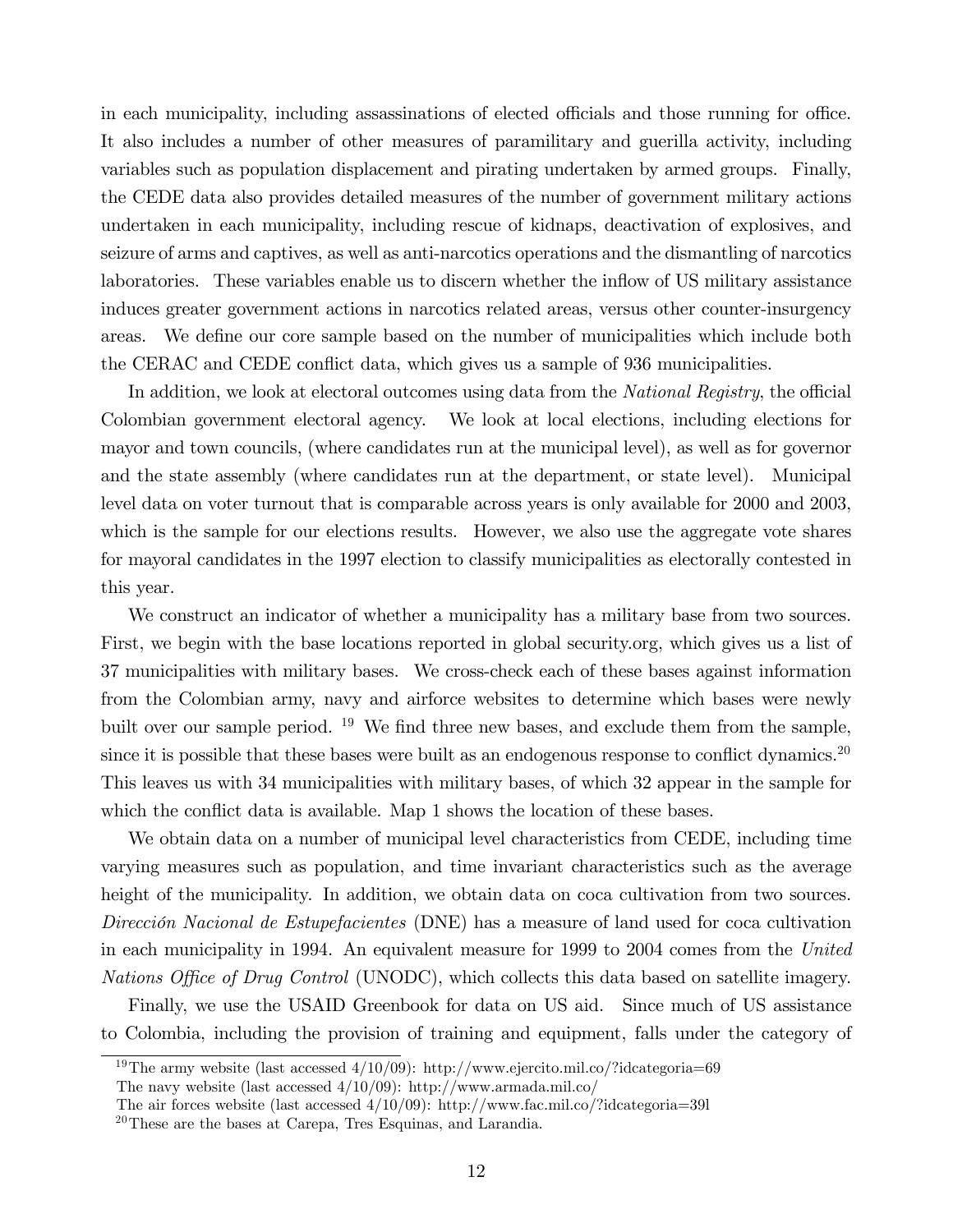anti-narcotics assistance, we look at the combined categories of military and anti-narcotics assistance. For our instrumental variables strategy, we also use Greenbook data on military assistance in other countries outside of Latin America. In addition, we use data on development assistance to Colombia, which includes assistance provided by USAID and the Economics and Support Fund (ESF) of the State Department.

# 4.2 Descriptive Statistics

Table I shows the descriptive statistics of key variables, in municipalities with and without military bases. The means indicate that paramilitary, guerilla and government attacks tend to be higher, on average, in base municipalities relative to non-base municipalities. Our identification strategy estimates whether there are differential increases in base regions when US military aid increases. In contrast, the paramilitary and guerilla political assassination variables are lower in the base municipalities relative to the non-base municipalities. The empirical estimates seek to identify whether there are differential increases in these outcomes in base regions during election periods, relative to non-election periods. It is worth noting that the mean paramilitary assassinations is higher than mean guerilla assassinations in both types of regions, which is consistent with the anecdotal evidence that paramilitary groups use this type of targeted political violence with greater frequency.

In terms of municipal level characteristics, the standard deviation of height, which measures ruggedness of the terrain, shows that non-base municipalities are more rugged. We consider this factor in the analysis since ruggedness has been shown to be correlated with internal conflict. The indicator for whether coca was produced shows that roughly a quarter of the non-base regions and one-third of the base locales were recorded as producing coca at some point over the sample period, and the hectares of land used for cultivating coca in 2000 was even higher on average, in base regions. In addition, a higher fraction of base municipalities also either produce oil or have oil pipelines. Given these differences, we interact all of these municipal characteristics with year effects and employ them as time varying controls for robustness in the analysis below.

# 5 Results

# 5.1 US Military Aid and Violence in Base Municipalities

We begin with a simple graph which captures the essence of our empirical strategy. We interact our base indicator with year dummy variables, and regress paramilitary attacks on these interaction terms, controlling for municipality and year fixed effects and the log of population.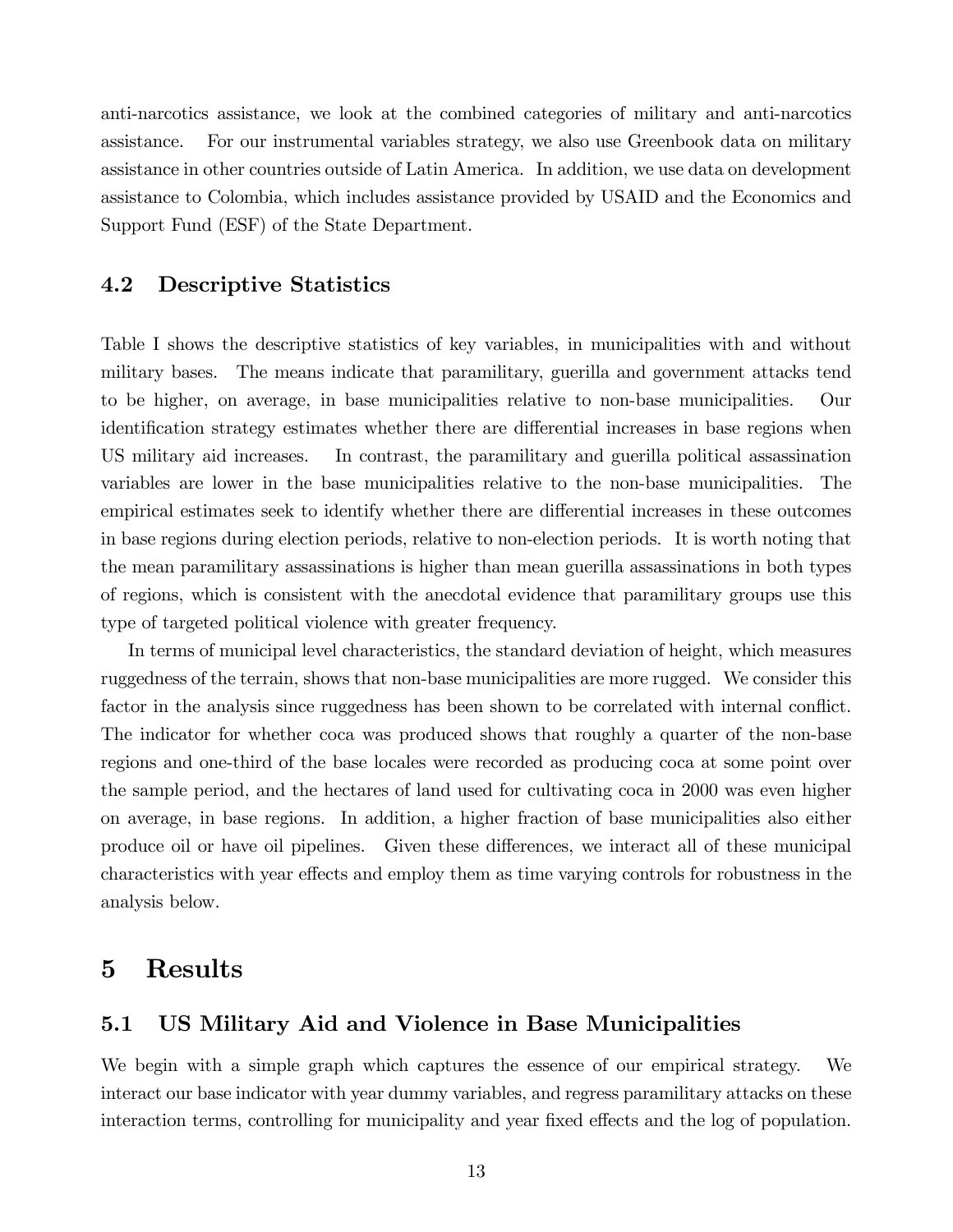In Figure 2, we graph the coefficients on the year-base interactions along with US military and narcotics aid to Colombia. The figure shows that the coefficients and aid time series move in tandem during most years. In particular, differential attacks increase in 2000 when Plan Colombia was launched, fall in 2001 when military aid was scaled down and rise again in 2002 when aid started increasing.

Next, we present regression results which estimate the effect of US assistance on various measures of political violence. Table II presents OLS estimates of equation (1). The standard errors have been clustered at the municipality level in the specifications in this table, and in all other remaining tables. Columns  $(1)-(3)$  show that the military assistance interaction has a positive and significant effect on government and paramilitary attacks, and an insignificant effect on guerilla attacks. These results indicate that an increase in US military assistance increases government and paramilitary attacks differentially in regions with bases, relative to non-base regions. The coefficients imply that the effects are of economic importance. The coefficient of .148 in column (1) suggests that a  $1\%$  increase in U.S. aid increases paramilitary attacks by approximately .0015 more in base municipalities, or by 1.5% more above the mean paramilitary attacks of .103 over this sample period. Similarly, the coefficient of .125 in column (2) implies that a  $1\%$  in aid is predicted to increase government attacks by approximately  $1\%$ more in base municipalities relative to non-base areas. According to our data, over 1988-2005, U.S. aid to Colombia increased by an average of 92% per year. Thus, our estimates imply an associated differential increase of  $138\%$  in paramilitary attacks and  $92\%$  in government military attacks.

In contrast, the coefficient on the aid shock is insignificant (and negative) for guerilla attacks. This non-effect is one of our key findings. This asymmetric effect between paramilitary and guerilla attacks presents evidence against the idea that aid is targeted to regions that generally have high levels of civil war violence. Moreover, it suggests that US military aid has a differential effect in terms of strengthening paramilitary capacity rather than guerilla capacity, which is consistent with the idea that aid channeled through the Colombian military reaches paramilitary groups specifically.

If base municipalities also receive other forms of aid, then it is possible that conflict arises from an increase in resources flowing to the region, rather than an increase in military aid *per se*. For example, if other types of aid get allocated to local governments, armed groups may fight to gain control over these resources, rather than financing from US military assistance. To test this alternative channel we undertake a falsification exercise in columns  $(4)-(6)$ . We analyze whether changes in US development assistance affect violence differentially in municipalities with bases. The coefficients on the interaction of the base indicator with development assistance is statistically indistinguishable from zero for all three outcome variables, which helps rule out this alternative account. These estimates suggest that the increase in these other forms of aid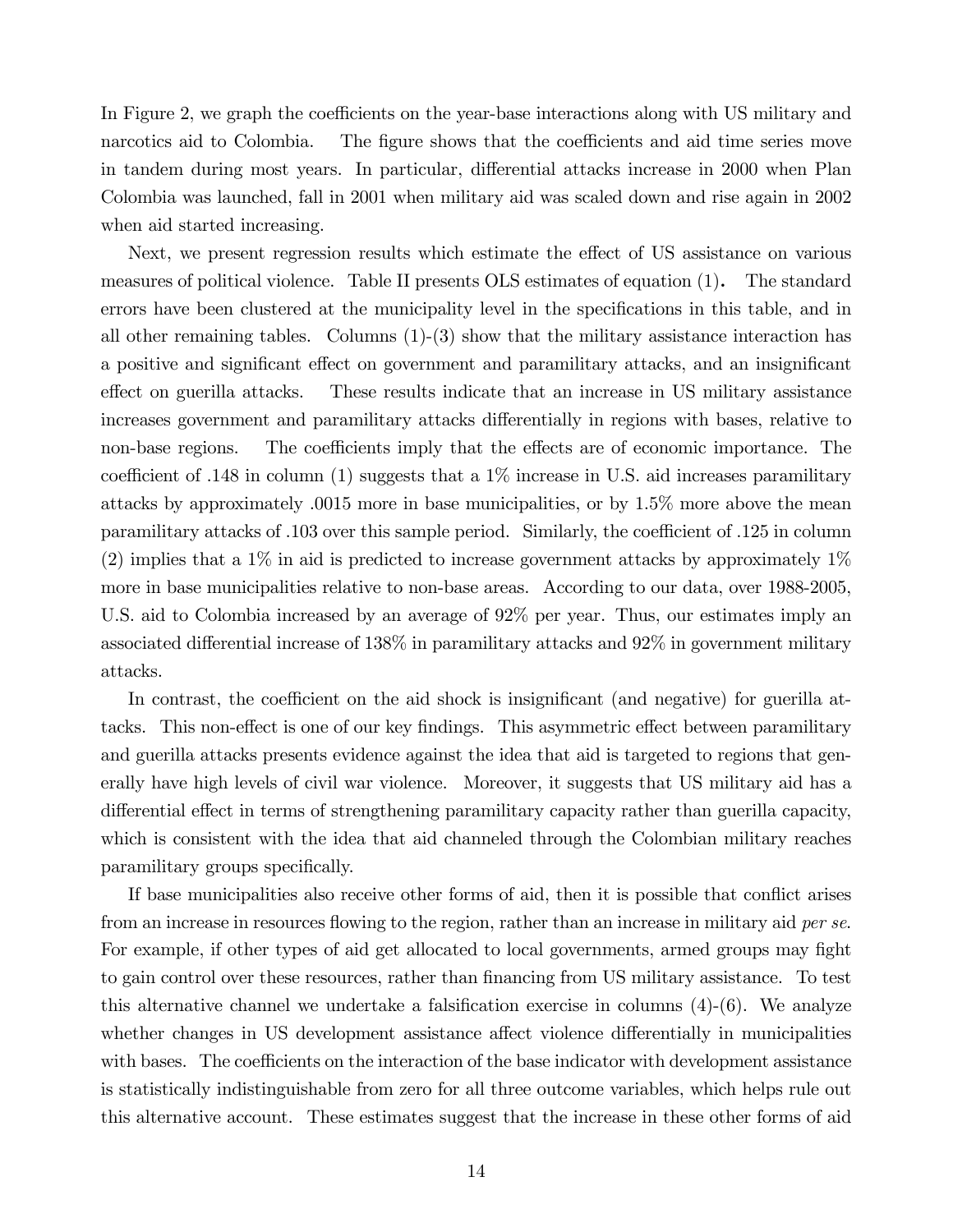do not drive the differential increase in conflict in these regions.

Changes in other types of aid or local government policy may also confound the estimates if they are correlated with violence and US military aid targeted toward places with military bases. For example, the influx of US assistance into a department (or state) with bases may induce the governor to reduce local policing efforts, and this policy change could increase violence by encouraging the presence of armed actors.<sup>21</sup> In columns  $(1)-(3)$  of Table III, we control for this type of change by including a department by year fixed effect, which compares only municipalities within the same department, within the same year. This sweeps out all variation at the department year level which may be correlated with both violence and military aid, such as security-related policies or other types of aid targeted to departments. Although the coefficient on the aid interaction becomes insignificant for the government attacks variable, it remains significant for the paramilitary attack outcome, suggesting a robust effect of US military aid allocation on paramilitary violence in base municipalities.

It is also possible that there are differential trends in regions with military bases relative to those without military bases. If these trends are correlated with changes in US military spending, this could also bias the estimates presented in Table II. In Columns (4)-(6) of Table III, we present estimates which include a linear time trend interacted with the base indicator, which controls for differential trends in base and non-base municipalities. Figure 2 indicates that both US military assistance and differential paramilitary attacks in base areas increased in the post 2001 era. Thus we also control for a post-2001 indicator variable interacted with the base variable, which allows the level effect of US assistance on violence in base and non-base regions to vary for the period before and after 2001. Our results are robust to the inclusion of these controls.

In columns (7)-(9), we control for a host of other municipal characteristics which may be associated with the presence of a military base. Because bases tend to located in larger more urbanized municipalities, we include a dummy variable for whether the municipality was in a major urban areas in 1988, as indicated by a population over 10,000 in that year. We also include the standard deviation of height since this measure of ruggedness differs across base and non-base regions. In addition, 32 of the base municipalities were also recorded as producing coca at some point over the sample period. Therefore, we control for the average hectares of land used to cultivate coca in 2000, the year Plan Colombia was launched. Finally, we consider regions producing and transporting oil, Colombiaís largest export, since previous work has shown that price shocks to this sector increased violence differentially in the oil region (Dube and Vargas, 2008). We employ an indicator which equals 1 if the municipality produced oil in 1997, or if it has pipelines used to transport oil. We take each of these characteristics

 $21$ Colombian municipalities are analogous to US counties, and departments are analogous to US states. There are 1,150 municipalities grouped into 32 departments.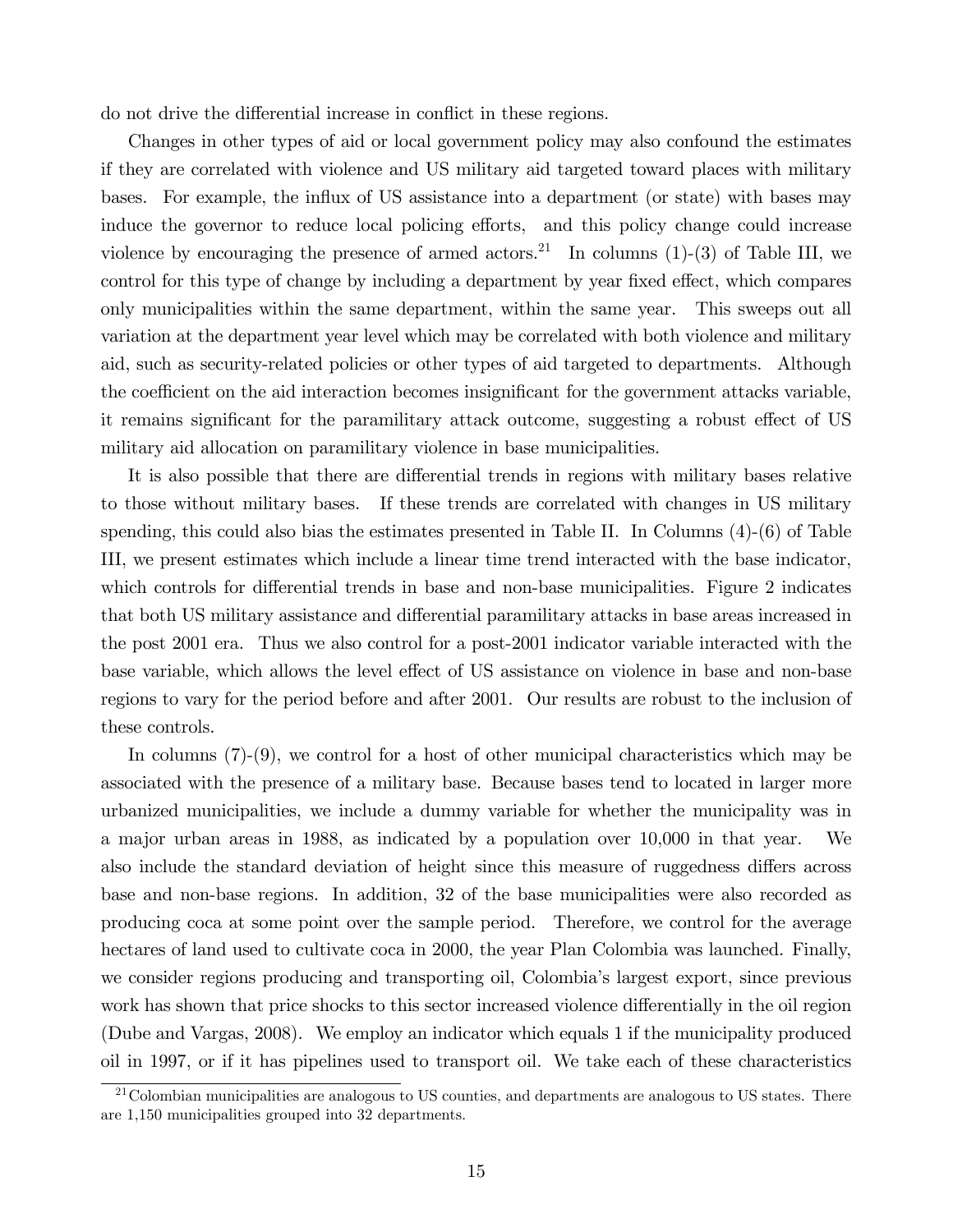and interact them with year dummies, which controls for any changes in violence induced by these characteristics, which may also be correlated with US military aid. The results remain unchanged with the inclusion of these control interactions.

Next, we addresses potential endogeneity in the timing of US military assistance. For example, US assistance may increase in response to differential violence in base regions. Given the asymmetry of our main finding (of a significant effect on paramilitary attacks but not on guerilla attacks), a plausible account of the reverse causality would have to account for why changes in US military funding respond to differential increases in paramilitary and government attacks, but not guerilla attacks. This seems counterintuitive since the desire to achieve stability should lead US military aid to respond to violence by the guerillas, who oppose the state. Nonetheless, to investigate the extent to which potential endogeneity affects the magnitude of the estimates, we present results using our instrumental variables strategy in Table IV. Columns (1)-(3) show estimates of equation (3), which instruments the interaction of the base indicator and US assistance to Colombia with the interaction of the base indicator with US assistance to other nations outside of Latin America. Columns (4)-(6) also show the reduced form estimates. Both indicate that the results are robust to this IV strategy. In fact, comparing these coefficients to those in columns  $(1)-(3)$  of Table II demonstrates that the IV estimates are larger than the OLS estimates. The IV coefficients suggest that a  $1\%$  increase in aid translates into 3% more paramilitary attacks and 2.5% more government attacks in base municipalities, compared to non-base municipalities. This finding is consistent with the idea that OLS downward biases the estimates since US funding responds to differential increases in violence in non-base municipalities, such as regions cultivating substantial amounts of coca.

Since we are working with a relatively small number of treatments regions (32 out of 936 municipalities), this raises concerns that the results may potentially be biased by an outlying treatment observation. To test the sensitivity of our estimates to individual municipalities, we re-estimate equation (1) 32 times, leaving out one of our base municipalities each time. This gives us 32 coefficients, the mean of which is  $.147$ . (The minimum is  $.111$  and the maximum is.166). Figure 3 gives the density of the T-scores of each of these regressions, which shows that the lowest T-score is 2.1, and that the coefficient is significant at the  $95\%$  level, regardless of which individual base municipality is excluded.<sup>22</sup>

Our empirical strategy compares changes in violence in municipalities with and without bases as US funding changes, and therefore presumes that the regions without bases serve as good controls for regions with bases. However, if regions with and without military bases differ from one another in terms of characteristics that determine conflict responsiveness, this spatial

<sup>&</sup>lt;sup>22</sup>Our results are also robust to using the Conley-Taber estimator, which adjusts the standard errors for a small number of treatment groups in difference-in-differences type estimation, such as the one employed in our analysis. However, we do not report these results as the Conley-Taber estimator does not adjust for arbitrary heteroskedastcity.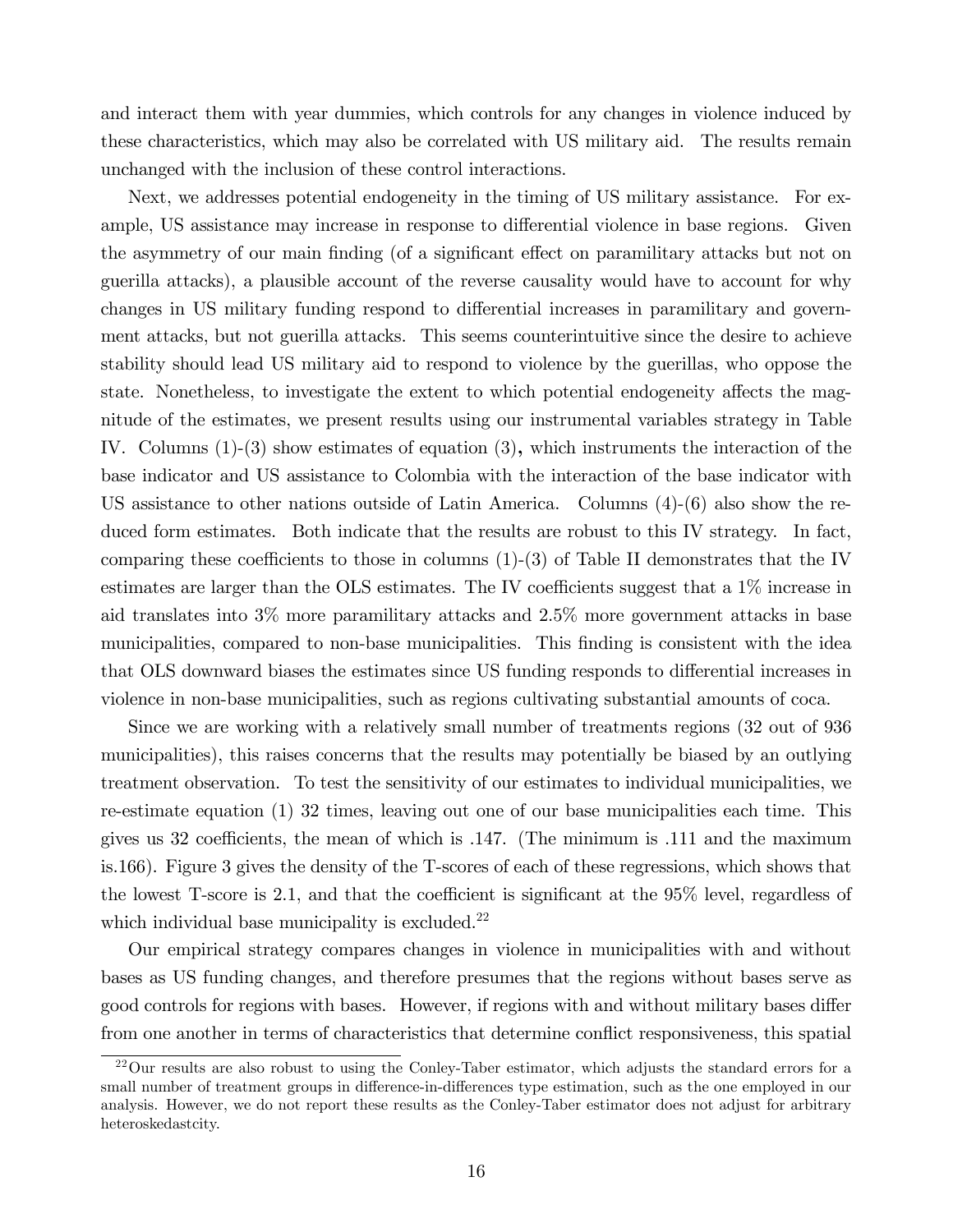heterogeneity may confound our estimates.

In Table V, we attempt to improve the set of control municipalities by partitioning the sample in different ways. We present these results for just paramilitary and government attacks, since the aid interaction remains insignificant in all specifications where guerilla attacks is the dependent variable. In columns  $(1)-(2)$ , we restrict the sample to municipalities which had a paramilitary presence in the beginning of the sample period, defined as whether the municipality experienced any type of paramilitary activity in each of the first three years between 1988 and 1990. Activity is not just limited to paramilitary attacks, but additionally includes events such as population displacement, kidnaps, blocked transport routes, and pirating or theft undertaken by paramilitary groups. We choose the three year window because activity in any one year may reflect a transitory or idiosyncratic incursion, but sustained activity over a three year period is a better indicator of persistent or more endemic paramilitary presence.

This restriction creates a subset of 224 municipalities (out of 936 in the baseline sample), and includes 22 of the 32 treatment regions with military bases. The coefficients on the aid interaction remain positive and significant for both paramilitary and guerilla attacks, and insignificant for guerilla attacks, even when we restrict attention to this more comparable subset. In columns  $(3)-(4)$ , we look at the regions without paramilitary presence in early years. The insignificant coefficient on paramilitary attacks may reflect the fact that regions without a paramilitary presence in the beginning of the sample period continue to have low paramilitary presence throughout the sample period.<sup>23</sup> Alternatively, it may also reflect low power in treatment (as only 10 base municipalities are included in the sub-sample without a paramilitary presence).

Next, we partition the sample based on municipalities that do and do not border the municipalities with bases. If military bases have been constructed in strategic regions that are particularly responsive to violence, this raises the concern that overall increases in conflict correlated with US military spending may have resulted in greater violence in these flashpoints for reasons unrelated to the aid per se. From this angle, bordering municipalities may make for better controls in the sense that they are more likely to share the strategic municipal characteristics. As shown in columns (5)-(6), when restricted to the 210 neighboring municipalities, the coefficients on the aid interaction remain unchanged for both the paramilitary and government attack outcome variables. (For example, the estimated coefficient was .148 for the paramilitary attacks outcome in the baseline specification in Table II, and the equivalent coefficient is .133 in column (6) of Table V).

On the other hand, restricting attention to border regions also makes it more likely that increases in paramilitary activity in the base municipality arises from substitution away from

 $23$ For example, the mean paramilitary attacks is substantially lower in later years, for the 712 municipalities without paramilitary presence in the beginning of the sample period.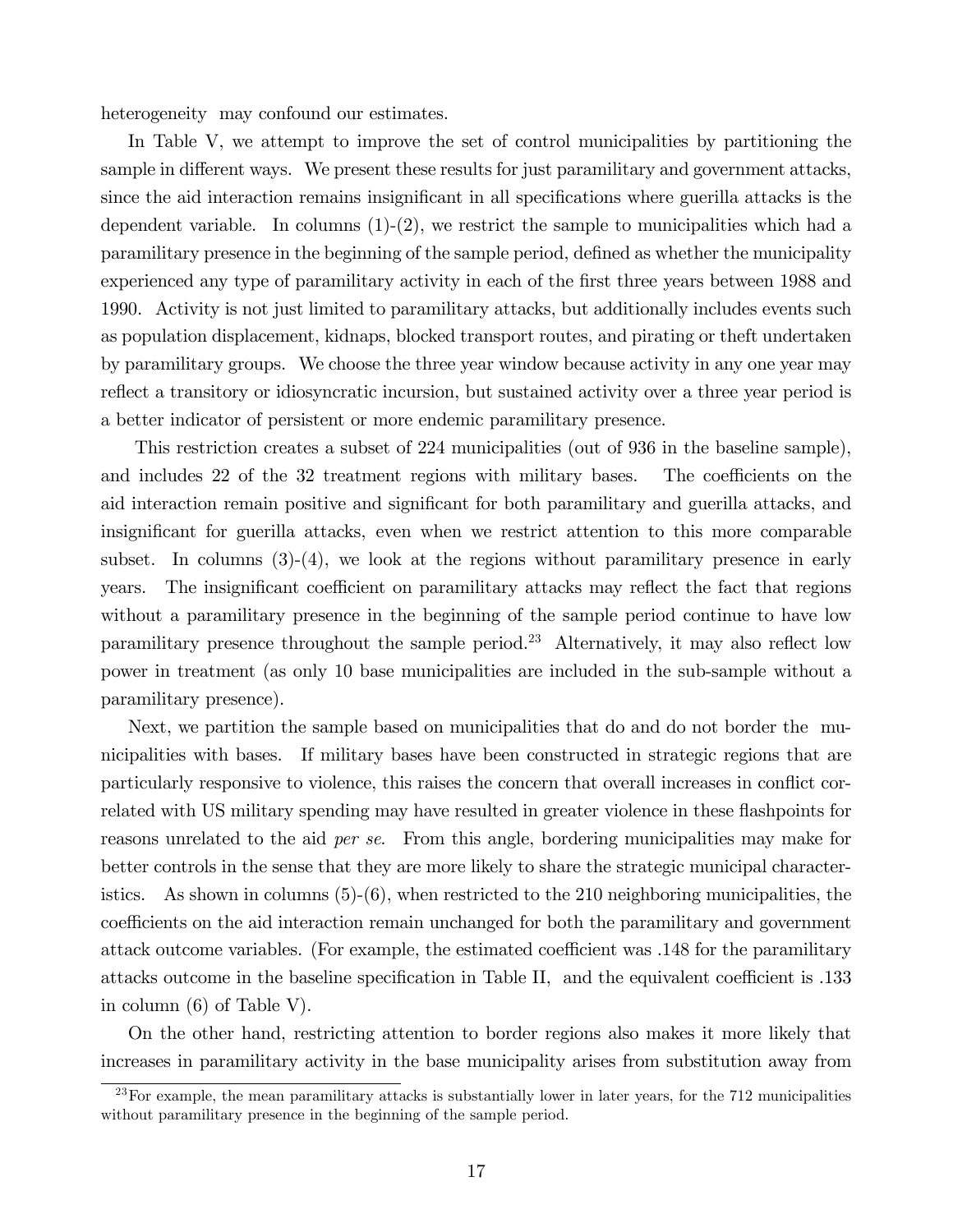non-base municipalities, since its less costly to relocate armed activity away from nearby regions. To explore this idea, in columns  $(7)-(8)$ , we remove the neighboring regions from the control set. Again, the coefficients on the aid interaction effectively remain unchanged: for the paramilitary attacks outcome, the coefficient is .145. This suggests that the effect is not driven by substitution or a substantial lowering of paramilitary violence in the control regions. In addition, suggestive time series evidence indicates that at the annual level, as US military aid increases, paramilitary attacks also increase. We show this simple regression in column (4) of Appendix Table I, and the significant coefficient confirms that there are net annual increases in attacks in years when funding increases. This suggests that even if the positive coefficient on the treatment interaction arises in part from substitution, the entire effect is not based on a simple re-allocation of paramilitary attacks from control to treatment regions.<sup>24</sup>

Finally, we partition the sample into regions with and without coca production in columns  $(9)-(12)$ . Given its stated anti-narcotics objective, US military spending may have a differential effect on conflict in coca regions relative to non-coca regions. If military bases are located in regions cultivating coca, then it would be difficult to distinguish the effect of aid on violence that arises from the presence of a base, relative to the presence of drug crops. Indeed, 11 of the 32 bases are located in municipalities that have been recorded as producing coca. However, when we partition the sample, we find that the coefficient on the aid interaction remains highly significant for paramilitary and government attacks in the set of 684 municipalities that were recorded as never having produced coca over the sample period. This shows that the effect of US military aid on paramilitary violence does not arise solely though a coca-related channel. In contrast, the aid interaction becomes marginally insignificant for paramilitary attacks in the set of 252 municipalities that were recorded as having produced coca during at least one year of the sample. In addition, the coefficient for the aid interaction on government attacks becomes insignificant and falls sharply in magnitude in the coca sample relative to the non-coca sample. Since aid continues to exert an effect on paramilitary attacks but not government attacks in the coca region, one interpretation is that the military outsources more of its counter-insurgency efforts to paramilitaries in the drug crop regions, where the rule of law may be weaker, or where state capacity may be lower.

The long-standing stated aim of US military assistance to Colombia has been promoting counter-narcotics efforts and lowering drug crop production. However, after 2001, the U.S. government authorized the use of military assistance toward counter-insurgency ends in this country. To investigate what types of activity U.S. aid ináuences, in Table VI, we analyze the

 $^{24}$ In columns (5)-(6) of Appendix Table I, we also present the simple regression of paramilitary attacks on the log of military aid separately for base and non-base regions, controlling only for municipality fixed effects and log population. The coefficients show that there is a significant relationship in both the base and non-base regions, but the effect is much larger in base regions. The difference in these coefficients is given by  $\lambda$ , the coefficient on the treatment interaction in equation  $(1)$ .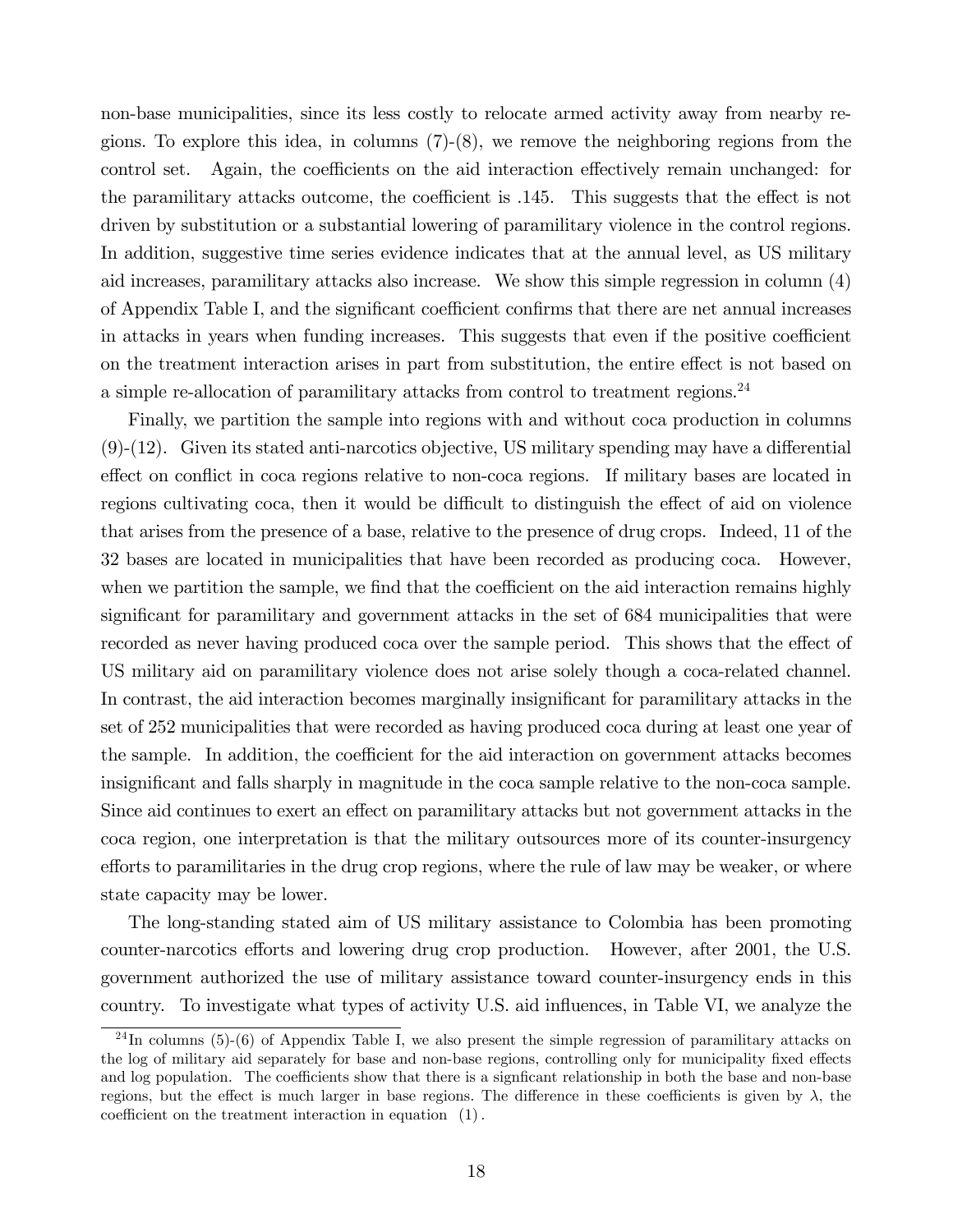effect of the aid shock on different types of operations undertaken by the Colombian military, as well as overall levels of municipal coca cultivation. Because we look at the coca outcome, we restrict the sample to the set of municipal year observations for which the coca variable is available, but the results do not change if we analyze the military operations for the full sample. In columns (1)-(3), we look at counter-insurgency operations, including the number of armed group captives taken by the Colombian military, the number of weapons seized (which includes recaptured arms and deactivated explosives), and the number of kidnap victims rescued and freed from the illegal armed groups. The coefficient on our treatment variable is significant and positive for all of these variables, indicating that an increase in US aid differentially increases the number of counter-insurgency operations undertaken in military base municipalities. The effects imply that a  $1\%$  increase in U.S. aid increases captives taken by  $.9\%$ , increases arms seizures by 1% and increases freed and rescued kidnaps by .7% more in base regions.

In columns  $(4)-(5)$ , we analyze municipal coca cultivation and the number of counternarcotics operations undertaken by the Colombian military. For the coca outcome, the coefficient on the aid interaction is close to zero and statistically insignificant, which suggests that aid does not have a significant effect on drug crop production in the base regions. Moreover, this coefficient is negative and significant for the anti-narcotics operations, and substantial in magnitude: a 1% increase in aid implies that anti-narcotics operations fall by 2% more in base municipalities. In other words, when US military aid increases, there is a decrease in counter-narcotics operations in base regions relative to non-base areas. One interpretation of this effect is that it reflects a shift from counter-narcotics to counter-insurgency in the use of U.S. military aid. Since most coca may not be cultivated in municipalities with military bases, in columns (6), we re-analyze the anti-narcotics operations for the set of municipalities that have been known to produce coca at some point, which includes 11 military base municipalities. The results remain unchanged with this sample restriction.

# 5.2 US Aid Allocation, Assassinations and Electoral Participation

In this section, we analyze whether the allocation of US military aid through Colombian military bases has differential effects on paramilitary and guerilla violence during election periods. We analyze the type of political violence that is most closely linked to elections, which is the assassination of politicians undertaken by paramilitary and guerilla groups. This variable includes the killing of elected officials as well as candidates running for office.

Table VII presents estimates of equation (4). Columns (1)-(2) show the results for the paramilitary political assassinations, while columns (3)-(4) show the results for the guerilla political assassinations, using OLS and IV estimators. The first row presents estimates of  $\theta$ , the key interaction of interest. The positive, significant coefficient in the first two columns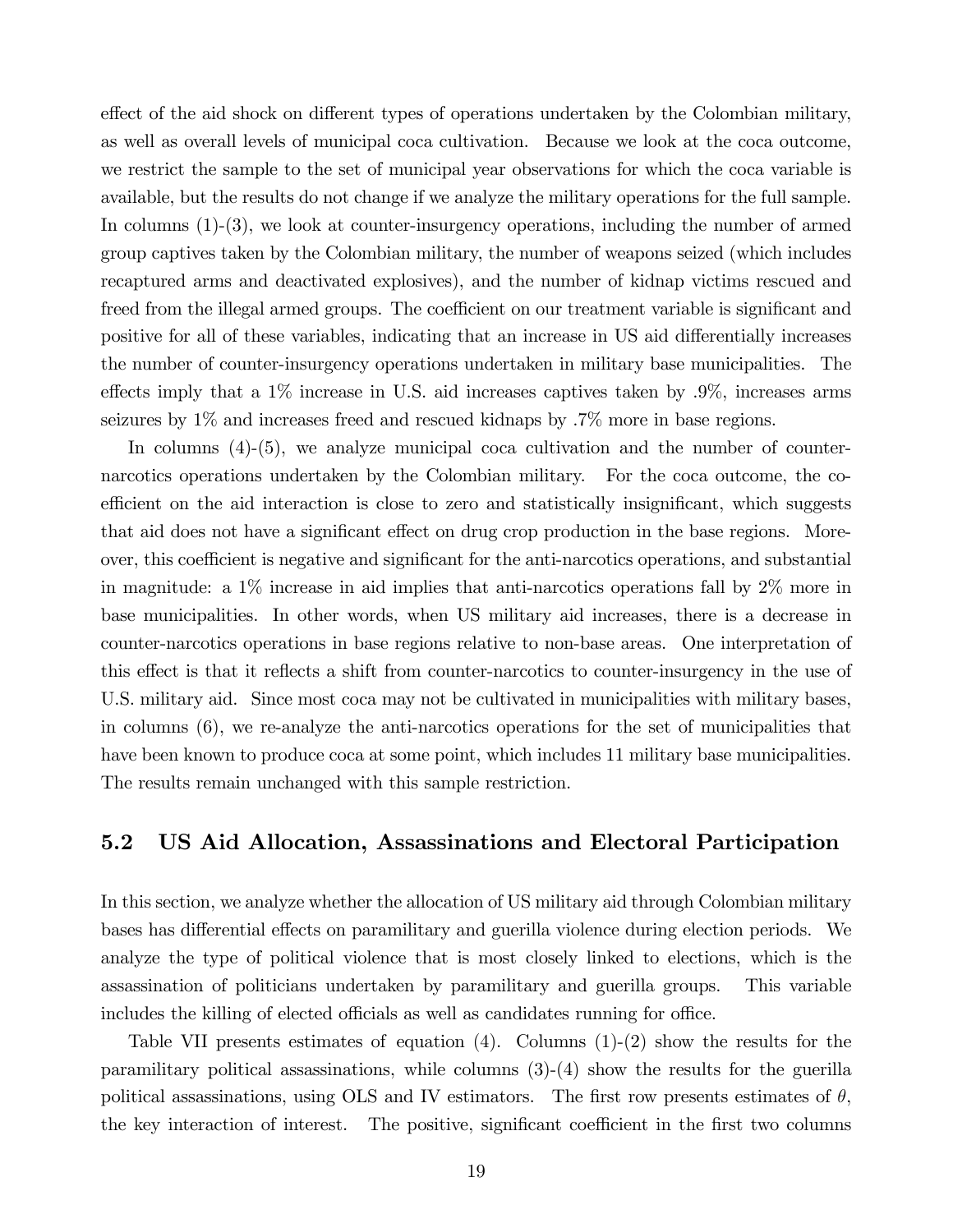indicate that when US military aid increases, assassinations undertaken by paramilitary groups increase differentially in base municipalities during election periods relative to non-election periods. In contrast, the third and fourth columns show that there is no significant increase in the number of guerilla assassinations in either specification.

For paramilitary assassinations, the estimate of  $\vartheta$ , the two-way interaction of the election year and base indicators (in the second row) is also positive and significant. This indicates that during election periods, base municipalities have higher levels of paramilitary assassinations, regardless of the level of US military aid. However, the positive sign on the estimates of  $\theta$  tells us that this effect is larger in years when aid is higher. The significant negative estimate of  $\lambda$ , the two-way interaction of aid with base (in the third row) indicates that aid leads to a lower number of paramilitary assassinations in base regions during non-election years. Since the assassinations variable includes killing of candidates and elected officials, one interpretation of this result is that the provision of more US aid provides a security effect in terms of preventing the homicide of officials who have already been elected, since it is elected officials (versus candidates) who are killed during non-election periods. For the guerilla assassinations outcome, almost all the coefficients on the two-way interactions are also insignificant, providing further evidence that aid does not induce differential effects on guerilla violence in the municipalities with bases, independent of election year.

Given these effects on paramilitary assassinations during election periods, next, we analyze whether aid allocation through military bases also affects participation in local elections, since intimidating voters is a third dimension of paramilitary capacity. To assess whether changes in US military assistance affect voter turnout differentially in municipalities with military bases, we estimate equation (1) with log of total votes cast in the election as the outcome variable.

Table VIII presents the estimates on the aid interaction for the four local elections: gubernatorial elections and state elections, which take place at the department level, and mayoral elections and town council elections, which take place at the municipal level. Voter turnout data for local elections that is comparable across years is only available for the post-2000 period. This restricts our analysis to the years 2000 and 2003. Columns (1)-(4) show that the coefficients on the aid interaction is negative and significant, which suggests that an increase in US military aid differentially lowers turnout in base regions, for all four elections. These coefficients are elasticities and imply that a  $1\%$  increase in aid reduces turnout by .09% for the governors and state assembly elections, and by .05% and .08% for the mayor and town council elections.

If reduced turnout reflects intimidation of voters by armed groups, we should see larger effects in contested regions, where the return to reducing turnout will be larger. To examine this, we focus on two dimensions of political contestation, analyzing municipalities which were militarily contested prior to the elections, and municipalities which were electorally contested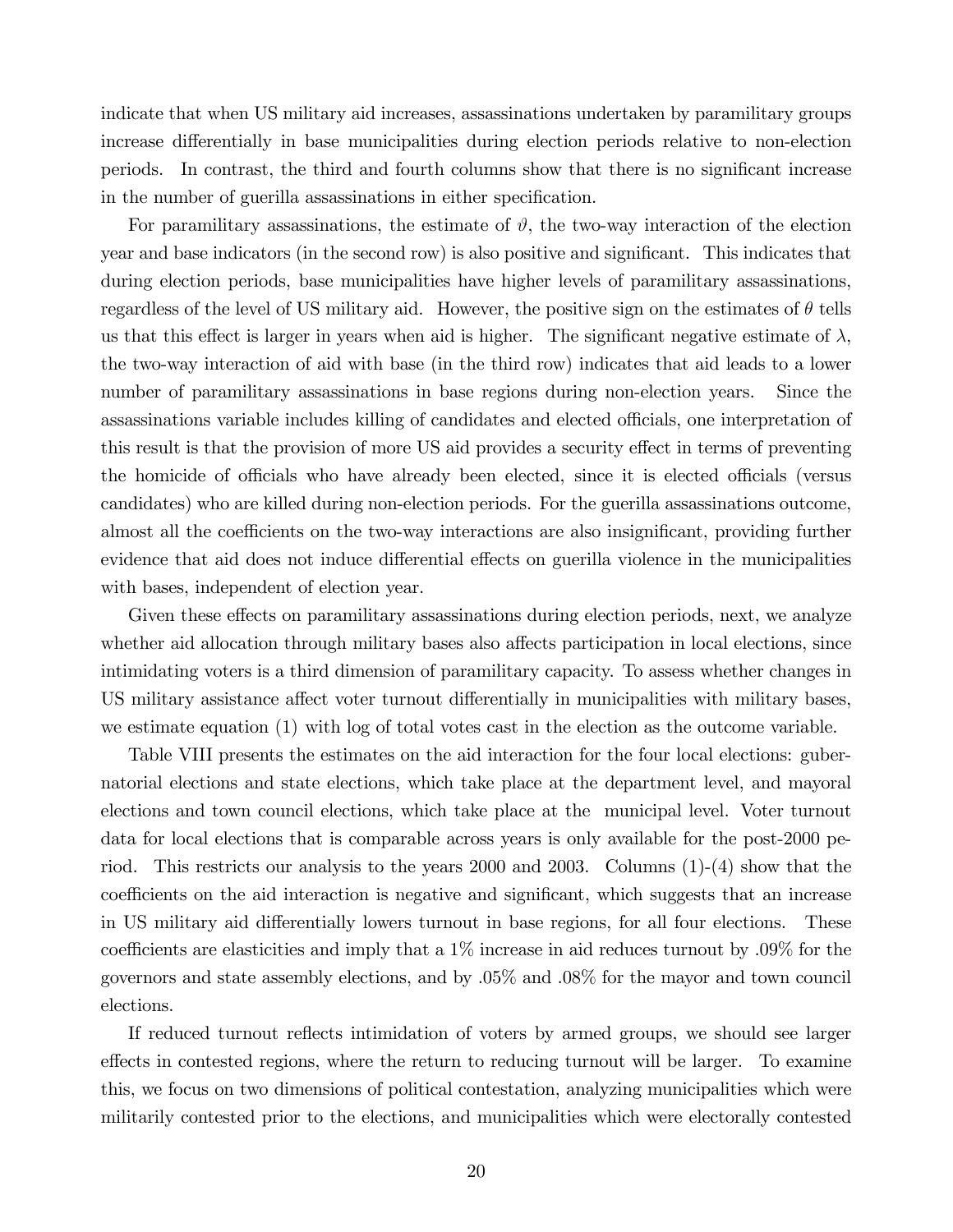in terms of experiencing a close election during the previous regional election. If the objective of the armed groups is to increase the probability that their preferred candidate takes office, then this should lead to larger effects in the electorally contested regions, where the marginal expected return from intimidating voters who support the opposition is larger. There are two reasons why the effect may also be larger in militarily contested regions. First, a municipality may be militarily contested because there are large potential gains from control over this area. (For example, it might be located in a strategic corridor or be endowed with resources that can help finance armed activity). In this case, the armed group has larger expected gains to the armed group from having the allied candidate in office. Alternatively, a municipality may be militarily contested if underlying preferences are polarized  $-$  i.e., it is a municipality where both the guerillas and the paramilitaries receive support from some fraction of the local population. In this case, military contestation should be strong correlated with electoral contestation, and the higher marginal expected return from reducing turnout could motivate targeting of these regions.

Our measure of military contestation is based on clashes that took place over 1995 to 1997. In particular, a municipality is classified as militarily contested if it experienced clashes between the guerillas and the government or the guerillas and the paramilitary during each of these three years. We choose the 1995-1997 period since our election sample begins in 2000, and the previous election took place in 1997. We avoid using a later interval since these clashes may be undertaken in anticipation of the elections in  $2000<sup>25</sup>$  Using this definition yields 65 militarily contested municipalities. Table IX shows the effect of the aid shock on turnout in militarily contested and uncontested regions. Columns (1)-(4) show that the aid interaction has a substantial negative effect on voter turnout in all 4 types of elections held in contested regions, and that these coefficients are much larger than the average effect for the full sample. For example, a 1% increase in foreign aid is predicted to reduce turnout for gubernatorial elections by  $.3\%$  and for mayoral elections by  $.2\%$ . Columns  $(5)-(8)$  show that in the uncontested regions, the treatment has no significant effect on gubernatorial and mayoral election turnout. There is a significant reduction in turnout for the state assembly and town council elections, but the magnitude of the coefficients are about half relative to those in the contested sample.

In Table X, we partition the sample along lines of electoral contestation, based on whether an election was close in the previous  $(1997)$  regional election. A close election is defined as one where the vote difference between the top two candidates was lower than 5 percent. For our sample, it is meaningful to think of close elections only for the mayoral race. Multiple candidates are elected to both the state assembly and town council elections, and a close gubernatorial

 $^{25}$ However, our results are insensitive to the choice of time period, and we get similar effects if we define contestation over 1997-1999.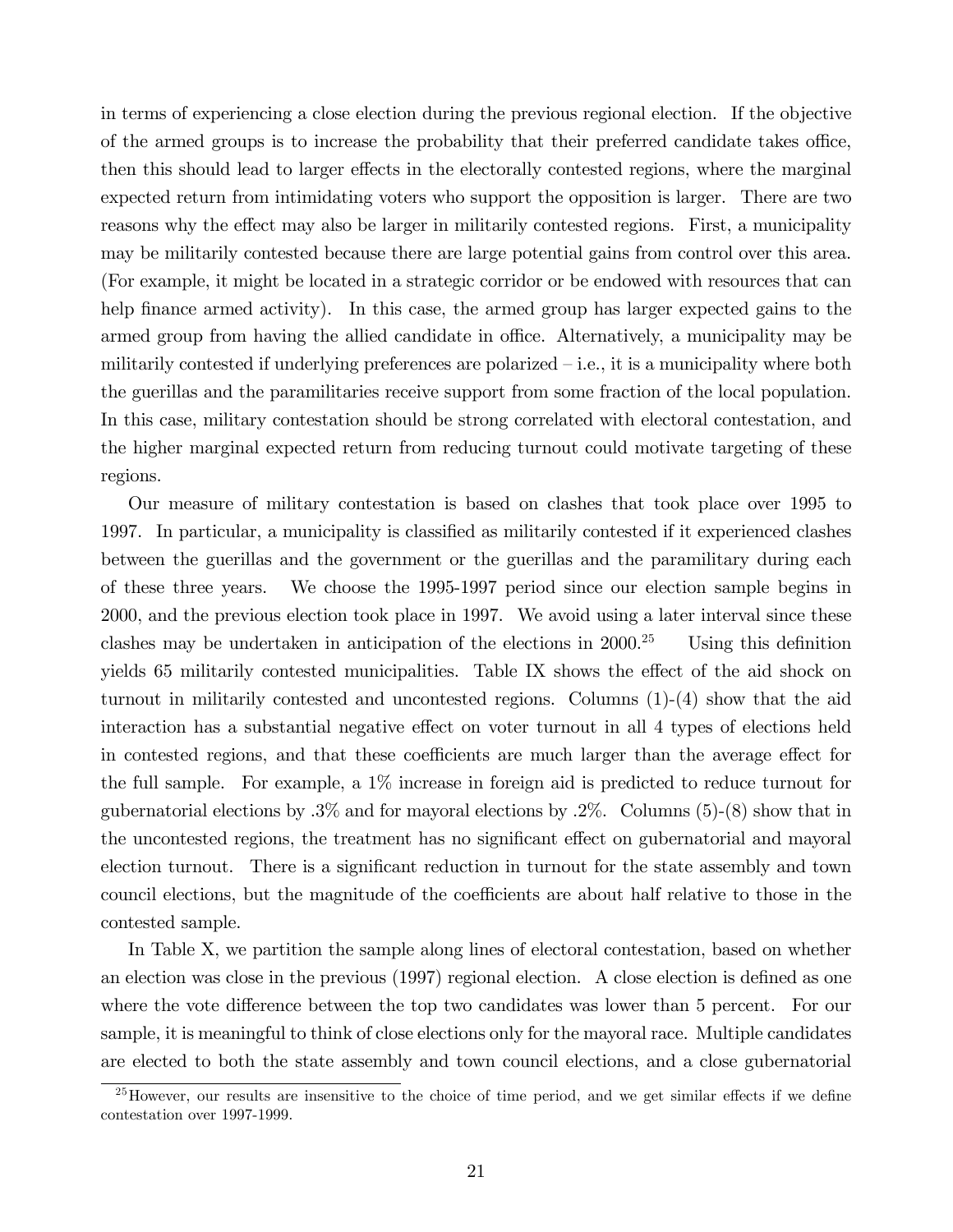election is defined at the department level, while we analyze turnout at the municipal level. Using the 5 percent cutoff gives us 155 municipalities with close mayoral elections. Columns  $(1)-(3)$  show the results for the effect on turnout in these municipalities. Column  $(1)$  includes all 155 electorally contested municipalities; column (2) subdivides further and looks at just the 11 municipalities that were both electorally and militarily contested; and column (3) looks at the 288 electorally contested municipalities that were not militarily contested. The coefficient is negative and significant in all three specifications, and all three coefficients are larger relative to those from the full sample (in Table VIII), which suggests that the aid shock reduces turnout more in contested regions. However, the coefficient is largest for the municipalities that are contested along both dimensions (in the second column). It is also worth noting that out of 56 militarily municipalities, and 155 electorally contested municipalities, only 11 appear in both groups. Indeed, the raw correlation coefficient between these two measures of contestation is actually negative. This provides suggestive evidence that municipalities are militarily contested for reasons beyond the underlying preferences of the population, and that military contestation is based on factors that differ from electoral contestation.

Columns  $(4)-(6)$  show the equivalent specifications for the non-contested municipalities. The coefficient on the aid interaction is insignificant in all three specifications, which suggests that there is differential targeting of regions that are electorally contested. Its worth noting that the coefficient is close to zero  $(-.002)$  in column  $(6)$ , which is the sub-sample of municipalities that are neither electorally nor militarily contested. In contrast, the coefficient is much larger  $(0.1)$ , albeit insignificant, in column  $(5)$ , which is restricted to the set of militarily contested municipalities which were not electorally contested. This pattern suggests that both electoral and military contestation matter, but electoral contestation in particular plays a key role in determining the extent to which a rise in U.S. military aid is associated with lower electoral participation in base municipalities.

# 6 Conclusion

Although advanced countries transfer substantial resources to developing countries in the form of military assistance, little empirical work has evaluated the impact of military aid. This paper has estimated the effect of U.S. military assistance on conflict and elections in Colombia, a country torn by civil war over the past four decades. We exploit the channeling of U.S. aid to army brigades, which are headquartered at bases in particular municipalities, to obtain within-country spatial variation in the allocation of military assistance. Using highly disaggregated conflict data over 1988-2005, we find that increases in U.S. military aid increased attacks by paramilitary groups differentially in municipalities containing military bases. In contrast,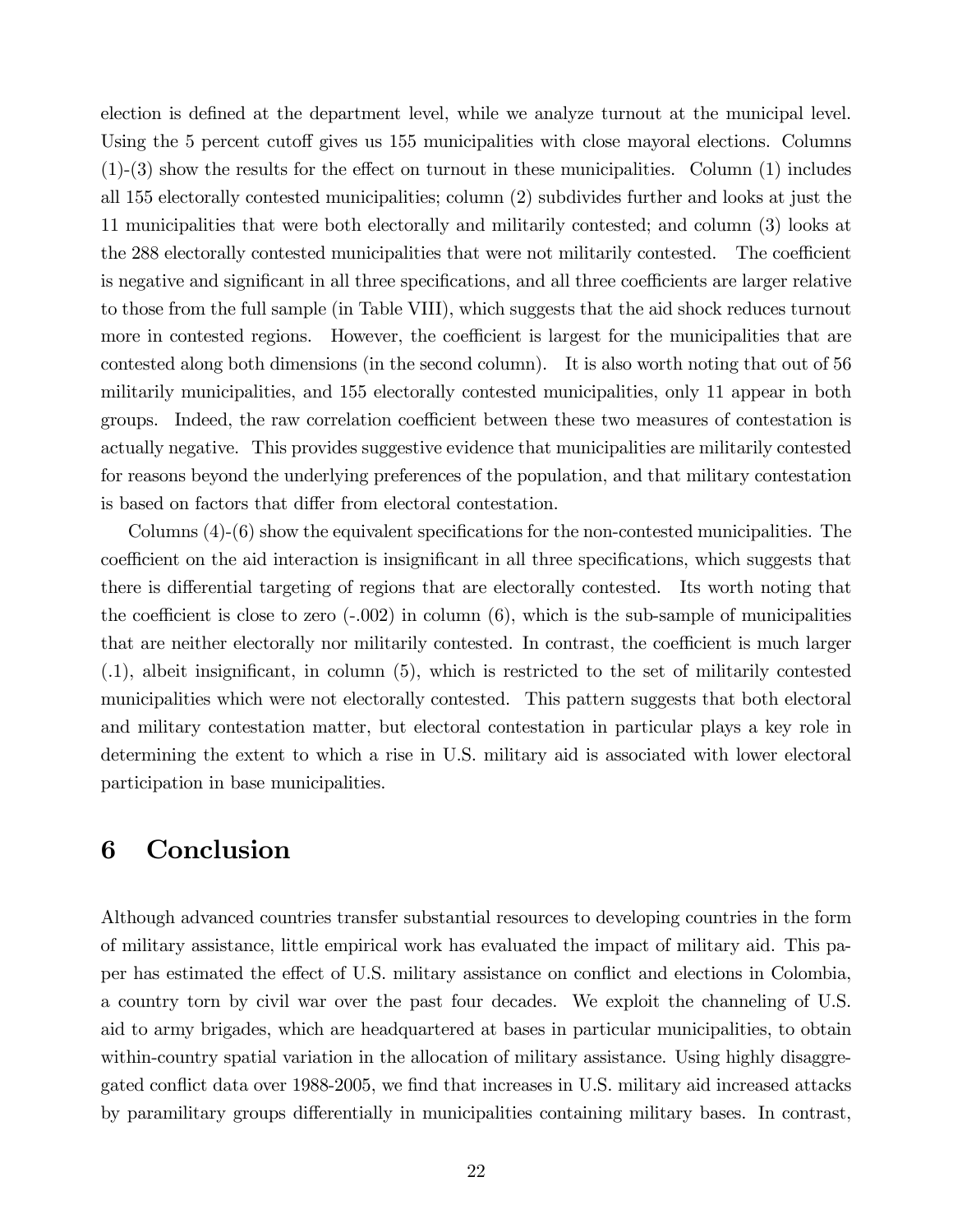we find no significant effect on guerilla attacks. We interpret this finding as consistent with the well-documented alliance between the Colombian military and paramilitaries against the guerillas. These results are robust to specifications, sub-samples, and an instrumental variables strategy based on worldwide (non-Latin American) increases in U.S. military aid. The coefficient estimates imply that the average annual increase of 92% in U.S. military aid to Colombia is associated with 138% more paramilitary attacks per year in base regions, relative to non-base regions over this period.

Turning to the implications for Colombian politics, we first document that there are differential increases in paramilitary political assassinations during election periods when U.S. military aid is high in base regions. As before, we find no increase in guerilla political assassinations. In addition, we find that electoral turnout falls more in base municipalities when U.S. military assistance rises, which we interpret as a consequence of increased paramilitary capacity to intimidate voters and reduce electoral participation. Consistent with this interpretation, we find that the fall in turnout is larger in base municipalities that were previously contested either militarily or electorally, which are regions where armed actors benefit most from having an allied elected official, or where the return from intimidating voters is greatest for achieving political control.

Though we focus on Colombia, our results speak to broad questions in political development and international aid. Military aid is sometimes proposed as a cure for the weak state, enhancing the repressive capacity of the government and enabling it to secure a 'monopoly on the legitimate use of violence.<sup>†</sup> Yet, our results suggest that, in environments such as Colombia, where there is collusion between the military and illegal armed groups, international military assistance can actually strengthen these armed non-state actors, who may rival the government over the use of violence. In addition, our paper documents a channel by which foreign military aid can undermine formal democratic institutions, by equipping organizations that use violence to manipulate elections.

The analysis in this paper holds a clear policy implication: it suggests that advanced nations should consider the informal links between the armed forces and illegal armed groups prior to deploying military aid to other conflict-torn societies, such as Iraq, Mexico, or Indonesia. In these nations, similar collusion between the military and informal armed militias have led to the use of foreign military resources by illegitimate armed groups, and sometimes been accompanied by severe human rights abuses. Massacres in East Timor preceding the 1999 referendum on independence from Indonesia were led by militias tightly connected to the Indonesian military, which has been a large recipient of U.S. military assistance. In contemporary Iraq, informal Shiite militias conduct joint operations with the U.S. backed Iraqi army against suspected insurgents, despite accusations of torture and other human rights violations. The United States is currently contemplating a large increase in military aid to Mexico to assist in combating the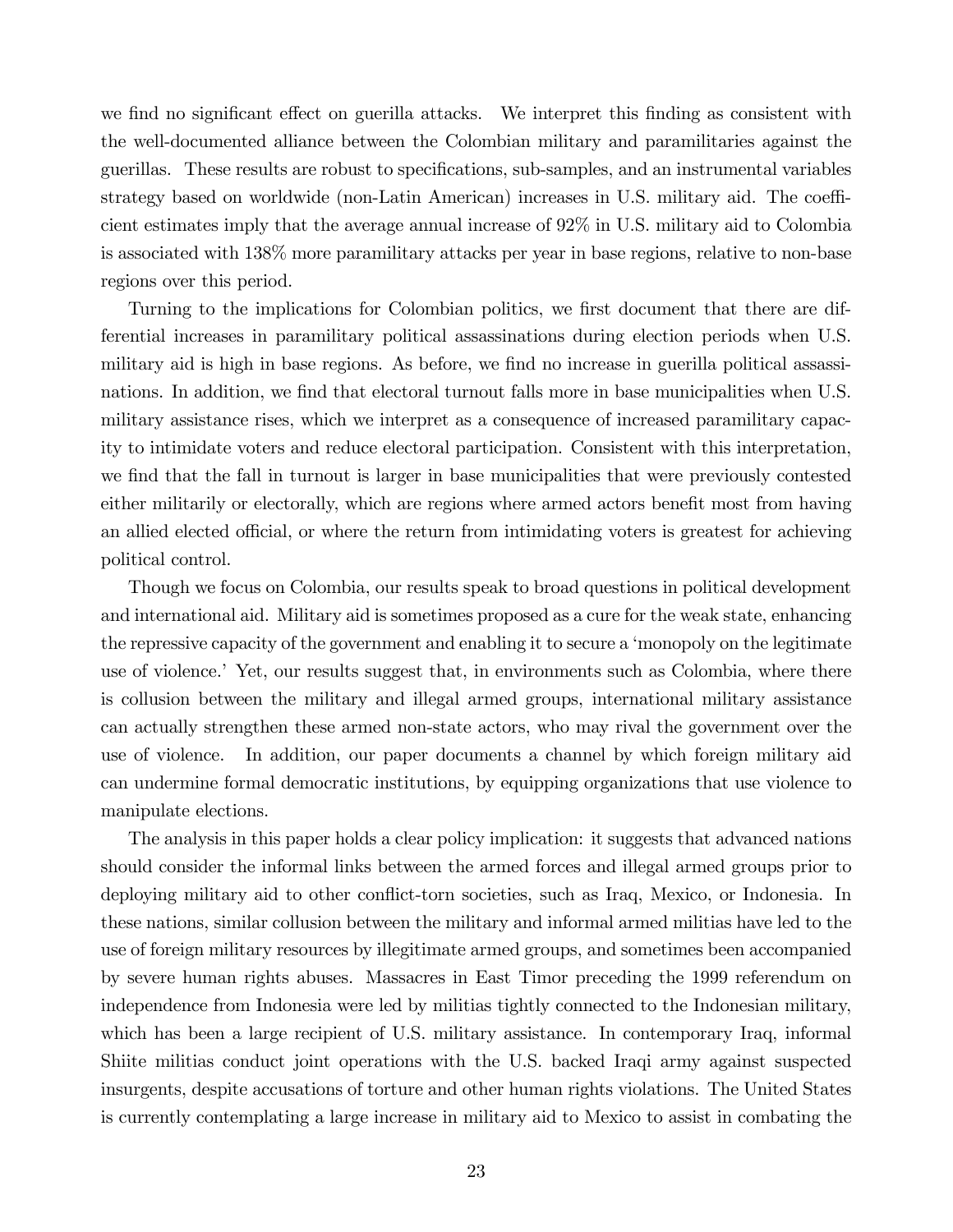well-armed private armies of drug cartels. However, a 2000 Global Exchange report notes that "the Mexican army has been infiltrated by narcotics traffickers at the highest ranks, and is increasingly dependent on U.S. weapons, training, and ideology."<sup>26</sup> Taking account of the relationship between the state's armed forces and non-state armed groups could be an important pre-requisite for the effective deployment of military aid.

<sup>&</sup>lt;sup>26</sup>Global Exchange Report. 2000. "Always Near, Always Far: The Armed Forces in Mexico." p. 46.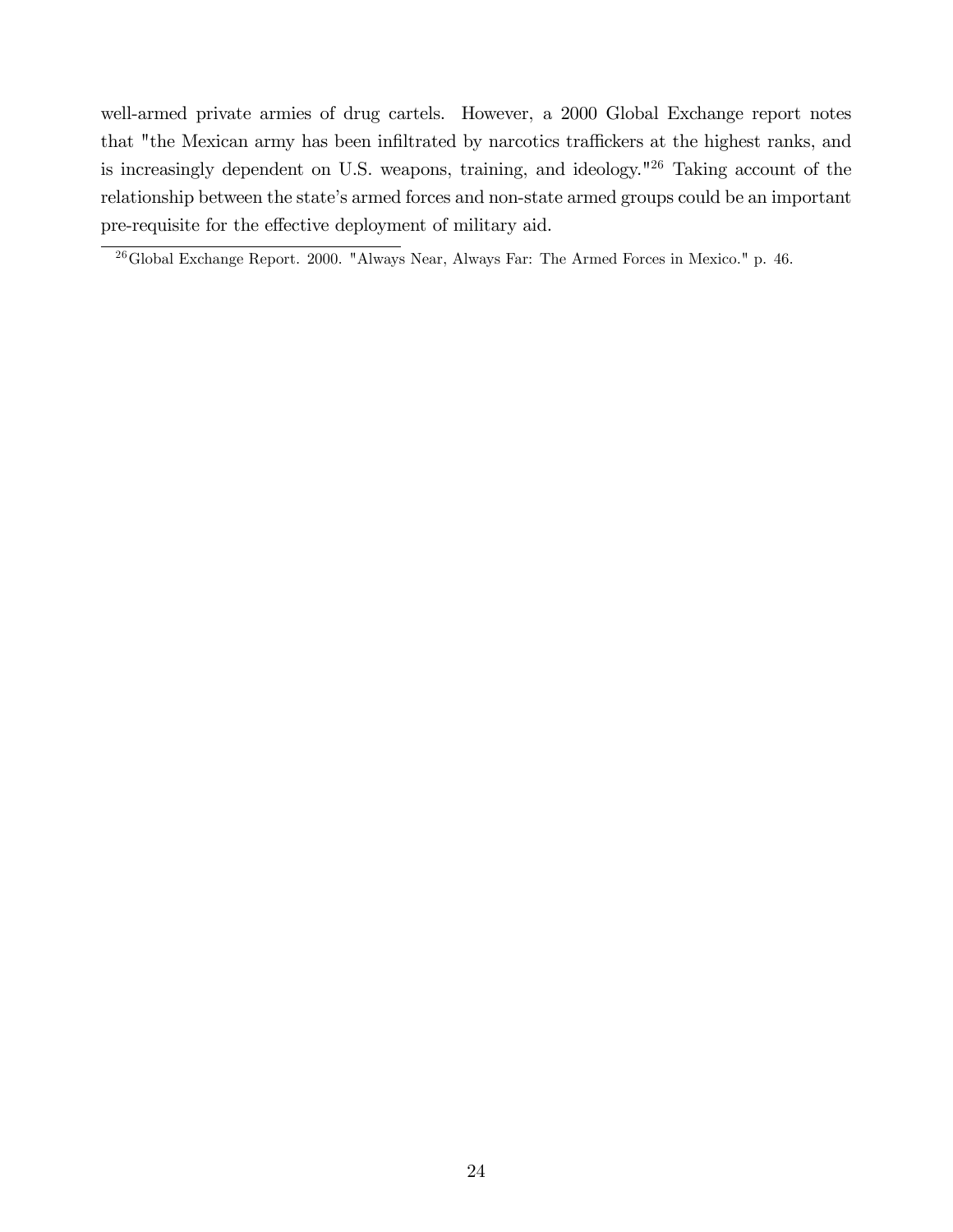# 7 References

**Angrist, Joshua D., and Adriana Kugler.** 2008. "Rural Windfall or a New Resource Curse? Coca, Income and Civil Conflict in Colombia." The Review of Economics and Statistics,  $90(2): 191-215.$ 

Berman, Eli, Joseph Felter and Jacob Shapiro. 2009. "Can Hearts and Minds be Bought? The Economics of Counterinsurgency in Iraq." Mimeo, UCSD.

Berman, Eli and David Laitin. forthcoming. "Religion, Terrorism and Public Goods: Testing the Club Model." Journal of Public Economics.

Collier, Paul and Anke Hoeffler. 2002. "Aid, Policy and Peace: Reducing The Risks of Civil Conflict." Defence and Peace Economics, 13(6):435-450.

Collier, Paul, and Anke Hoeffler. 1998. "On Economic Causes of Civil War." Oxford Economic Papers, 50: 563-573.

Collier, Paul, and Anke Hoeffler. 2004. "Greed and Grievance in Civil War." Oxford Economic Papers, 56: 563-595.

Collier, Paul and Anke Hoeffler. 2007. "Unintended Consequences: Does Aid Promote Arms Races?" Oxford Bulletin of Economics and Statistics, 69(1):1-27.

De Ree, Joppe and Eleonora Nillesen. 2009. "Aiding Violence Or Peace? The Impact of Foreign Aid on The Risk of Civil Conflict In Sub-Saharan Africa." Journal of Development Economics, 88(2):301-313.

Djankov, Simeon, Jose Montalvo, and Marta Reynal-Querol. 2008. "The Curse of Aid." Journal of Economic Growth, 13(3):169-194.

Dube, Oeindrila and Juan Vargas. 2008. "Commodity Price Shocks and Civil Conflict: Evidence from Colombia." Mimeo, Harvard University.

Easterly, William, Daniel Berger, and Shanker Satyanath. 2008. "Superpower Interventions and Their Consequences For Democracy: An Empirical Inquiry." NBER Working Paper No. 13992.

**Deininger, Klaus.** 2003. "Causes and Consequences of Civil Strife: Micro-Level Evidence from Uganda." Oxford Economic Papers, 55: 579-606.

Do, Quy-Toan, and Lakshmi Iyer. 2007. "Poverty, Social Divisions and Conflict in Nepal." HBS Working Paper 07-065.

Global Exchange. 2000. Always Near, Always Far: The Armed Forces in Mexico. Mexico, D.F.

Fearon, James D. 2005. "Primary Commodities Exports and Civil War." Journal of Conflict Resolution,  $49(4)$ :  $483-507$ .

Fearon, James D., and David Laitin. 2003. "Ethnicity, Insurgency, and Civil War." American Political Science Review, 97(1): 75-90.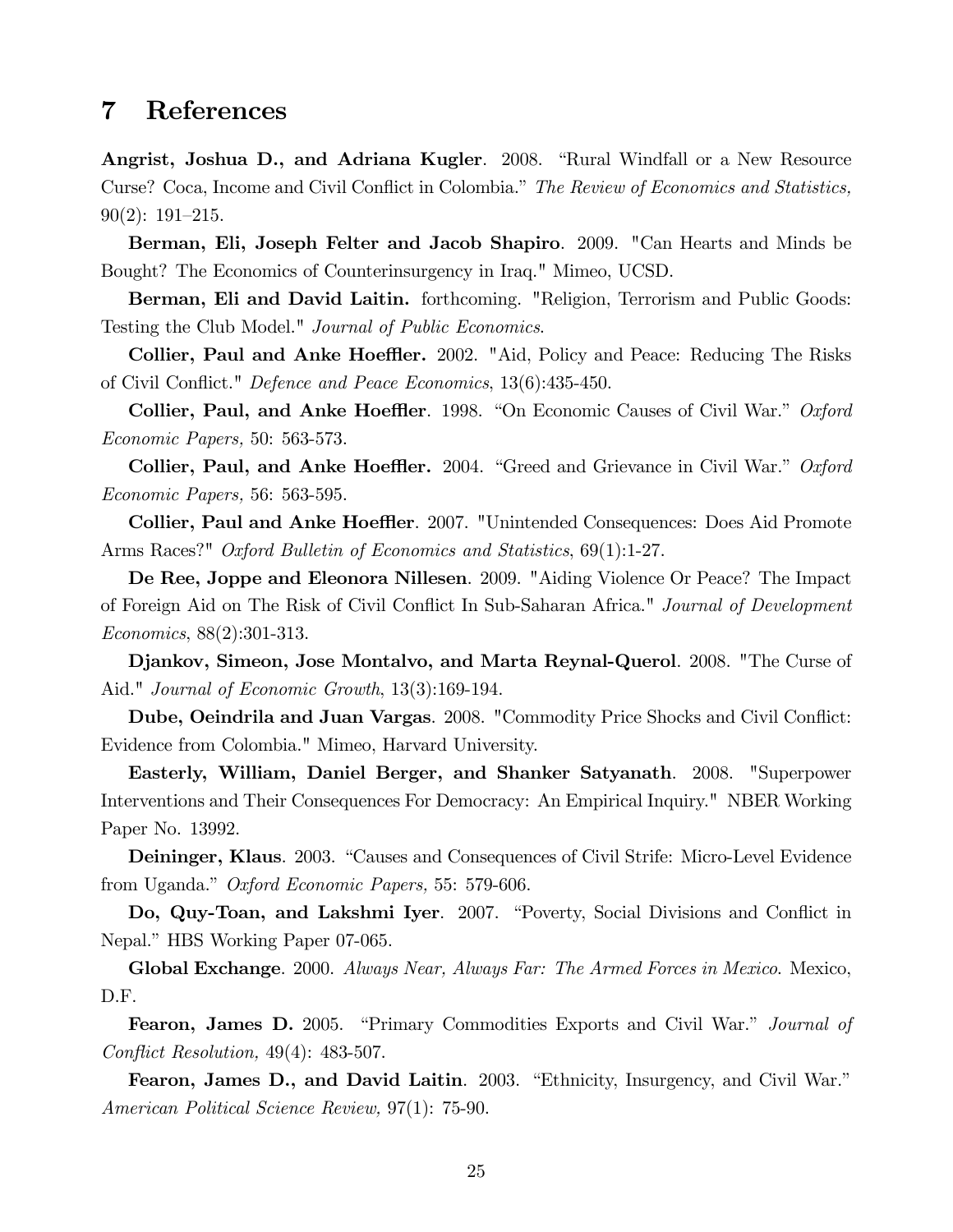Finkel, Steven, Aníbal Pérez-Liñn, and Mitchell Seligson. 2007. "The Effects of US Foreign Assistance on Democracy Building, 1990-2003." World Politics, 59(3):404-439.

Grossman, Herschel. 1992. "Foreign Aid and Insurrection." Defence and Peace Economics, 3(4):275-288.

Hidalgo, Daniel F., Suresh Naidu, Simeon Nichter and Neal Richardson. Forthcoming. "Occupational Choices: Economic Determinants of Land Invasions." Review of Economics and Statistics.

Hristov, Jasmin. 2009. Blood and Capital: The Paramilitarization of Colombia. Ohio: University Center For International Studies.

Isacson, Adam. 2005. "The U.S. military in the war on drugs." In C. Youngers and E. Rosin, editors, Drugs and Democracy in Latin America: The Impact of US Policy, pages 15-61. Lynne Rienner Publishers.

Knack, Stephen. 2004. "Does Foreign Aid Promote Democracy?" International Studies Quarterly, 48:251-266.

Miguel, Edward, Shanker Satyanath, and Ernest Sergenti. 2004. "Economic Shocks and Civil Conflict: An Instrumental Variables Approach." Journal of Political Economy,  $112(4)$ : 725-753.

Restrepo, Jorge, Mike Spagat, and Juan Vargas. 2004. "The Dynamics of the Colombian Civil Conáict: A New Data Set. Homo Oeconomicus" 21(2):396-428.

**Sambanis, Nicholas.** 2002. "A Review of Recent Advances and Future Directions in the Quantitative Literature on Civil War." Defense and Peace Economics,  $13(2)$ :  $215-243$ .

Svensson, Jakob. 2000. "Foreign Aid and Rent-Seeking." Journal of International Economics, 51(2):437-461.

Westad, Odd Arne. 2005. The Global Cold War: Third World Interventions and The Making of Our Times. Cambridge University Press.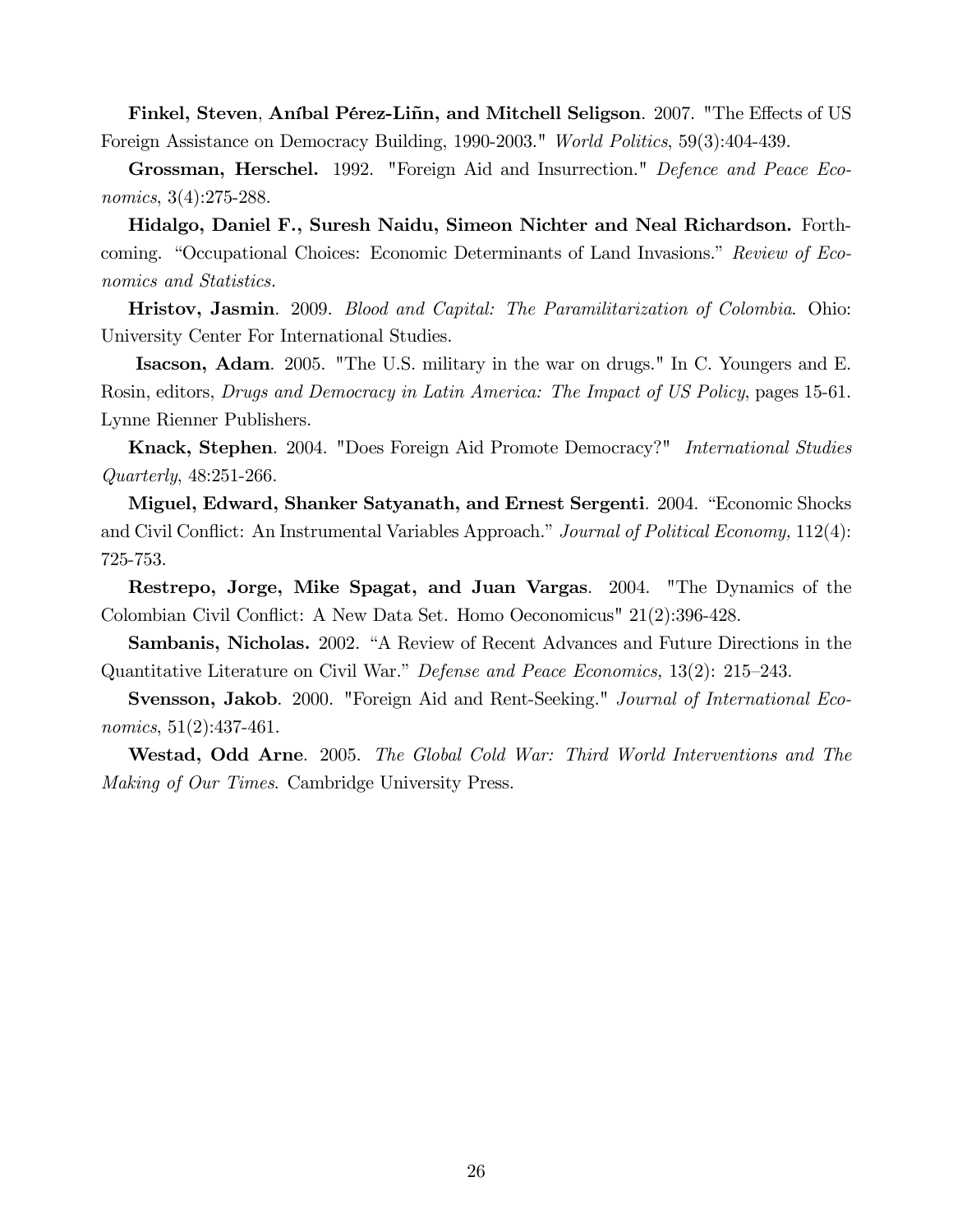### **Table 1: Summary Statistics**

|                                                    |       | <b>Non-Base Municipalities</b> |          |                        |       | <b>Base Municipalities</b> |          |  |
|----------------------------------------------------|-------|--------------------------------|----------|------------------------|-------|----------------------------|----------|--|
|                                                    |       |                                |          | <b>Panel Level</b>     |       |                            |          |  |
|                                                    | Obs.  | Mean                           | Std. Dev |                        | Obs.  | Mean                       | Std. Dev |  |
| Paramilitary attacks                               | 16272 | 0.093                          | 0.464    |                        | 576   | 0.380                      | 1.187    |  |
| Government attacks                                 | 16272 | 0.106                          | 0.524    |                        | 576   | 0.368                      | 1.083    |  |
| Guerilla attacks                                   | 16272 | 0.536                          | 1.533    |                        | 576   | 2.163                      | 4.292    |  |
| Paramilitary political assassinations              | 16272 | 0.151                          | 0.777    |                        | 576   | 1.401                      | 3.908    |  |
| Guerilla political assassinations                  | 16272 | 0.026                          | 0.199    |                        | 576   | 0.056                      | 0.264    |  |
| Log votes Gubernatorial elections                  | 1801  | 8.456                          | 0.980    |                        | 60    | 10.583                     | 1.461    |  |
| Log votes State Assembly elections                 | 1803  | 8.471                          | 0.983    |                        | 62    | 10.551                     | 1.429    |  |
| Log votes Mayor's elections                        | 1542  | 8.556                          | 0.908    |                        | 61    | 10.742                     | 1.552    |  |
| Log votes Town Council elections                   | 1791  | 8.500                          | 0.926    |                        | 64    | 10.671                     | 1.552    |  |
| Coca, 1000's hectares cultivated                   | 7212  | 0.116                          | 0.758    |                        | 255   | 0.116                      | 0.534    |  |
| Log population                                     | 16148 | 9.614                          | 0.939    |                        | 575   | 11.802                     | 1.582    |  |
| Captives                                           | 16272 | 1.442                          | 5.070    |                        | 576   | 28.514                     | 57.560   |  |
| <b>Weapons Seized</b>                              | 16272 | 0.357                          | 1.656    |                        | 576   | 2.064                      | 4.718    |  |
| Freed Kidnaps                                      | 16272 | 0.455                          | 1.248    |                        | 576   | 3.431                      | 5.807    |  |
| Anti-narcotics Operations                          | 16272 | 0.143                          | 0.747    |                        | 576   | 1.830                      | 4.015    |  |
|                                                    |       |                                |          | <b>Municipal Level</b> |       |                            |          |  |
| Standard Deviation of height                       | 903   | 364.948                        | 260.479  |                        | 32    | 319.362                    | 339.043  |  |
| Mean height                                        | 903   | 1320.408                       | 952.889  |                        | 32    | 925.442                    | 930.323  |  |
| Ever produced coca indicator                       | 904   | 0.267                          | 0.442    |                        | 32    | 0.344                      | 0.483    |  |
| Coca in 2000, 1000's hectares cultivated           | 904   | 0.169                          | 1.105    |                        | 32    | 0.199                      | 0.948    |  |
| Oil production or pipeline indicator               | 904   | 0.247                          | 0.431    |                        | 32    | 0.375                      | 0.492    |  |
| Electorally contested, mayoral election 1997       | 817   | 0.196                          | 0.397    |                        | 32    | 0.313                      | 0.471    |  |
| Militarily contested                               | 904   | 0.069                          | 0.253    |                        | 32    | 0.094                      | 0.296    |  |
|                                                    |       |                                |          | <b>Annual Level</b>    |       |                            |          |  |
| Log Real US military and narcotics aid to Colombia |       |                                | 18       | $-2.198$               | 1.187 |                            |          |  |

Log Real US development aid to Colombia 18 0.009 0.028

Log Real US military aid to non-Latin American nations 18 1.540 0.185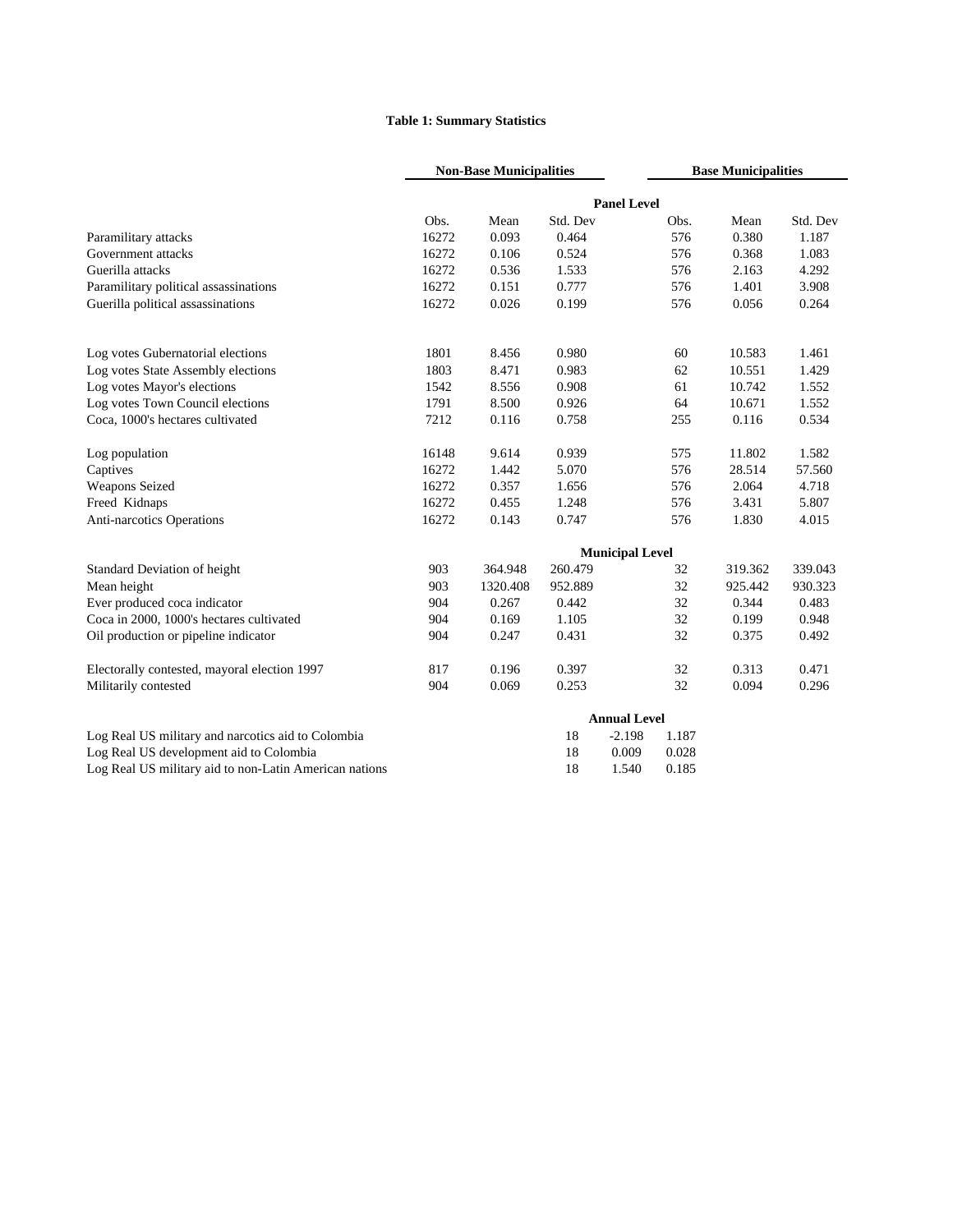### **Table II US Military Aid and Violence: OLS Estimates**

|                               | $\left(1\right)$ | (2)        | (3)      | (4)          | (5)        | (6)      |
|-------------------------------|------------------|------------|----------|--------------|------------|----------|
|                               | Paramilitary     | Government | Guerilla | Paramilitary | Government | Guerilla |
|                               | attacks          | attacks    | attacks  | attacks      | attacks    | attacks  |
| Log US Military Aid X Base    | $0.148**$        | $0.125**$  | $-0.082$ |              |            |          |
|                               | [0.061]          | [0.060]    | [0.111]  |              |            |          |
| Log US Development Aid X Base |                  |            |          | 0.915        | $-0.384$   | 2.513    |
|                               |                  |            |          | [1.815]      | [0.943]    | [4.146]  |
| <b>Observations</b>           | 16723            | 16723      | 16723    | 16723        | 16723      | 16723    |
| Number of municipalities      | 936              | 936        | 936      | 936          | 936        | 936      |

*Notes.* Variables not shown include municipality and year fixed effects and log of population. Robust standard errors clustered at the

municipality level are shown in parentheses. \*\*\* is significant at the 1% level, \*\* is significant at the 5% level, \* is significant at the 10% level.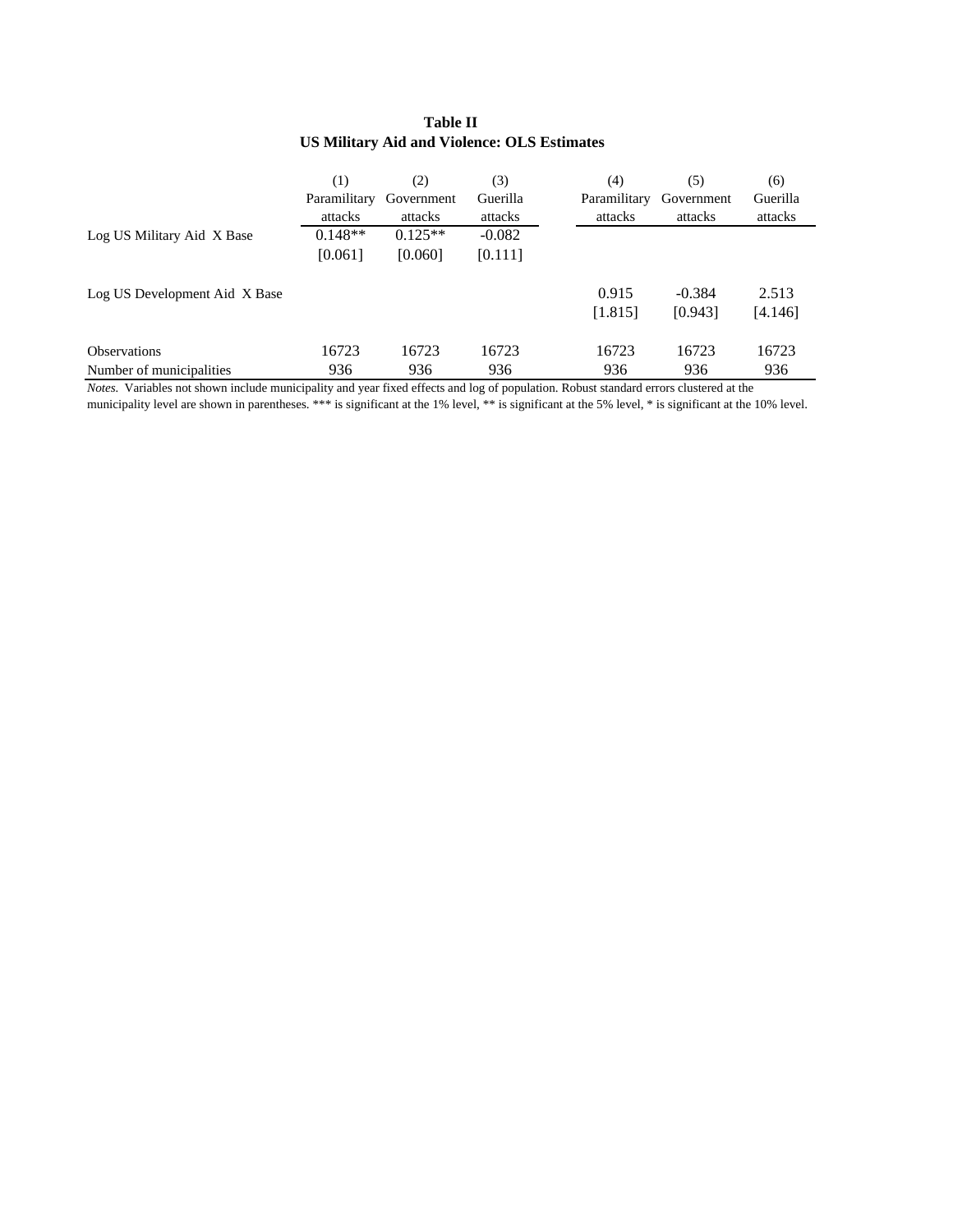|                                                                                                                                                                                                                                | attacks<br>$\widehat{E}$ | Paramilitary Government<br>attacks<br>$\odot$ | Guerilla<br>attacks<br>$\odot$ | attacks<br>$\left( 4\right)$ | Paramilitary Government<br>attacks<br>$\odot$ | Guerilla<br>attacks<br>$\odot$ | Paramilitary<br>attacks                                                    | Government<br>attacks | Guerill<br>attacks |
|--------------------------------------------------------------------------------------------------------------------------------------------------------------------------------------------------------------------------------|--------------------------|-----------------------------------------------|--------------------------------|------------------------------|-----------------------------------------------|--------------------------------|----------------------------------------------------------------------------|-----------------------|--------------------|
| Log US Miltary Aid X Base                                                                                                                                                                                                      | $0.134**$                | 6200                                          | -0.098                         | $0.090**$                    | 0.059                                         | 0.132                          | $0.146**$                                                                  |                       |                    |
|                                                                                                                                                                                                                                | [0.063]                  | [0.057]                                       | [0.108]                        | [0.046]                      | [0.045]                                       | [0.122]                        |                                                                            | [0.059]               |                    |
| Department X Year FE                                                                                                                                                                                                           |                          |                                               |                                |                              | Z                                             |                                |                                                                            |                       |                    |
| Year X Base                                                                                                                                                                                                                    |                          |                                               |                                |                              | ≺                                             | $\overline{\mathbf{K}}$        |                                                                            |                       |                    |
| Post-2001 X Base                                                                                                                                                                                                               |                          |                                               |                                | ◁                            |                                               | ≺                              |                                                                            |                       |                    |
| Time-Varying Controls                                                                                                                                                                                                          |                          |                                               |                                |                              |                                               | $\mathbf{z}$                   |                                                                            |                       |                    |
| Observations                                                                                                                                                                                                                   | 16723                    | 16723                                         | 16723                          | 16723                        | 16723                                         | 16723                          |                                                                            |                       |                    |
| Number of municipalities                                                                                                                                                                                                       | 936                      | 936                                           | 936                            | 936                          | 936                                           | 936                            | 935                                                                        | 935                   | 935                |
| Notes. Variables not shown include municipality and year fixed effects and log of population. Robust standard errors clustered at the munic                                                                                    |                          |                                               |                                |                              |                                               |                                | ipality level are shown in parentheses. Columns                            |                       |                    |
| s discussions of the process of the street of the process of the contents of the contents of the contents of the contents of the street of the street of the content of the content of the content of the content of the conte |                          |                                               |                                |                              |                                               |                                | $H_{\rm{tot}}$ . The final is the strain of the strategy of $H_{\rm{tot}}$ |                       |                    |

 **US Military Aid and Violence: OLS Estimates with Controls** US Military Aid and Violence: OLS Estimates with Controls **Table III Table III**

*Notes.*3 include department X year fixed effects. Columns 4-6 include a separate as well as a differential post-2001 level as well as a well as a well as a well as a well as a well as a differential post-2001 level fice. Columns 1988 urbanization, coca production, oil, and the standard deviation of height. \*\*\* is significant at the 1% level, \*\* is significant at the 5% level, \* is significant at the 10% level.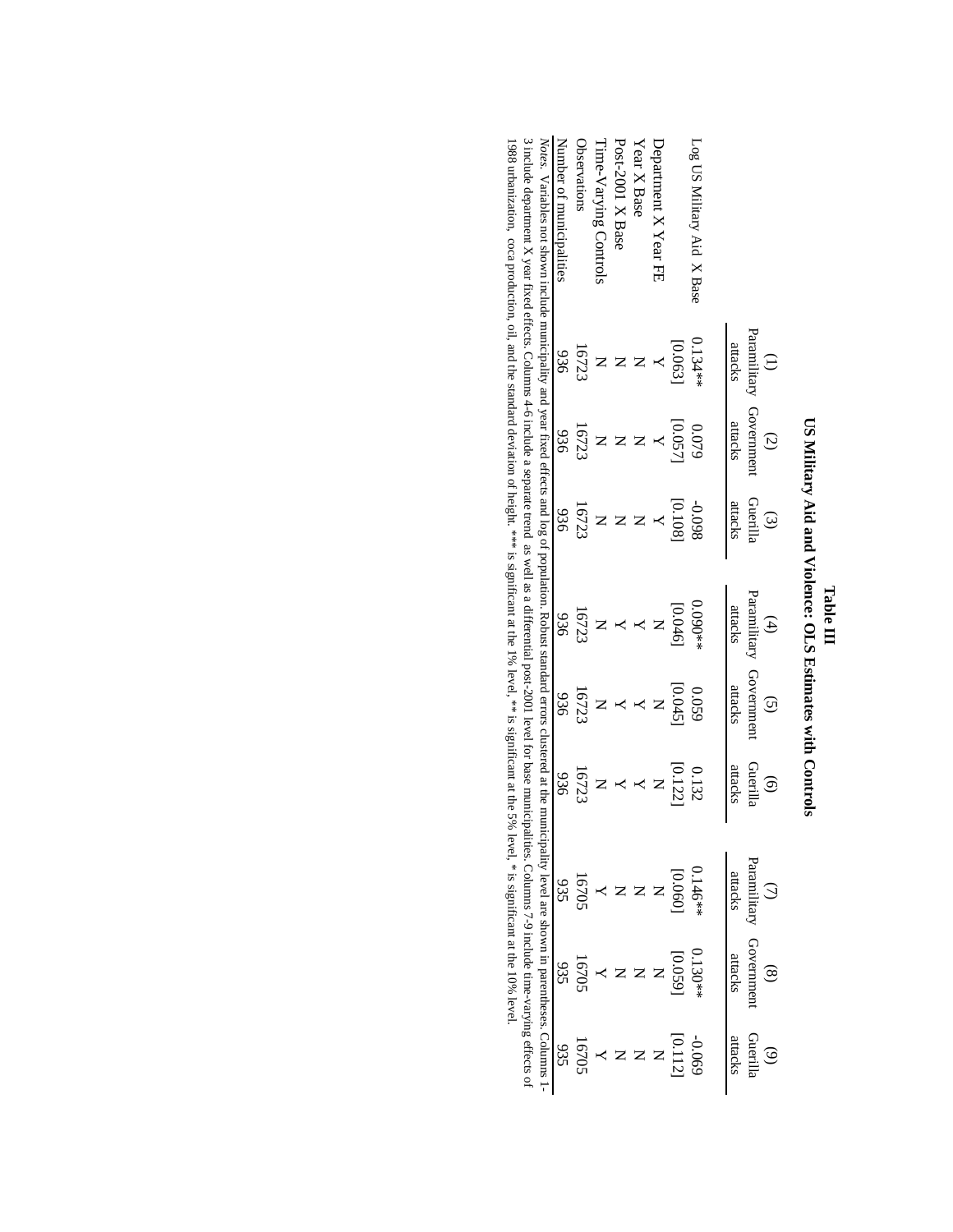| US Military Aid and Variables: Instrumental Variables Estimates | <b>Lable IV</b> |
|-----------------------------------------------------------------|-----------------|
|                                                                 |                 |
|                                                                 |                 |

| Notes. Variables solownic publishing the second parameter and the second of the second of the second of the second of the second of the second of $\lambda$ and $\lambda$ and $\lambda$ and $\lambda$ and $\lambda$ and $\lambda$ and $\lambda$ and $\lambda$ and $\lambda$ | Number of municipalities<br>936<br>936<br>936<br>936<br>936 | Observations<br>16723<br>16723<br>16723<br>16723<br>16723 | [0.435<br>[0.366] | Log US All Non Latin American Military Aid X Base<br>$1.112**$<br>$1.028***$ | [0.123]<br>[0.104]<br>[0.252] | Log US Military Aid X Base<br>$0.315**$<br>$0.292***$<br>-0.276 | attacks<br>attacks<br>attacks<br>attacks<br>attacks | Paramilitary Government<br>Guerilla<br>Paramilitary Government | $\overline{c}$<br>$\ddot{3}$<br>$\left( 4\right)$ | Instrumental Variables Extrumentes<br><b>Reduced Form Estimates</b> |
|-----------------------------------------------------------------------------------------------------------------------------------------------------------------------------------------------------------------------------------------------------------------------------|-------------------------------------------------------------|-----------------------------------------------------------|-------------------|------------------------------------------------------------------------------|-------------------------------|-----------------------------------------------------------------|-----------------------------------------------------|----------------------------------------------------------------|---------------------------------------------------|---------------------------------------------------------------------|
|                                                                                                                                                                                                                                                                             |                                                             |                                                           |                   |                                                                              |                               |                                                                 |                                                     |                                                                |                                                   |                                                                     |
|                                                                                                                                                                                                                                                                             | 936                                                         | 16723                                                     | [0.888]           | -0.973                                                                       |                               |                                                                 | attacks                                             | Guerilla                                                       |                                                   |                                                                     |

Non Latin American Military Aid X Base. Columns 4-6 show the reduced form OLS regressions of Log US All Non Latin American Military Aid X Base on outcome<br>variables. Robust standard errors clustered at the municipality leve Non Latin American Military Aid X Base. Columns 4-6 show the reduced form OLS regressions of Log US All Non Latin American Military Aid X Base on outcome variables. Robust standard errors clustered at the municipality level are shown in parentheses. \*\*\* is significant at the 1% level, \*\* is significant at the 1% level, \*\* is significant at the 1% level, \*\* at the 10% level.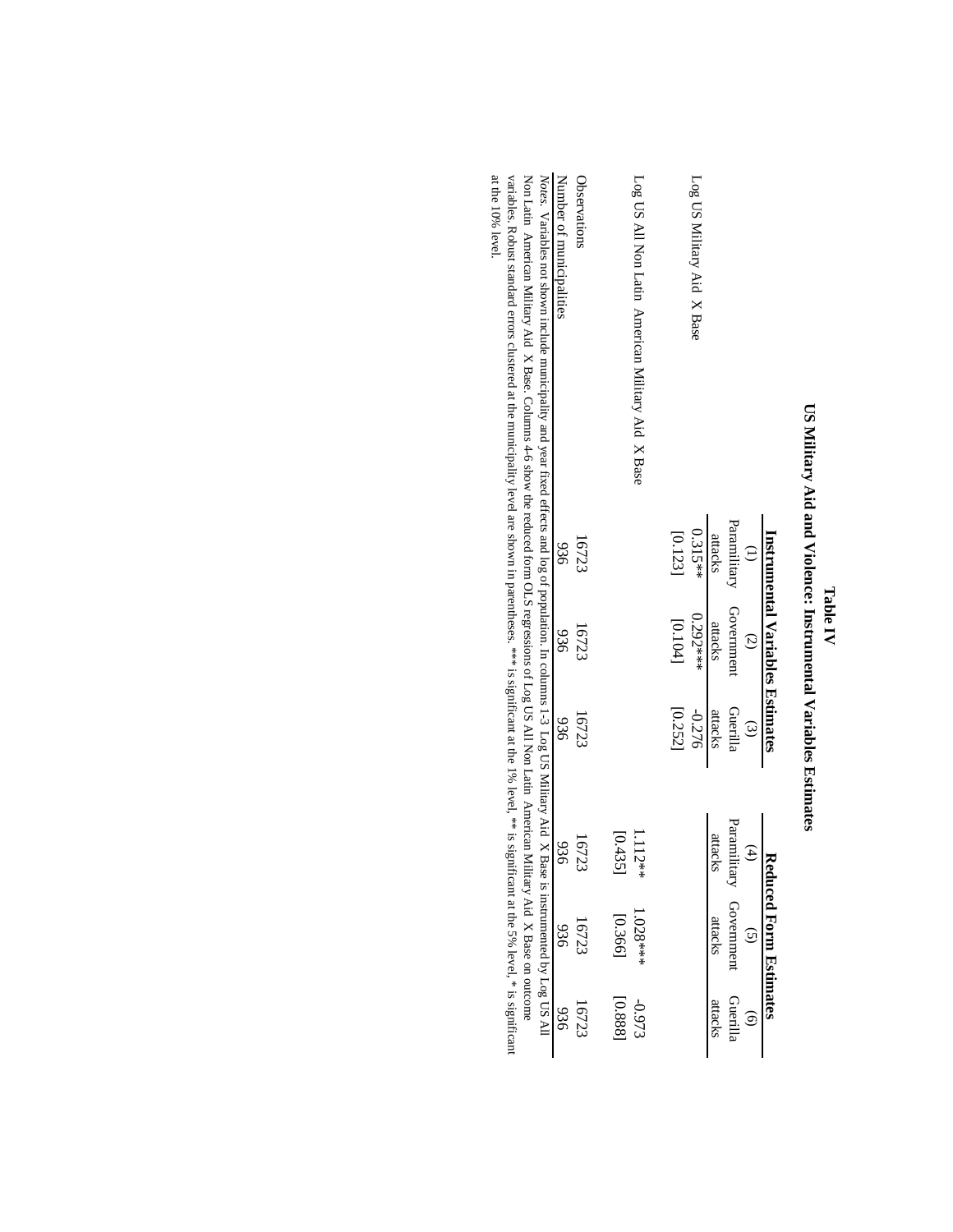|                                                           |                                                                                                                                                                                                                                                                                                                                                                                                                                                                   |      |                                                                                                                                       |       |                                                                                                                                               |      |                                                                                                                                                                            |                                                                            | Non-Coca Areas                                                                                    |      |                                                                                                             | <b>Coca</b> Areas |
|-----------------------------------------------------------|-------------------------------------------------------------------------------------------------------------------------------------------------------------------------------------------------------------------------------------------------------------------------------------------------------------------------------------------------------------------------------------------------------------------------------------------------------------------|------|---------------------------------------------------------------------------------------------------------------------------------------|-------|-----------------------------------------------------------------------------------------------------------------------------------------------|------|----------------------------------------------------------------------------------------------------------------------------------------------------------------------------|----------------------------------------------------------------------------|---------------------------------------------------------------------------------------------------|------|-------------------------------------------------------------------------------------------------------------|-------------------|
|                                                           | $\begin{tabular}{ll} \multicolumn{1}{l}{} \textbf{Pariance 88-90} \\ \textbf{Pariance 11} \\ \textbf{P} \\ \textbf{P} \\ \textbf{P} \\ \textbf{P} \\ \textbf{P} \\ \textbf{P} \\ \textbf{P} \\ \textbf{P} \\ \textbf{P} \\ \textbf{P} \\ \textbf{P} \\ \textbf{P} \\ \textbf{P} \\ \textbf{P} \\ \textbf{P} \\ \textbf{P} \\ \textbf{P} \\ \textbf{P} \\ \textbf{P} \\ \textbf{P} \\ \textbf{P} \\ \textbf{P} \\ \textbf{P} \\ \textbf{P} \\ \textbf{P} \\ \text$ |      | No Para Presence 88-90<br>Paramilitary Government<br>Paramilitary Government<br>attacks attacks<br>$\frac{1}{-0.026}$ [0.056] [0.087] |       | Neighbors Only<br>Paramilitary Government<br>Paramilitary Government<br>attacks<br>0.154 <sup>**</sup> 0.133 <sup>**</sup><br>[0.062] [0.061] |      |                                                                                                                                                                            |                                                                            | $\odot$                                                                                           | (01) | $\frac{1}{2}$                                                                                               |                   |
|                                                           |                                                                                                                                                                                                                                                                                                                                                                                                                                                                   |      |                                                                                                                                       |       |                                                                                                                                               |      |                                                                                                                                                                            | Governmen                                                                  |                                                                                                   |      | Paramilitary Governme                                                                                       |                   |
|                                                           |                                                                                                                                                                                                                                                                                                                                                                                                                                                                   |      |                                                                                                                                       |       |                                                                                                                                               |      |                                                                                                                                                                            |                                                                            |                                                                                                   |      | attacks                                                                                                     | attacks           |
| Log US Military Aid X Base                                |                                                                                                                                                                                                                                                                                                                                                                                                                                                                   |      |                                                                                                                                       |       |                                                                                                                                               |      |                                                                                                                                                                            |                                                                            |                                                                                                   |      | 0.097                                                                                                       |                   |
|                                                           |                                                                                                                                                                                                                                                                                                                                                                                                                                                                   |      |                                                                                                                                       |       |                                                                                                                                               |      | Excluding Neighbors<br>$\frac{(7)}{121}$<br>Paramilitary Govenne<br>attacks<br>$\frac{\text{attack}}{0.145^{***}}$<br>$\frac{0.121^{*}}{0.0611}$<br>$[0.061]$<br>$[0.061]$ | $\begin{array}{c} \text{attacks} \\ 0.121** \\ \text{[0.060]} \end{array}$ | Paramilitary Government<br>attacks<br>attacks<br>0.171 <sup>****</sup> 0.180**<br>[0.063] [0.071] |      | [0.131]                                                                                                     | [0.107]           |
| Observations                                              |                                                                                                                                                                                                                                                                                                                                                                                                                                                                   | 1031 | 12692                                                                                                                                 | 12692 | 3744                                                                                                                                          | 3744 | 13554                                                                                                                                                                      | 13554                                                                      |                                                                                                   |      |                                                                                                             |                   |
| Number of municipalities 24 224 224 12 12 210 210 210 758 |                                                                                                                                                                                                                                                                                                                                                                                                                                                                   |      |                                                                                                                                       |       |                                                                                                                                               |      |                                                                                                                                                                            |                                                                            |                                                                                                   |      |                                                                                                             |                   |
|                                                           |                                                                                                                                                                                                                                                                                                                                                                                                                                                                   |      |                                                                                                                                       |       |                                                                                                                                               |      |                                                                                                                                                                            | ,<br>,                                                                     |                                                                                                   |      | <b>Dood on the line of the line of the line of the line of the line of the line of the line of the line</b> |                   |

# US Military Aid and Violence: OLS Estimates Accounting For Spatial Heterogeneity  **US Military Aid and Violence: OLS Estimates Accounting For Spatial Heterogeneity Table V**

*Notes.*Variables not shown include municipality and year fixed effects and log of population. Robust standard errors clustered at the municipality level are shown in parentheses. Para Presence 88-90 indicates the experience paramiliary attacks in every year between 1988-1990 inclusive. Net ply both the base. Coca are as are the municipalities that has base. Coca are as are the municipalities that were recorded as having every year parample p

significant at the  $1\%$  level, \*\* is significant at the 5% level, \* is significant at the 10% level.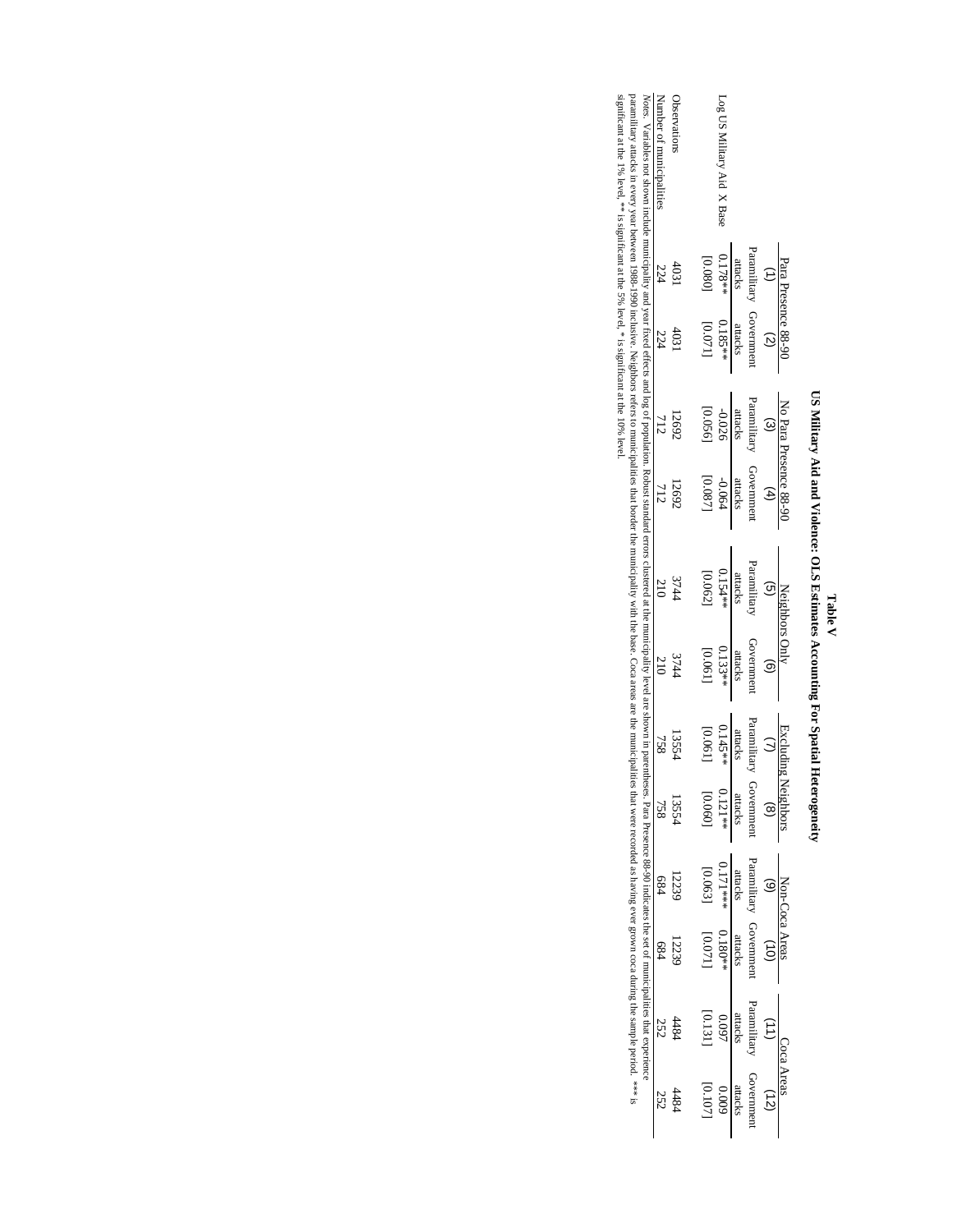| Notes. Variables not shown include municipality and year fixed effects and log of population. Coca years sample refers to years in which | Number of municipalities | Observations | Sample:                     |         | Log US Military Aid X Base |                                                               |
|------------------------------------------------------------------------------------------------------------------------------------------|--------------------------|--------------|-----------------------------|---------|----------------------------|---------------------------------------------------------------|
|                                                                                                                                          | 936                      | 7458         | Coca Year                   | [0.940] | 2.197**                    |                                                               |
|                                                                                                                                          | 936                      | 7458         | Coca Years                  | [0.238] | $0.482**$                  | Captives Taken Weapons Seized Freed Kidnaps<br>$\overline{c}$ |
|                                                                                                                                          | 936                      | 7458         | Coca Years                  | [0.151] | $0.414***$                 | $\widehat{\mathfrak{S}}$                                      |
|                                                                                                                                          | 936                      | 7458         | Coca Years                  | [0.016] | 0.002                      | Coca<br>$\left( 4\right)$                                     |
|                                                                                                                                          | 936                      | 7458         | Coca Years                  | [0.142] | $-0.450**$                 | Antinarcotics Operations<br>$\overline{S}$                    |
| there is data on coca production:1994, 2000-2005. Coca                                                                                   | 252                      | 2006         | Coca Years and Coca regions | [0.277] | $-0.681**$                 | Antinarcotics Operations<br>$\widetilde{\mathbf{c}}$          |

 **US Military Aid and Colombian Military Operations: OLS Estimates** US Military Aid and Colombian Military Operations: OLS Estimates Table VI **Table VI**

region refers to municipalities that were recorded as having grown coca at any point in the sample period. Robust standard errors clustered at the municipality level are shown in parentheses.<br>Variables discussed in the tex Variables discussed in the text. \*\*\* is significant at the 1% level, \*\* is significant at the 5% level, \* is significant at the 10% level. region refers to municipalities that were recorded as having grown coca at any point in the sample period. Robust standard errors clustered at the municipality level are shown in parentheses.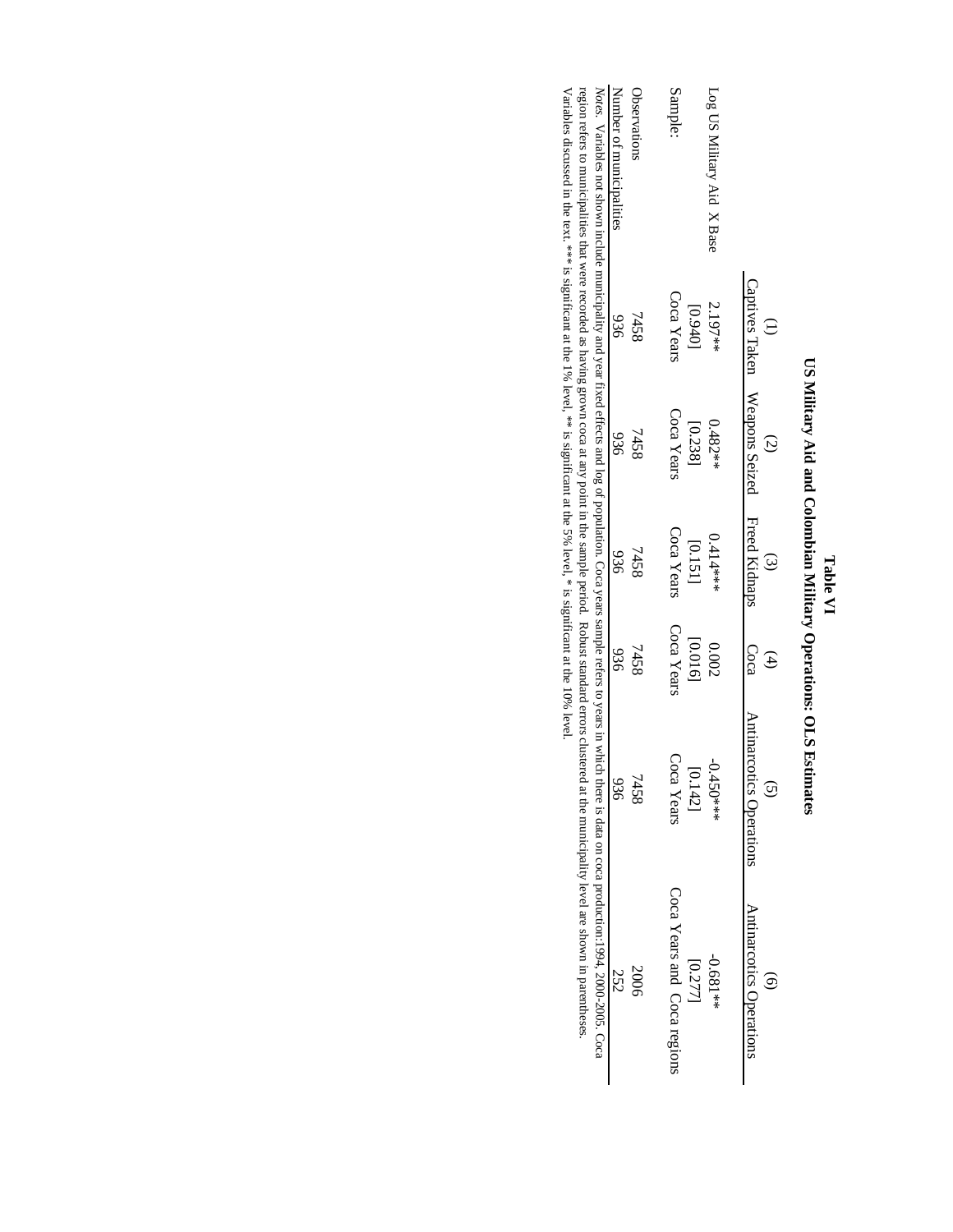| <b>Table VII</b>                                    |
|-----------------------------------------------------|
| <b>US Military Aid and Political Assassinations</b> |

|                                            | (1)         | (2)                                          | (3)        | (4)                                       |
|--------------------------------------------|-------------|----------------------------------------------|------------|-------------------------------------------|
| Dependent Variable:                        |             | <b>Paramilitary Political Assassinations</b> |            | <b>Guerrilla Political Assassinations</b> |
|                                            |             |                                              |            |                                           |
| Log US Military Aid X Base X Election Year | $0.307*$    | $0.268***$                                   | 0.028      | 0.053                                     |
|                                            | [0.165]     | [0.094]                                      | [0.023]    | [0.033]                                   |
| Election Year X Base                       | $0.795***$  | $0.663***$                                   | 0.039      | 0.089                                     |
|                                            | [0.295]     | [0.253]                                      | [0.039]    | [0.072]                                   |
| Log US Military Aid X Base                 | $-0.750***$ | $-0.449***$                                  | $-0.033**$ | $-0.016$                                  |
|                                            | [0.287]     | [0.154]                                      | [0.016]    | [0.012]                                   |
| Estimator                                  | <b>OLS</b>  | IV                                           | <b>OLS</b> | IV                                        |
| Sample                                     | A11         | All                                          | All        | All                                       |
| <b>Observations</b>                        | 16723       | 16723                                        | 16723      | 16723                                     |
| Number of municipality                     | 936         | 936                                          | 936        | 936                                       |

*Notes*. Variables not shown include municipality and year fixed effects and log of population. Robust standard errors clustered at the municipality level are shown in parentheses. Dependent variables are Political Assassinations carried out by the Paramilitaries and the Guerrillas. The coca sample is all municipalities which were ever recorded as growing coca in the sample period.The Non-Coca sample is the set of municipalities which never were recorded as growing coca in the sample period. \*\*\* is significant at the 1% level, \*\* is significant at the 5% level, \* is significant at the 10% level.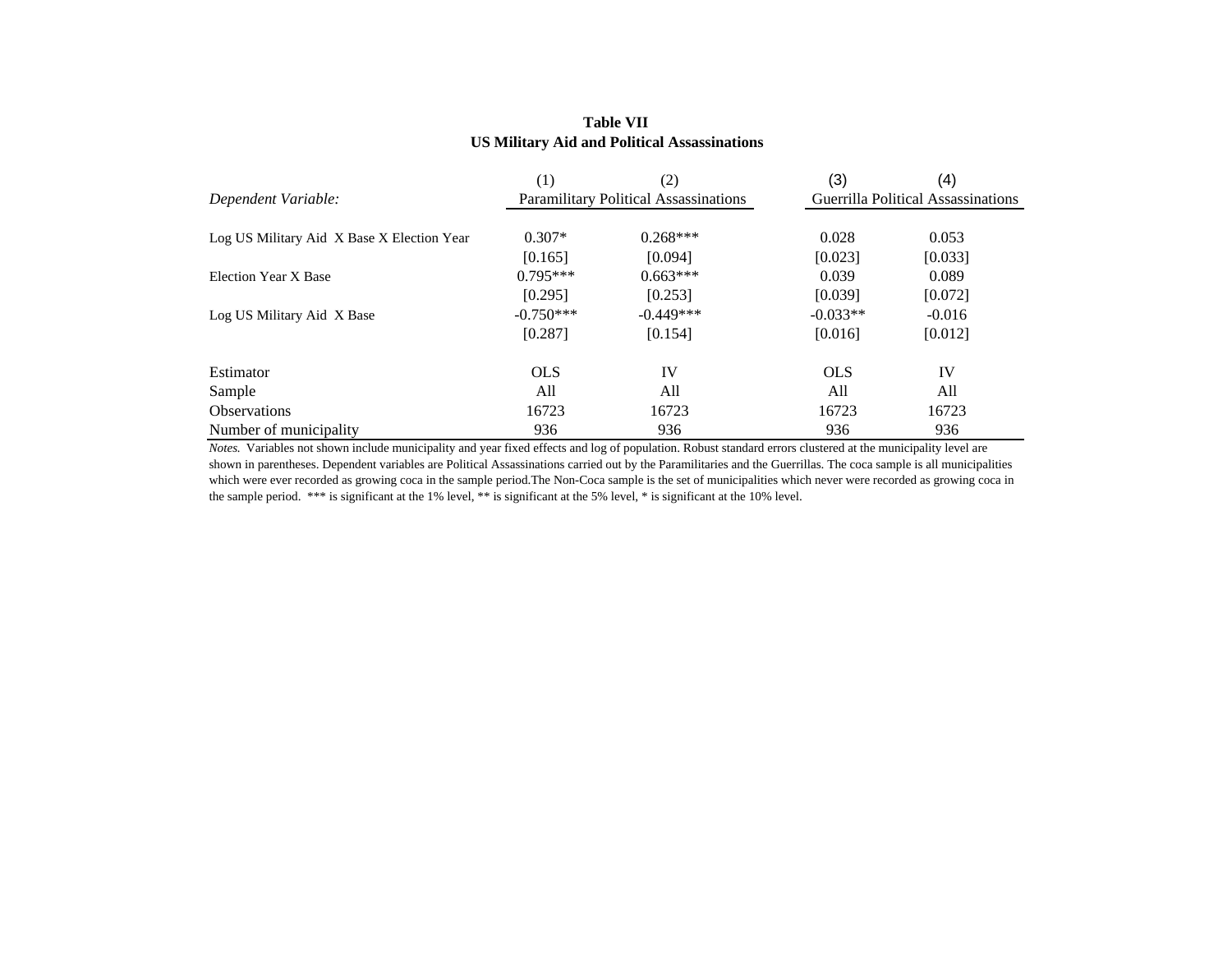|                            | (1)       | (2)                   | (3)       | (4)          |
|----------------------------|-----------|-----------------------|-----------|--------------|
|                            | Governor  | <b>State Assembly</b> | Mayor     | Town Council |
|                            |           |                       |           |              |
| Log US Military Aid X Base | $-0.090*$ | $-0.090**$            | $-0.046*$ | $-0.076***$  |
|                            | [0.053]   | [0.036]               | [0.025]   | [0.028]      |
|                            |           |                       |           |              |
| <b>Observations</b>        | 1860      | 1864                  | 1602      | 1854         |
| Number of municipalities   | 933       | 935                   | 823       | 934          |

# **Table VIII US Military Aid and Voter Turnout: OLS Estimates**

*Notes.* Notes. Dependent variable is log of votes cast in each election. Variables not shown include municipality and year fixed effects and log of population. Column headers refer to type of election. Sample years are 2000 and 2003, when regional elections are held. Robust standard errors clustered at the municipality level are shown in parentheses. \*\*\* is significant at the 1% level, \*\* is significant at the 5% level, \* is significant at the 10% level.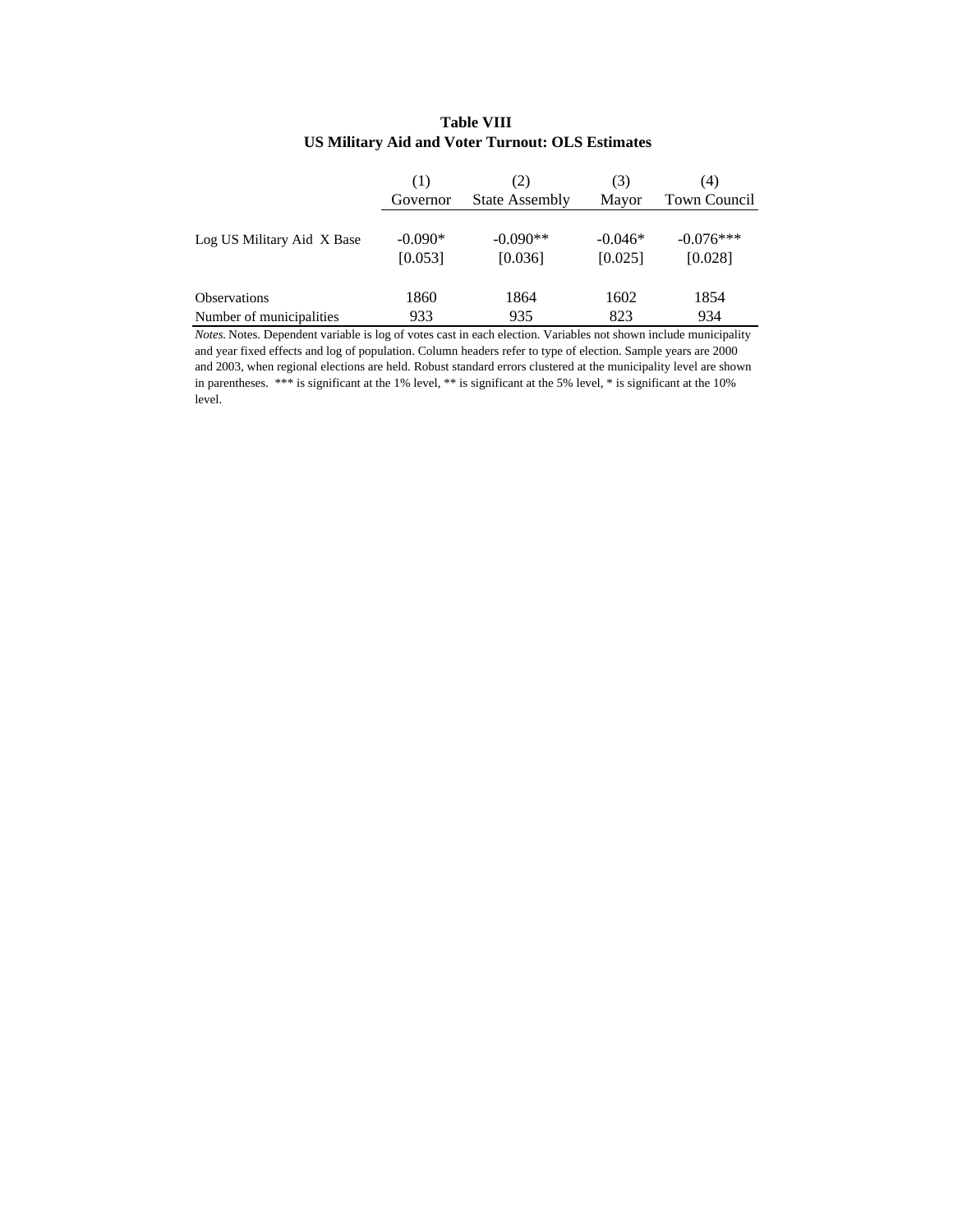| <i>Sample:</i>                                                                                                                                                                                  |             | <b>Militarily Contested</b> |            |                    |          | Non-Militarily Contested |          |                    |
|-------------------------------------------------------------------------------------------------------------------------------------------------------------------------------------------------|-------------|-----------------------------|------------|--------------------|----------|--------------------------|----------|--------------------|
|                                                                                                                                                                                                 |             |                             |            |                    |          |                          |          |                    |
|                                                                                                                                                                                                 |             | Governor<br>State Assembly  |            | Mayor Town Council |          | Governor State Assembly  |          | Mayor Town Council |
| Log US Military Aid X Base                                                                                                                                                                      | $-0.336***$ | $-0.194*$                   | $-0.195**$ | $-0.164*$          | $-0.067$ | $-0.08**$                | $-0.029$ | $-0.066**$         |
|                                                                                                                                                                                                 | [0.114]     | [0.102]                     | [0.092]    | [160.0]            | [0.056]  | [0.038]                  | [0.026]  | [0.030]            |
| Observations                                                                                                                                                                                    | 128         | 128                         |            | 59                 | 1726     | 1730                     | 1446     |                    |
| Number of municipalities                                                                                                                                                                        |             |                             |            |                    | 563      | 565                      |          | 855                |
| Notes. Dependent variable is log of votes cast in each election. Variables not shown include municipality and year fixed effects and log of population. Column headers refer to the type of     |             |                             |            |                    |          |                          |          |                    |
| election. Sample years are 2000 and 2003, when regional elections are held. A municipality is military serviewed if it experienced either government-guerrilla clashes or paramilitary-guerilla |             |                             |            |                    |          |                          |          |                    |

 **US Military Aid and Voter Turnout In Militarily Contested Areas: OLS Estimates**US Military Aid and Voter Turnout In Militarily Contested Areas: OLS Estimates Table IX **Table IX**

convergence to the convent convergence converges of the municipality level are shown in parentheses. \*\*\* is significant at the 1% level, \*\*\* is significant at the 5% level, \* is significant at the 1% level, \* is significa clashes each year of 1995 to 1997; Robust standard errors clustered at the municipality level are shown in parentheses. \*\*\* is significant at the 1% level, \*\* is significant at the 5% level, \*\* significant at the 10% level.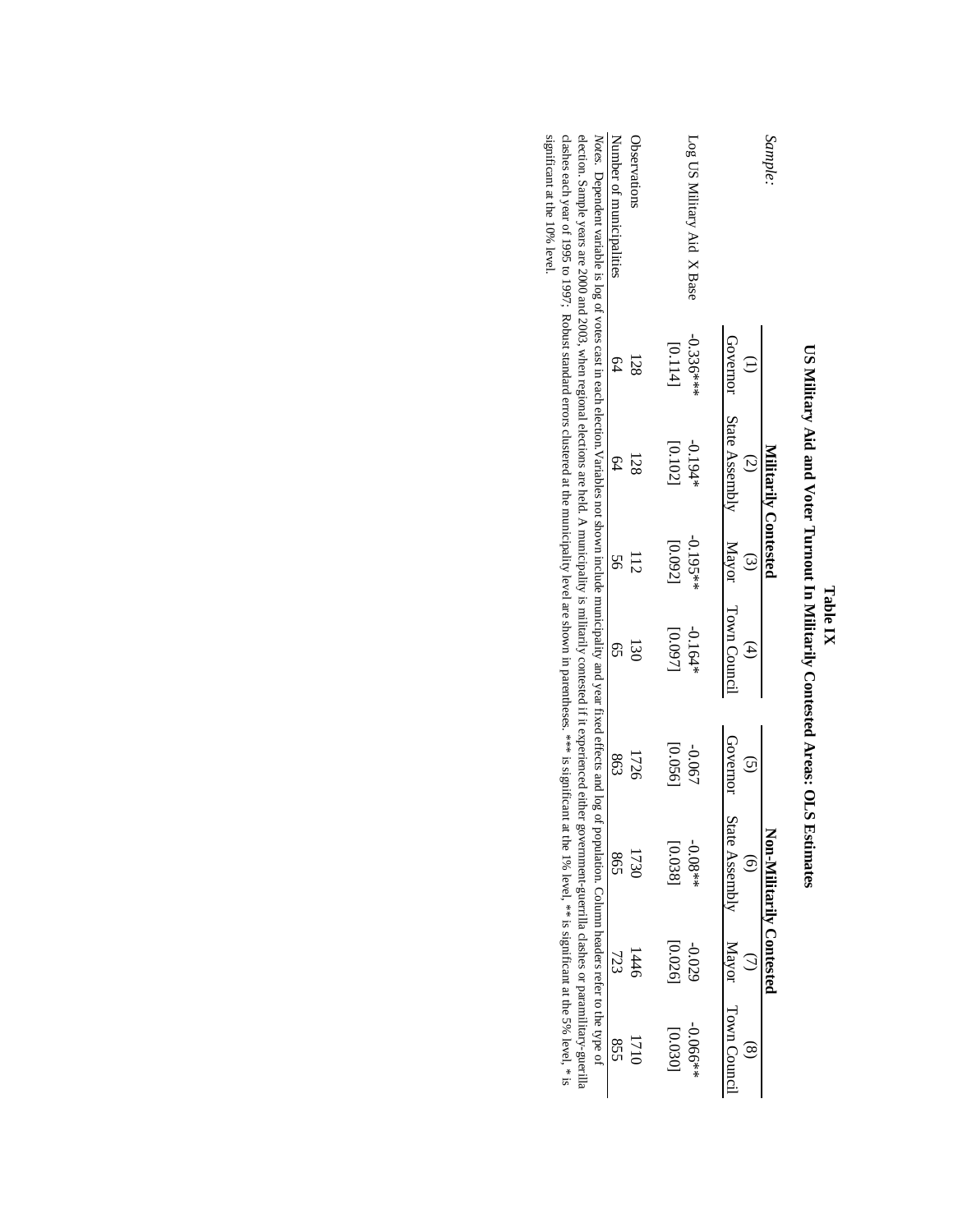### **US Military Aid and Voter Turnout in Electorally Contested Areas: OLS Estimates Table X**

| Sample:                    |                        | <b>Electorally Contested</b> |                        |                     | <b>Non-Electorally Contested</b> |                     |
|----------------------------|------------------------|------------------------------|------------------------|---------------------|----------------------------------|---------------------|
|                            |                        |                              | Non                    |                     |                                  | Non                 |
|                            |                        | Military                     | Military               |                     | Military                         | Military            |
| Subsample:                 | All                    | Contested                    | Contested              | All                 | Contested                        | Contested           |
|                            | (1)                    | (2)                          | (3)                    | (4)                 | (5)                              | (6)                 |
| Log US Military Aid X Base | $-0.128***$<br>[0.040] | $-0.444***$<br>[0.100]       | $-0.087***$<br>[0.036] | $-0.012$<br>[0.029] | $-0.1$<br>[0.097]                | $-0.002$<br>[0.031] |
| <b>Observations</b>        | 310                    | 22                           | 288                    | 1210                | 88                               | 1122<br>561         |
| Number of municipalities   | 155                    | 11                           | 144                    | 605                 | 44                               |                     |

Dependent Variable: Log Votes for Mayoral Election

*Notes.* Variables not shown include municipality and year fixed effects and log of population. Column headers refer to type of election. Sample years are 2000 and 2003, when regional elections happen. A municipality is militarily contested if it experienced either governmentguerilla clashes or paramilitary-guerilla clashes every year between 1995 and 1997 inclusive; it is electorally contested if the vote difference between the top two mayoral candidates was less than 5% during the previous elections in 1997. Robust standard errors clustered at the municipality level are shown in parentheses. \*\*\* is significant at the 1% level, \*\* is significant at the 5% level, \* is significant at the 10% level.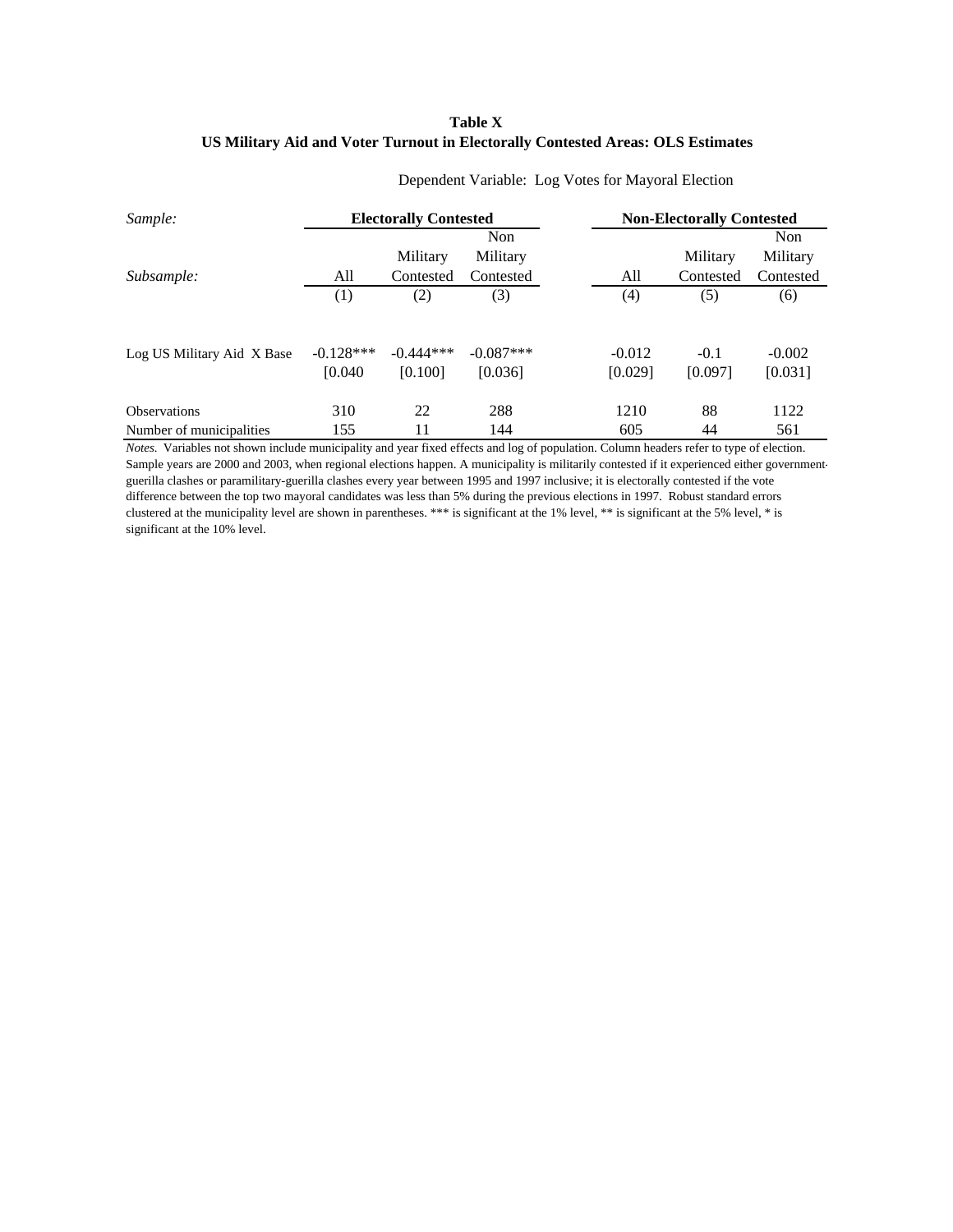| Ξ |
|---|
| ۲ |

|                                            | $\hat{c}$      | Time-Series First Stages<br>$\widetilde{a}$ | $\widetilde{3}$ | Time-Series Estimates<br>$\mathfrak{g}$ | Simple Differences Estimates<br>$\widetilde{S}$ | $\widehat{\Theta}$ |
|--------------------------------------------|----------------|---------------------------------------------|-----------------|-----------------------------------------|-------------------------------------------------|--------------------|
|                                            |                | Log US Mitary Aid to Colonbia               |                 |                                         | Paramilitary attacks                            |                    |
| Log US All Non Latin American Military Aid | 3.570**        | $2.052*$                                    | 2.455           |                                         |                                                 |                    |
|                                            | [1.336]        | [901]                                       | [1.727]         |                                         |                                                 |                    |
| Log US Military Aid to Colombia            |                |                                             |                 | $0.982*$                                | ***1**0.0                                       | $0.196***$         |
|                                            |                |                                             |                 | $[6L + 0]$                              | [0.004]                                         | [0.061]            |
| Year                                       |                | $0.135***$                                  | 14.913          |                                         |                                                 |                    |
|                                            |                | [0.038]                                     | [47.560]        |                                         |                                                 |                    |
| Year squared                               |                |                                             | $-0.004$        |                                         |                                                 |                    |
|                                            |                |                                             | [0.012]         |                                         |                                                 |                    |
| Observations                               | $\overline{8}$ | $\overline{\infty}$                         | ವ               | $\overline{\infty}$                     | 16272                                           | 576                |
| Number of municipalities                   |                |                                             |                 |                                         | 904                                             | 32                 |

significant at the 5% level,  $*$  is significant at the 10% level.<br>significant at the 5% level,  $*$  is significant at the 10% level. Columns 5 and 6 include population and municipality and year FE and show robust standard errors clustered at the municipality level in parentheses. \*\*\* is significant at the 1% level, \*\* is significant at the 5% level,  $*$  is significant at the 10% level.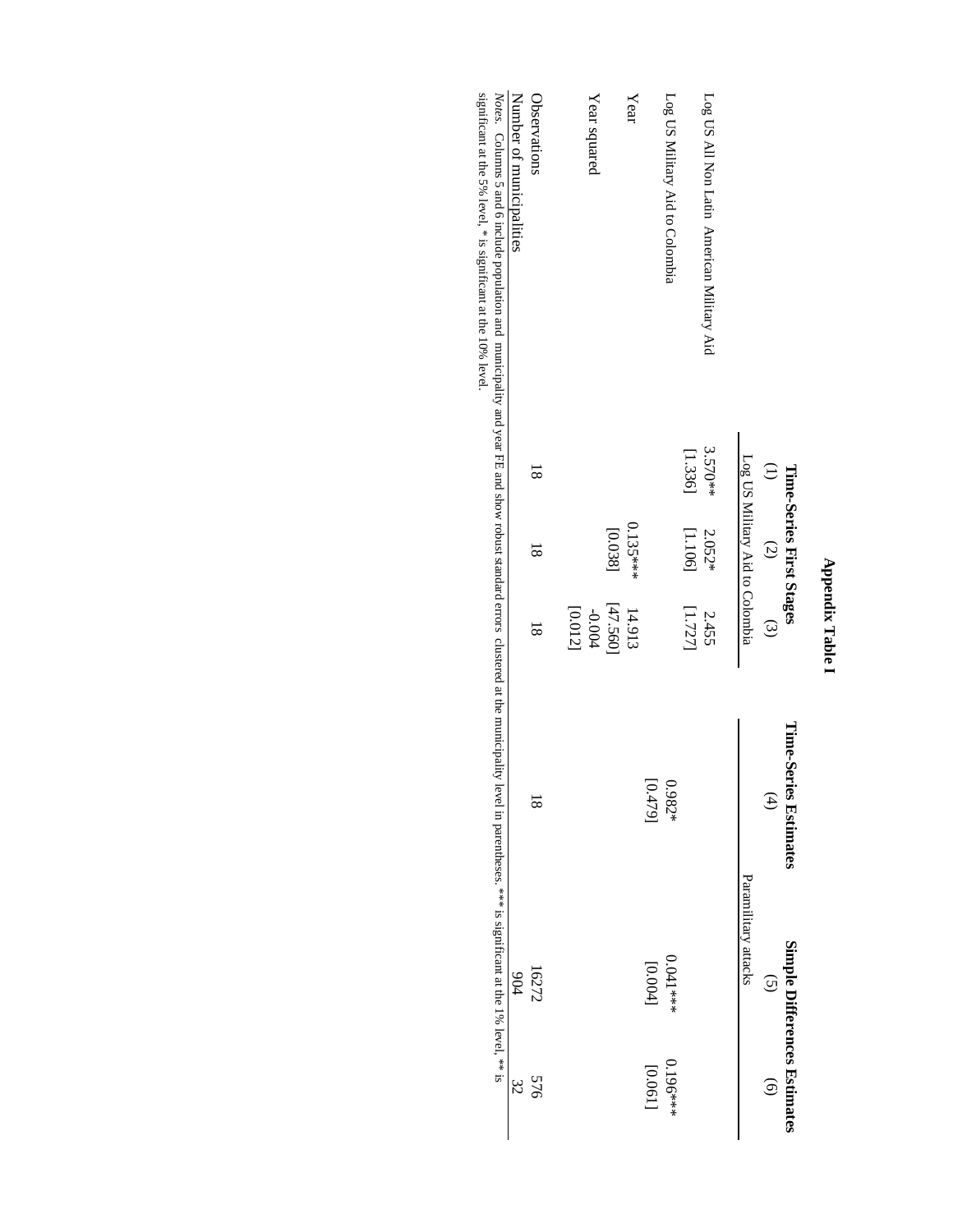00.1 0.2 0.3 0.4 0.5 0.6 0.7 0.8 0.9 11988 1989 1990 1991 1992 1993 1994 1995 1996 1997 1998 1999 2000 2001 2002 2003 2004 2005 ە + 12 3 45 6 78 **-A** Military and Narcotics Aid to Colombia, billions USD Military Aid to Non-Latin Countries, billions USD

**Figure 1 U.S. Military Aid to Colombia vs. All Non-Latin American Countries**

**year**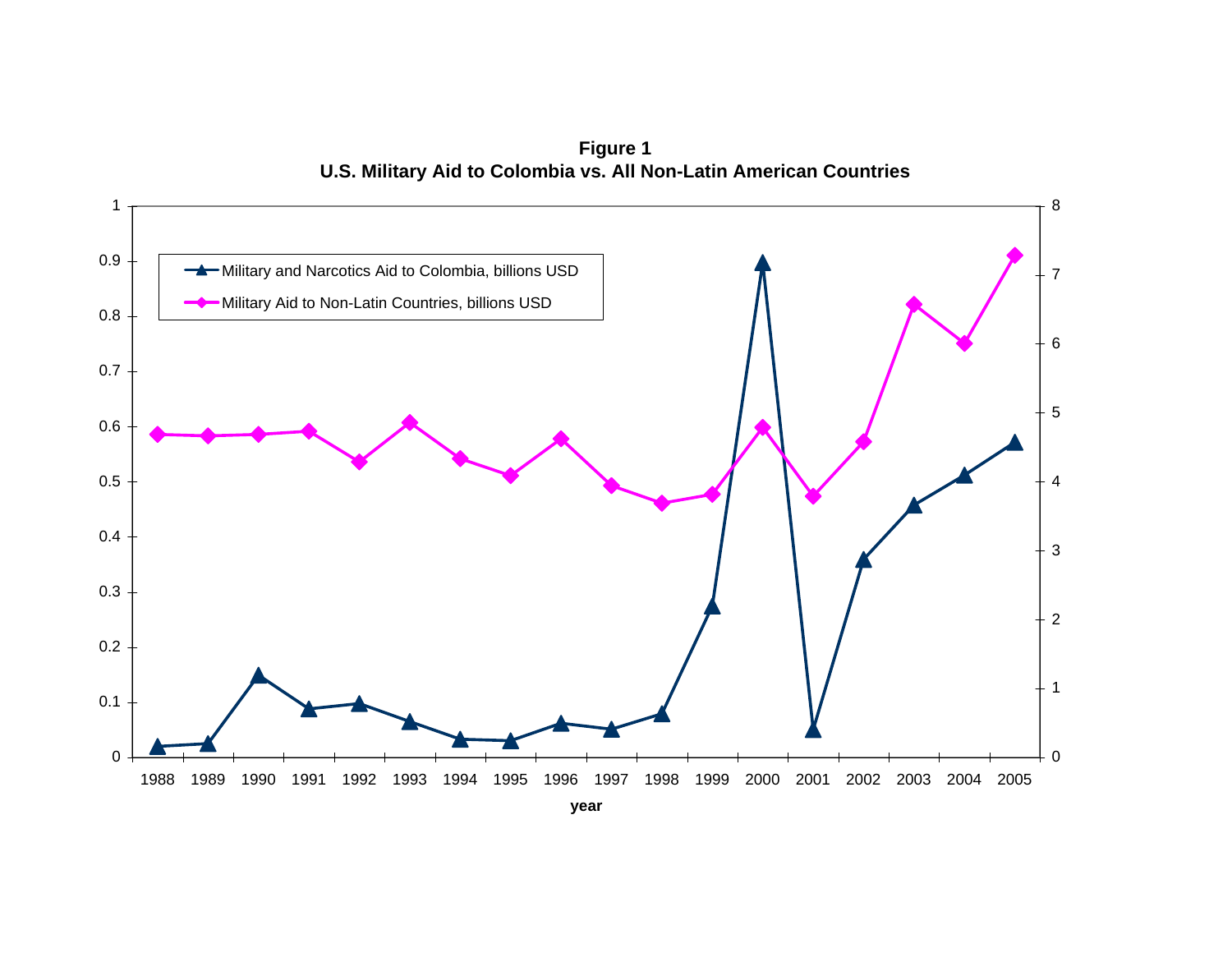**Figure 2 U.S. Military Aid and Differential Paramilitary Attacks in Base Municipalities**



**year**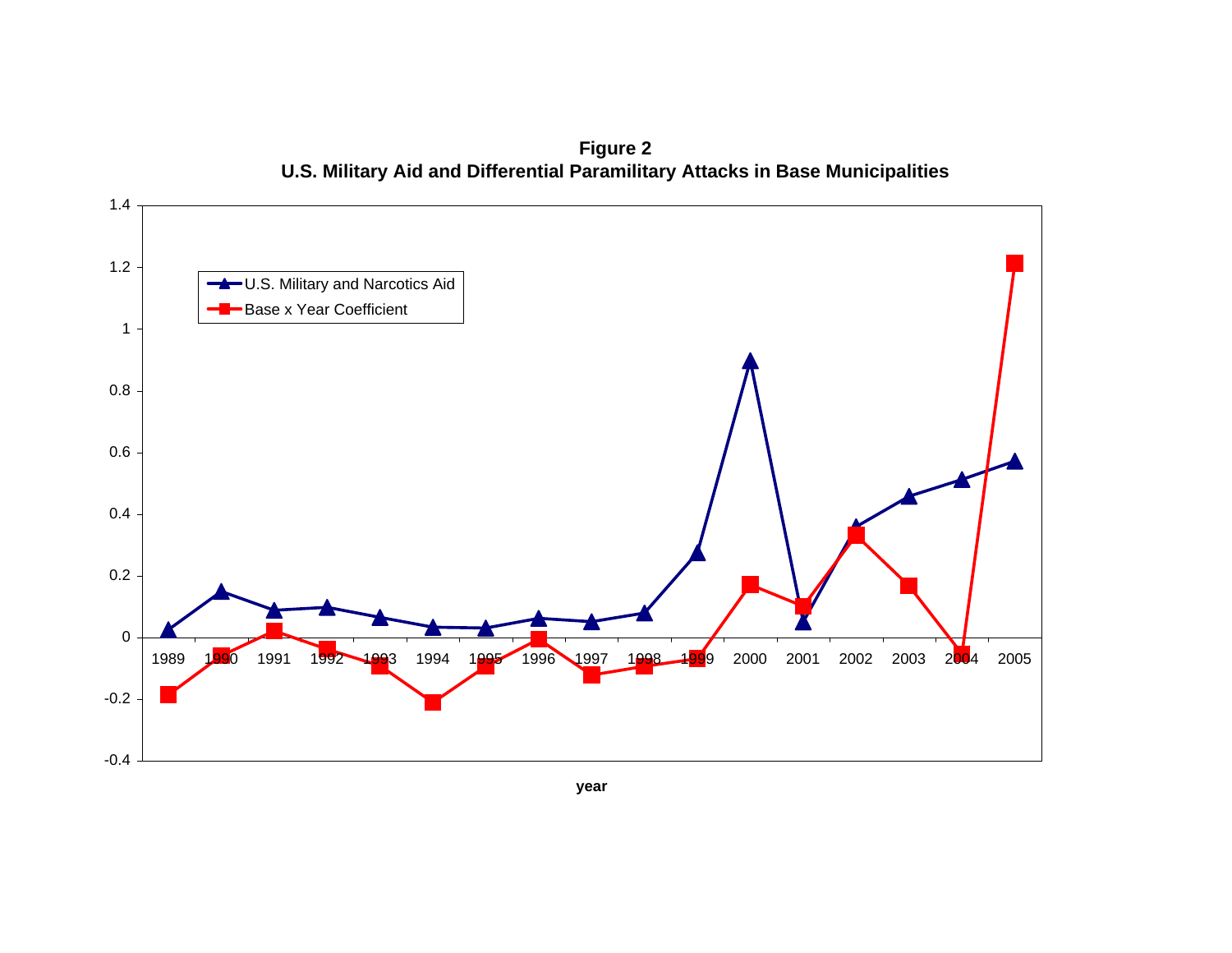